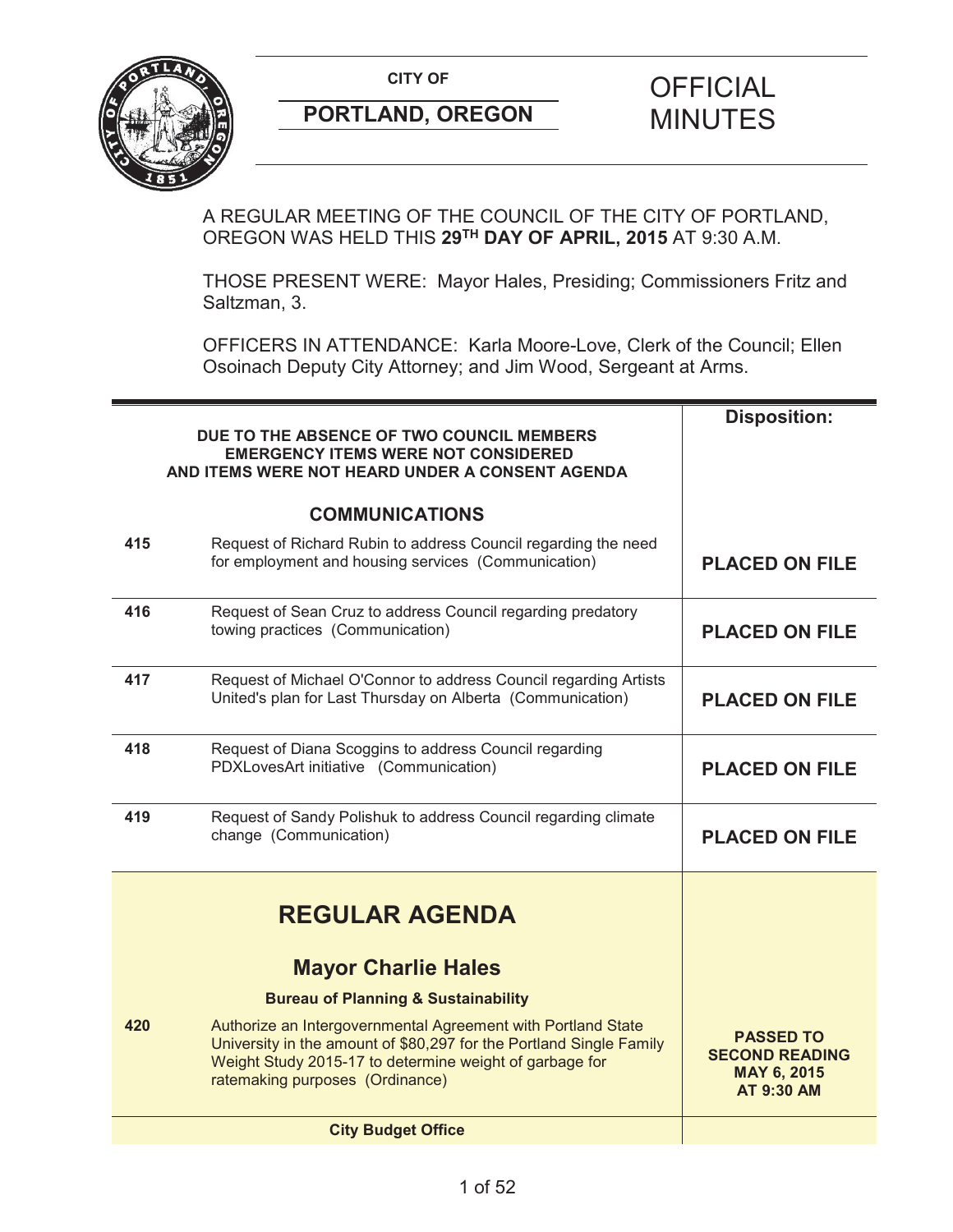|     | April 29, 2015                                                                                                                                                                                                                                                                                                                                                                                                                                                                                                                                                                                                                                                                                            |                                                                                                    |
|-----|-----------------------------------------------------------------------------------------------------------------------------------------------------------------------------------------------------------------------------------------------------------------------------------------------------------------------------------------------------------------------------------------------------------------------------------------------------------------------------------------------------------------------------------------------------------------------------------------------------------------------------------------------------------------------------------------------------------|----------------------------------------------------------------------------------------------------|
| 421 | Adopt the FY 2014-15 Spring Supplemental Budget and make<br>other budget-related changes (Ordinance) 30 minutes requested<br>Motion to amend Exhibits 1 through 5 to reflect the funding and<br>carryover of \$350,000 for the Off Road Cycling Master Plan<br>currently funded in PPR to be split between PPR at \$50,000 and<br>the bulk of the funding assigned to BPS at \$300,000: Moved by<br>Hales and seconded by Fritz. (Y-3)<br>Motion to amend Exhibits 1 through 5 to increase bureau expenses<br>in the General Fund for PPR by \$45,000 for Tree Code<br>implementation resulting in a decrease in General Fund<br>contingency: Moved by Fritz and seconded by Saltzman. (No Vote<br>taken) | <b>PASSED TO</b><br><b>SECOND READING</b><br><b>AS AMENDED</b><br>MAY 6, 2015<br><b>AT 9:30 AM</b> |
|     | <b>Office of Management and Finance</b>                                                                                                                                                                                                                                                                                                                                                                                                                                                                                                                                                                                                                                                                   |                                                                                                    |
| 422 | Accept report on Civil Service Board activities for calendar year<br>2014 (Report)<br>Motion to accept the report: Moved by Fritz and seconded by<br>Saltzman.<br>$(Y-3)$                                                                                                                                                                                                                                                                                                                                                                                                                                                                                                                                 | <b>ACCEPTED</b>                                                                                    |
| 423 | Authorize an Intergovernmental Agreement with Multnomah<br>County to partner on a Digital Inclusion Strategic Plan (Second<br>Reading Agenda 400)<br>$(Y-3)$                                                                                                                                                                                                                                                                                                                                                                                                                                                                                                                                              | 187100                                                                                             |
| 424 | Authorize a grant to Elders in Action for Arts Education and access<br>Income Tax outreach in an amount not to exceed \$8,750 (Second<br>Reading Agenda 401)<br>$(Y-3)$                                                                                                                                                                                                                                                                                                                                                                                                                                                                                                                                   | 187101                                                                                             |
|     | <b>Commissioner Nick Fish</b><br><b>Position No. 2</b><br><b>Water Bureau</b>                                                                                                                                                                                                                                                                                                                                                                                                                                                                                                                                                                                                                             |                                                                                                    |
| 425 | Authorize an agreement with TriMet for the sub-lease of the co-<br>location of radio equipment at Mt. Scott in the amount of \$52,337<br>(Second Reading Agenda 403)<br>$(Y-3)$                                                                                                                                                                                                                                                                                                                                                                                                                                                                                                                           | 187102                                                                                             |
| 426 | Authorize a contract with Analytical Services, Inc. not to exceed<br>\$1,200,000 for Intake Compliance Monitoring and contract with<br>Scientific Methods, Inc. not to exceed \$300,000 for Tributary<br>Stream Monitoring in support of maintaining the Bull Run<br>Treatment Variance Program (Second Reading Agenda 408)<br>$(Y-3)$                                                                                                                                                                                                                                                                                                                                                                    | 187103                                                                                             |
|     | <b>Commissioner Steve Novick</b>                                                                                                                                                                                                                                                                                                                                                                                                                                                                                                                                                                                                                                                                          |                                                                                                    |
|     | <b>Position No. 4</b>                                                                                                                                                                                                                                                                                                                                                                                                                                                                                                                                                                                                                                                                                     |                                                                                                    |
|     | <b>Bureau of Transportation</b>                                                                                                                                                                                                                                                                                                                                                                                                                                                                                                                                                                                                                                                                           |                                                                                                    |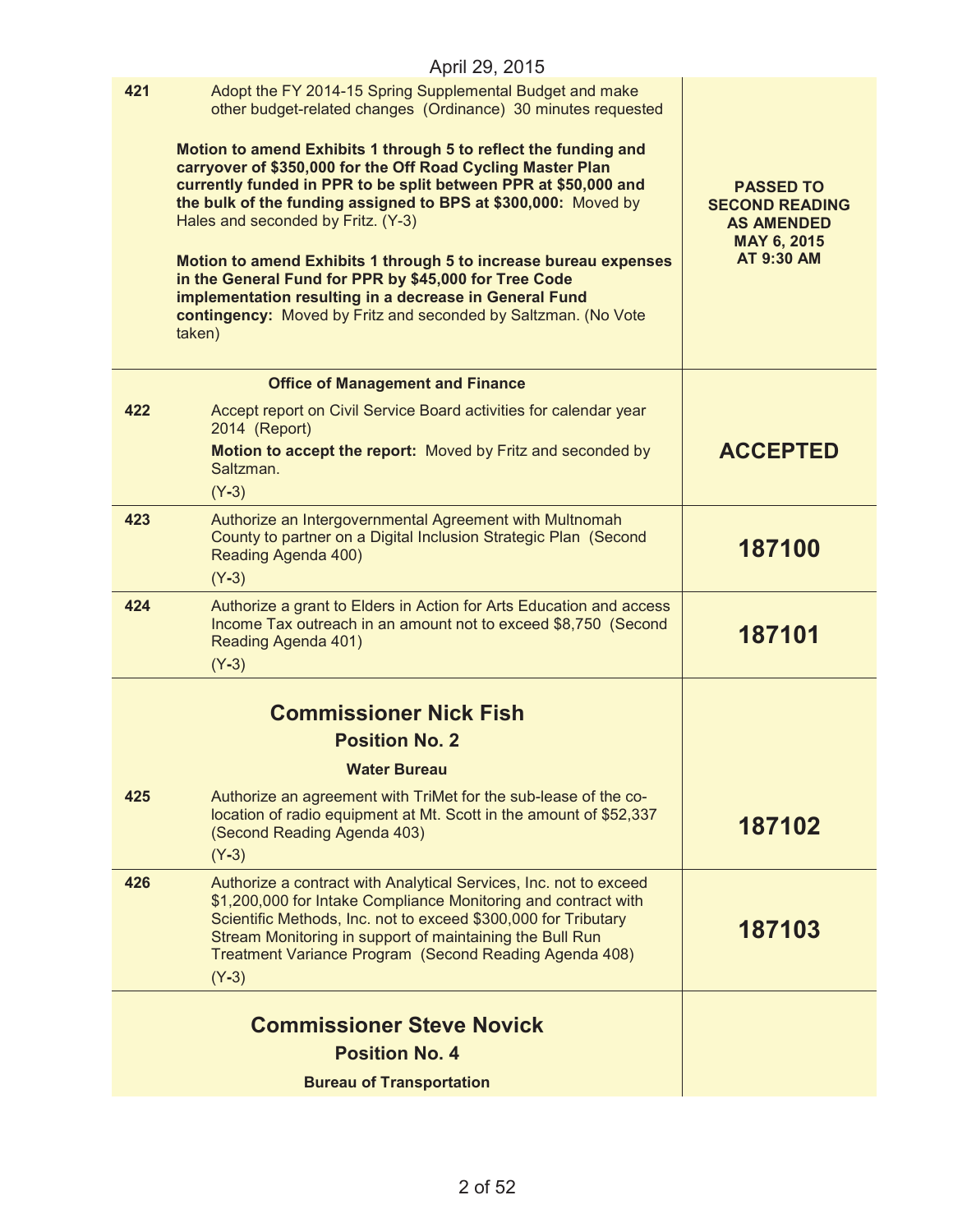#### **427** Vacate a portion of NE Vancouver Way south of NE Gertz Rd subject to certain conditions and reservations (Hearing; Ordinance; VAC-10097)

**PASSED TO SECOND READING MAY 6, 2015 AT 9:30 AM**

At 10:43 a.m., Council recessed.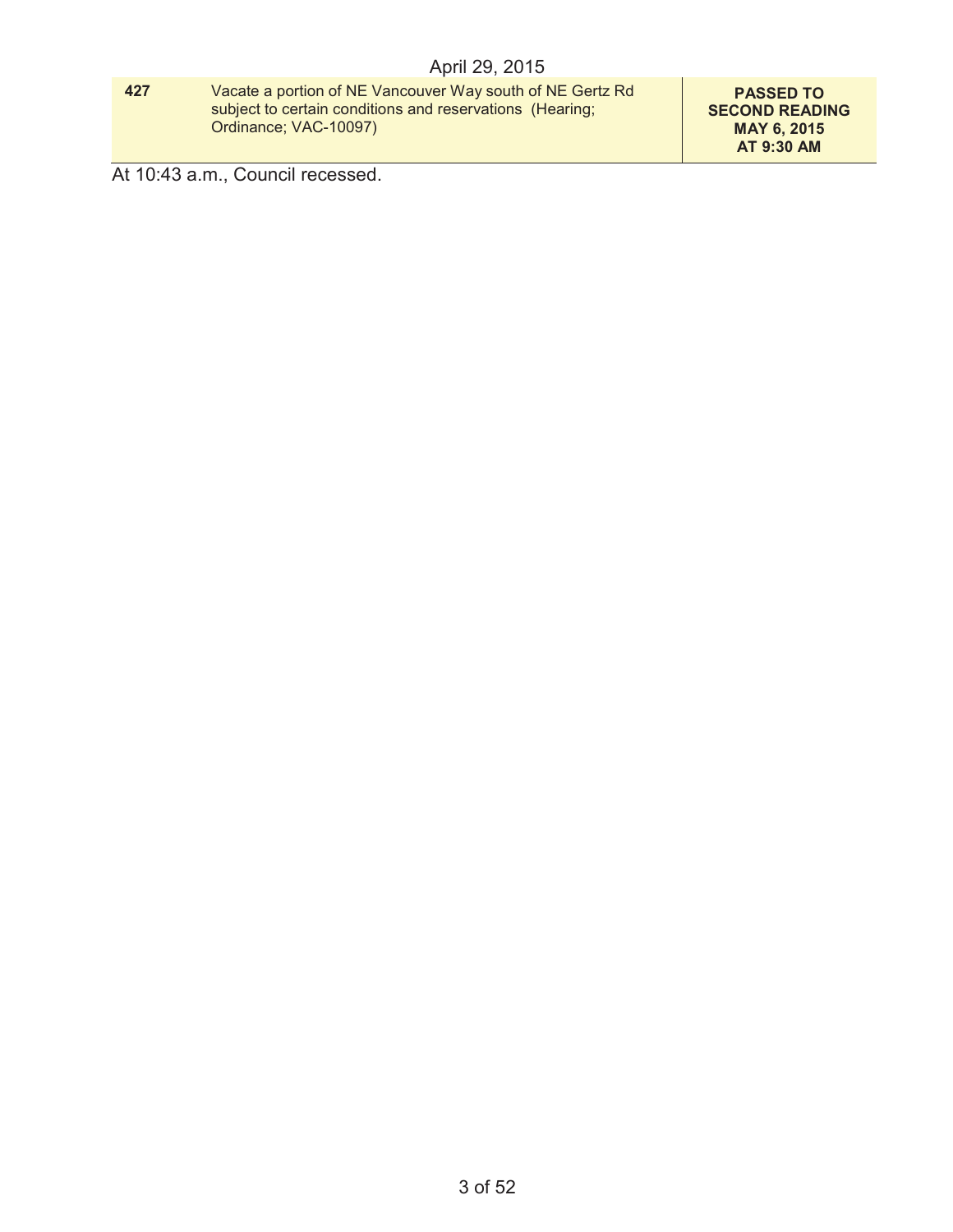A RECESSED MEETING OF THE COUNCIL OF THE CITY OF PORTLAND, OREGON WAS HELD THIS **29TH DAY OF APRIL, 2015** AT 2:00 P.M.

THOSE PRESENT WERE: Mayor Hales, Presiding; Commissioners Fish and Saltzman, 3.

OFFICERS IN ATTENDANCE: Karla Moore-Love, Clerk of the Council; Lisa Gramp, Deputy City Attorney; and John Paolazzi, Sergeant at Arms.

The meeting recessed at 3:08 p.m. and reconvened at 3:13 p.m.

|          |                                                                                                                                                                                                                                                           | <b>Disposition:</b> |
|----------|-----------------------------------------------------------------------------------------------------------------------------------------------------------------------------------------------------------------------------------------------------------|---------------------|
| 428      | <b>TIME CERTAIN: 2:00 PM - Accept 2015 Arts Oversight</b><br>Committee Report on the Arts Education & Access Fund (Report<br>introduced by Commissioner Fish) 1 hour requested<br>Motion to accept the report: Moved by Fish and seconded by<br>Saltzman. | <b>ACCEPTED</b>     |
|          | $(Y-3)$                                                                                                                                                                                                                                                   |                     |
| 429      | TIME CERTAIN: 3:00 PM - Accept the State of Housing in<br>Portland 2015 Report (Report introduced by Commissioner<br>1 hour requested<br>Saltzman)                                                                                                        | <b>ACCEPTED</b>     |
|          | Motion to accept the report: Moved by Fish and seconded by<br>Saltzman.                                                                                                                                                                                   |                     |
|          | $(Y-3)$                                                                                                                                                                                                                                                   |                     |
| $\cdots$ | $\sim$                                                                                                                                                                                                                                                    |                     |

At 4:28 p.m., Council adjourned.

## **MARY HULL CABALLERO**

Auditor of the City of Portland

By Karla Moore-Love Clerk of the Council

For a discussion of agenda items, please consult the following Closed Caption File.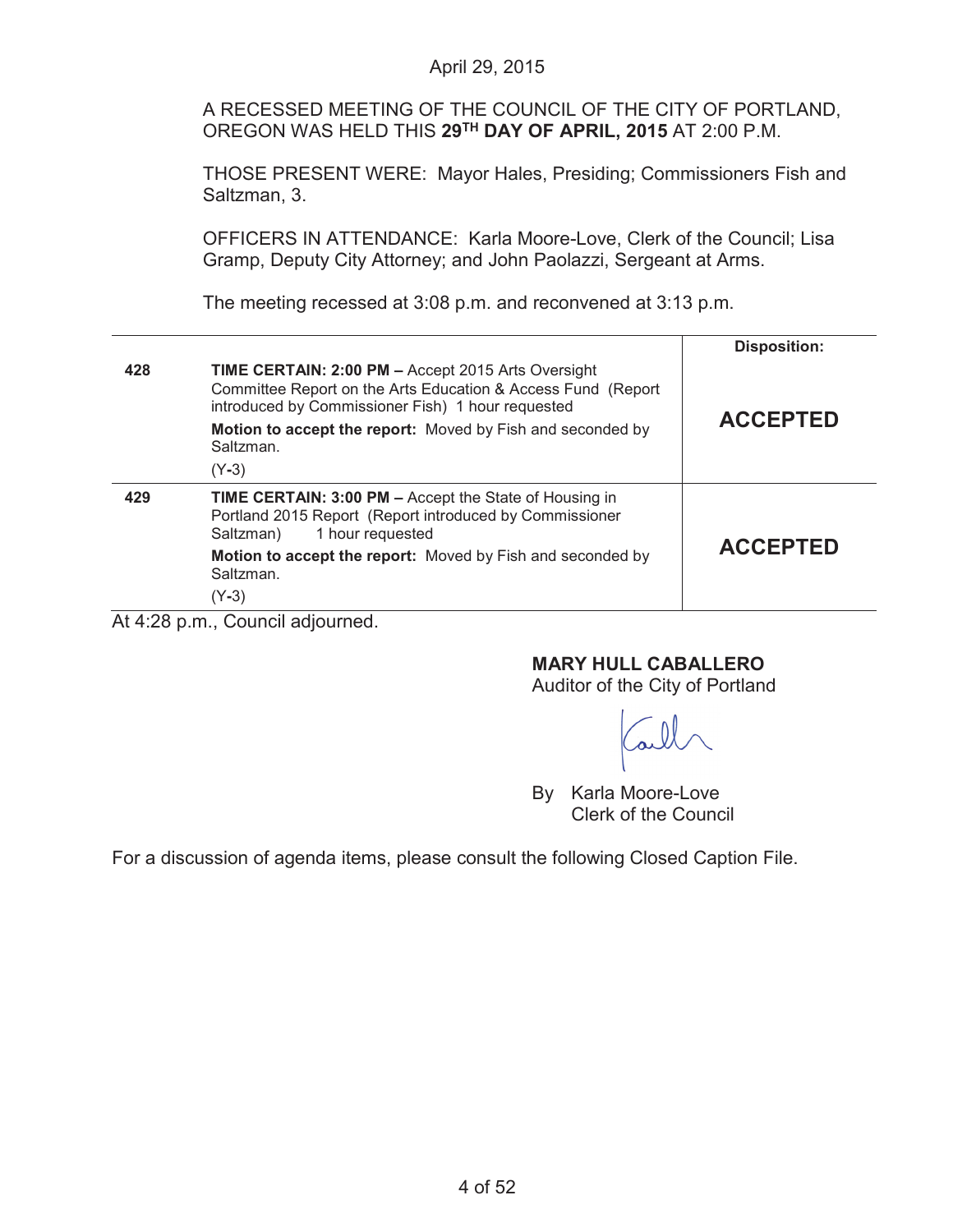# **Closed Caption File of Portland City Council Meeting**

This file was produced through the closed captioning process for the televised City Council broadcast and should not be considered a verbatim transcript. Key: **\*\*\*\*\*** means unidentified speaker.

### **APRIL 29, 2015 9:30 AM**

**Hales:** Good morning, and welcome to the April 29th meeting of the Portland City Council. Would you please call the roll?

**Saltzman:** Here. **Fritz:** Here. **Hales:** Here.

**Hales:** Commissioner Fish and Commissioner Novick are both away on City business, so you'll have to settle for the three of us this morning.

Welcome, everyone. We're going to start with communications items. We have a tradition here in Portland where we allow people to sign up for three minutes to speak to the Council on a subject of their choosing, and we have five people signed up this morning as usual. Then we'll have our regular calendar for the balance of our agenda this morning. Thank you.

So, if you're here to speak on an agenda item, we have some basic rules and procedures first. You just need to give us your name, there's no need to give us your address. If you, however, are a registered lobbyist for an organization that's required to register under the City Code, you need to disclose that. Most likely if you are in that business, you already know that, but I want to make sure that's out there.

We typically allow people three minutes to testify. If you are here to speak on an item, you can sign up with the Council Clerk to do that. We also ask that if you are in support of your fellow citizen's point of view, feel free to wave your hand or give them a thumbs up, but we ask there not be vocal demonstration this is favor of or against our fellow citizen's opinions in this room.

Finally, we had a demonstration in the Council chambers last week which forced me to adjourn the meeting, and that's what I'll do if there's another one. We do deliberation in this room and demonstrations in the plaza outside. It's really important that we follow that rule because we have to deal with a lot of contentious issues in this room, whether they involve police or growth or anything else. I want to ask you to respect that rule and that tradition that again, if you want to conduct a demonstration, that's why we have the plaza. Please feel free to exercise your first amendment rights outside, but we do deliberation in this room. So, let's take the first of the citizens who signed up. **Item 415.**

**Hales:** Mr. Rubin, come on up.

**Moore-Love:** He may not be able to make it; he was not feeling well.

**Hales:** If he comes in before we finish this section, we'll put him up at the end. **Item 416.**

**Hales:** Good morning. Welcome.

**Sean Aaron Cruz:** Good morning, Mr. Mayor and members of the Council. My name is Sean Aaron Cruz, and I'm here to once again talk about predatory towing practices that take place in the city. I've been working on this issue since I began working for Senator Gordly in 2003, and it continues to disturb me that the practice continues to play out here in the city years after we passed citizen protections in the 2007 legislative session.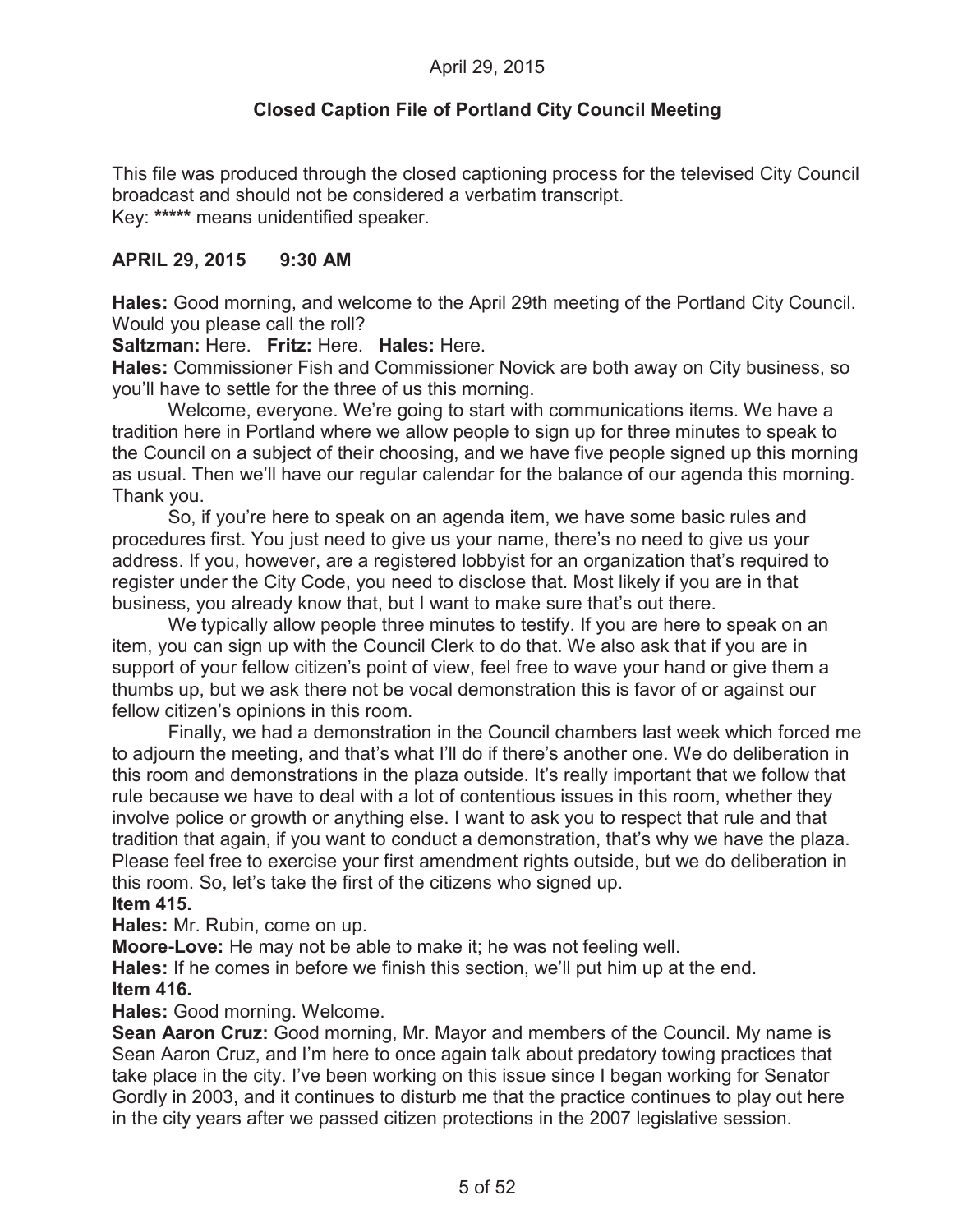You know, it's good to see all the profusion of towing warning signs blooming like spring flowers all over the city. Those signs have been coming up over the past year since the City began enforcing that provision. Those signs have been required by law for all those years that the towers got a free ride. But what I want to talk to you about today is - well, also, to frame this -- in a lot of issues, Portland is the big dog in the state. And in this case, in towing, it's the only dog. There aren't any other municipalities that work on towing policy. They just generally follow whatever policy Portland creates, which is why the signs are appearing in places like Salem and the Dalles.

And so the thing is, there is progress being made on getting to where Portland citizens have a place where they can find out what their rights actually are under the law, but that's still a long ways to go. And I particularly want to call your attention to a place on the towing hearings page where it says, and I quote, "note: private towing generally is not regulated." And while that is absolutely true in practice, it's not true in statute. And I've looked at the towing contract, I've looked all through section 7.24 of the Portland code, and it's required to conform to state laws, and in particular to ORS 98.854.

Senator Gordly's intent was to provide protections for people living in apartment complexes. That was the focus, but there was other areas where what we put in place spilled over to other areas wherever private property towing is allowed. And one of the key factors is the issue of consideration. And this is also in state law very clearly stated as any other part of state law, it's the only place that I'm aware of where because people have always done business this way, it continues to operate and open to fines of state law, which is that towers cannot provide consideration in exchange for the privilege of towing the vehicles from private property and also, in City ordinance, property owners cannot receive consideration. [beeping]

**Hales:** Sir, you are out of time. I want you to wrap up.

**Cruz:** OK. What I want to say is that please take a look at the statute. You'll see that the system operates in -- every tow taking place from private property is an illegal tow under the law, is what I'm saying. And I'm asking you once again to suspend PPI towing until the people that are doing this can come in and prove that they are operating within the law. Thank you.

**Hales:** I appreciate your vigilance on this. Commissioner Novick is away, obviously, but I will be meeting with him this week. And between the Transportation Bureau and the Police Bureau, that's where a lot of this gets addressed. I'll take up these issues with him and make sure he's heard about this concern about the ORS and the private companies. Appreciate you following that for us. Thank you.

#### **Item 417.**

**Hales:** Good morning, welcome.

**Michael O'Connor:** Council. So, we presented a plan to the stakeholder groups around Last Thursday to essentially take over the management under stakeholder interest. And it was about a month ago, everybody has been mulling over this plan, but largely what everybody is deciding on is the way that we're going to be making decisions in the future in the committee format.

So, I sort of campaigned in the local business district, talked to the vast majority of the business owners, and gotten them to sign a petition style endorsement form, which was to justify to the Office of Neighborhood Involvement to show the representation for the support of this plan. And it's largely just about building stakeholder committees and getting an event permit.

I've been doing this for five years as a volunteer, and it's been a very long road, so this is about five years in the making. But ultimately, all the resident businesses have a committee, the neighbors have a committee, vendors and performance community will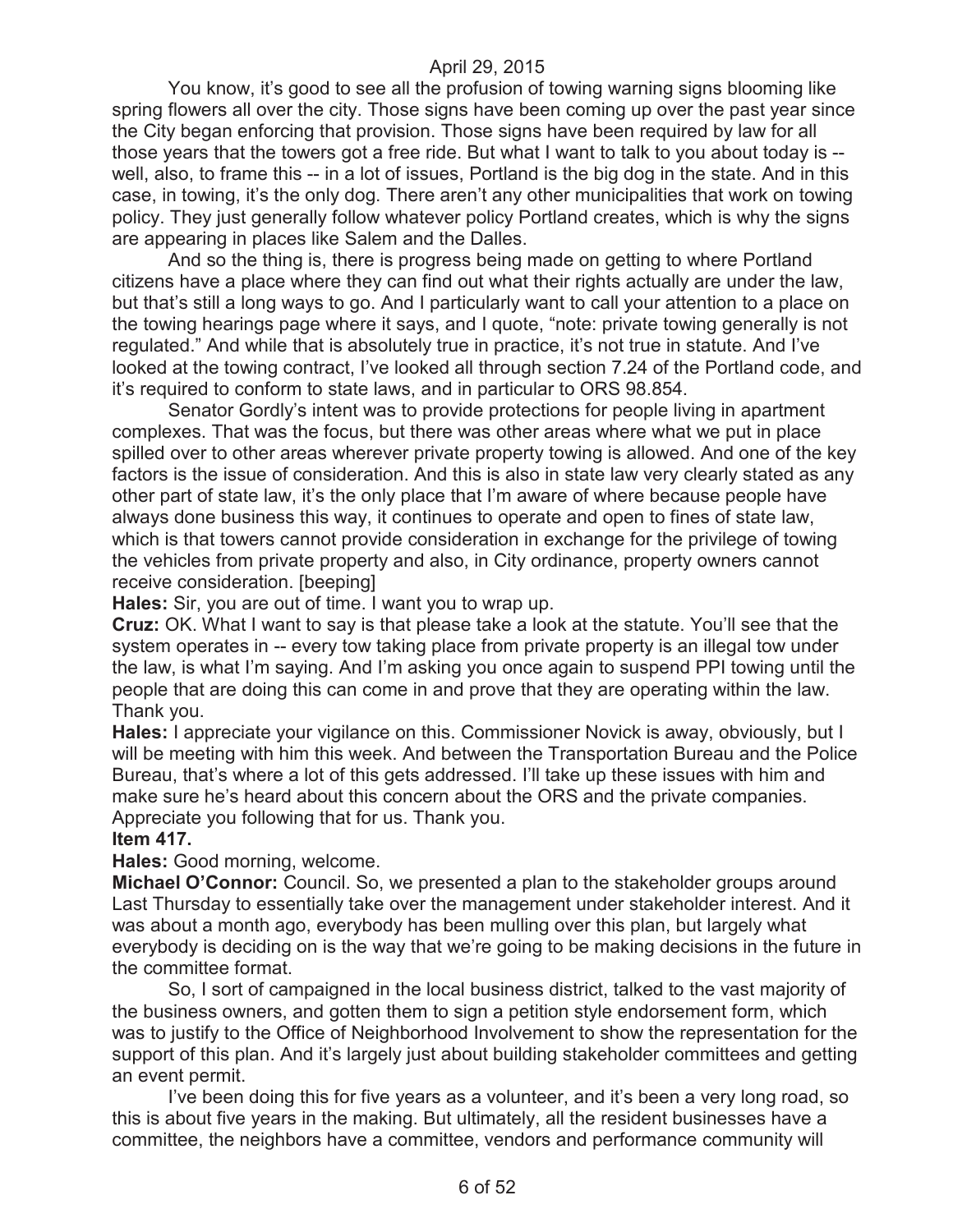have a committee, and then a public safety committee. It is essentially my role to get everybody to agree on what we're doing before we do it. And I've been doing this long enough to tell you that the things that we're in disagreement on are few and far between. We have a pretty good understanding of what we would like to see out of this event.

The number one issue is the nuisance problem in the neighborhood. That is indisputable. And it's going to take hundreds of things over time to lower the nuisance problem. But no matter what we do or how good we get, we'll never get rid of it completely, so we'll have to compensate in other ways for the neighbors. And so I'll be working very closing with all of the neighbors to, essentially -- you know, we'll have about a little over 100 volunteers to help us manage this event. We want to maintain no cost for artists, but if they are unable to donate financially, we'll want them volunteering with us. So we may have 200 volunteers that are really eager to help out around the neighborhood, so we'll be identifying a lot of community development projects. Most likely, neighborhood cleanups, public art projects, and perhaps more neighbor-eccentric community event because we can do other fun for the neighbors.

As far as the financial issue, you know, that's pretty much one of the biggest hurdles that we have to overcome before any liability could be responsibly transferred. We have to prove without a doubt that everything is gonna get paid for. So, you know, we'll have so much in vending fees and we'll be able to get so much in sponsorships from the local businesses, but it won't quite get us all the way there. So, we'll have to look for outside sponsors. And you know, as we're sort of building this thing, and as the business district sort of decides what they want the creative integrity of the marketing message through Last Thursday to be, eventually, they may take on the full cost of the event.

So, that's kind of the direction that we're going. It's going to be a formal process that's driven by the consensus, and ultimately, if there is an objection, we need to know what it is so we can fix it.

**Hales:** Great. I really appreciate what you're doing. We've been looking for communitybased leadership and management for this event, looking for frankly my office to work itself out of that job because it really shouldn't be managed out of the Mayor's office. So, thank you for taking this on, and we really look forward to working with you.

**O'Connor:** That's great. And I look forward to meeting with you, as well.

**Hales:** Thanks so much.

#### **Item 418.**

**Hales:** Good morning.

**Diana Scoggins:** Good morning. I'm Diana Scoggins, I'm the Executive Director of the Metropolitan Youth Symphony. As we are nearing the end of our 41st season, I wanted to take this opportunity to thank you all for your ongoing support of the arts through RACC.

We are grateful for the funding we receive, and most recently from RAC through the arts tax. The consistency of funding for core operations has been just critical in helping us to grow and meet the needs of the community around us. To cover a few of the basics about MYS, we serve over 460 students. We have 12 beginning through advanced ensembles for orchestra band and jazz. We meet every Saturday during the school year at Roseway Heights School in Northeast Portland. Each of our students performs three concerts a year, and half of them participate in outreach concerts to underserved schools. We do 15 of those total. We employ five full-time staff, 13 part-time artistic staff. We hold over 100 coaching sessions per year with music professionals. We rent space from Portland'5 three times a year and hold nine additional concerts in venues throughout the community.

We believe passionately that music should be accessible to all children, and we only ask that our students have one year of experience to enroll. We recognize, however,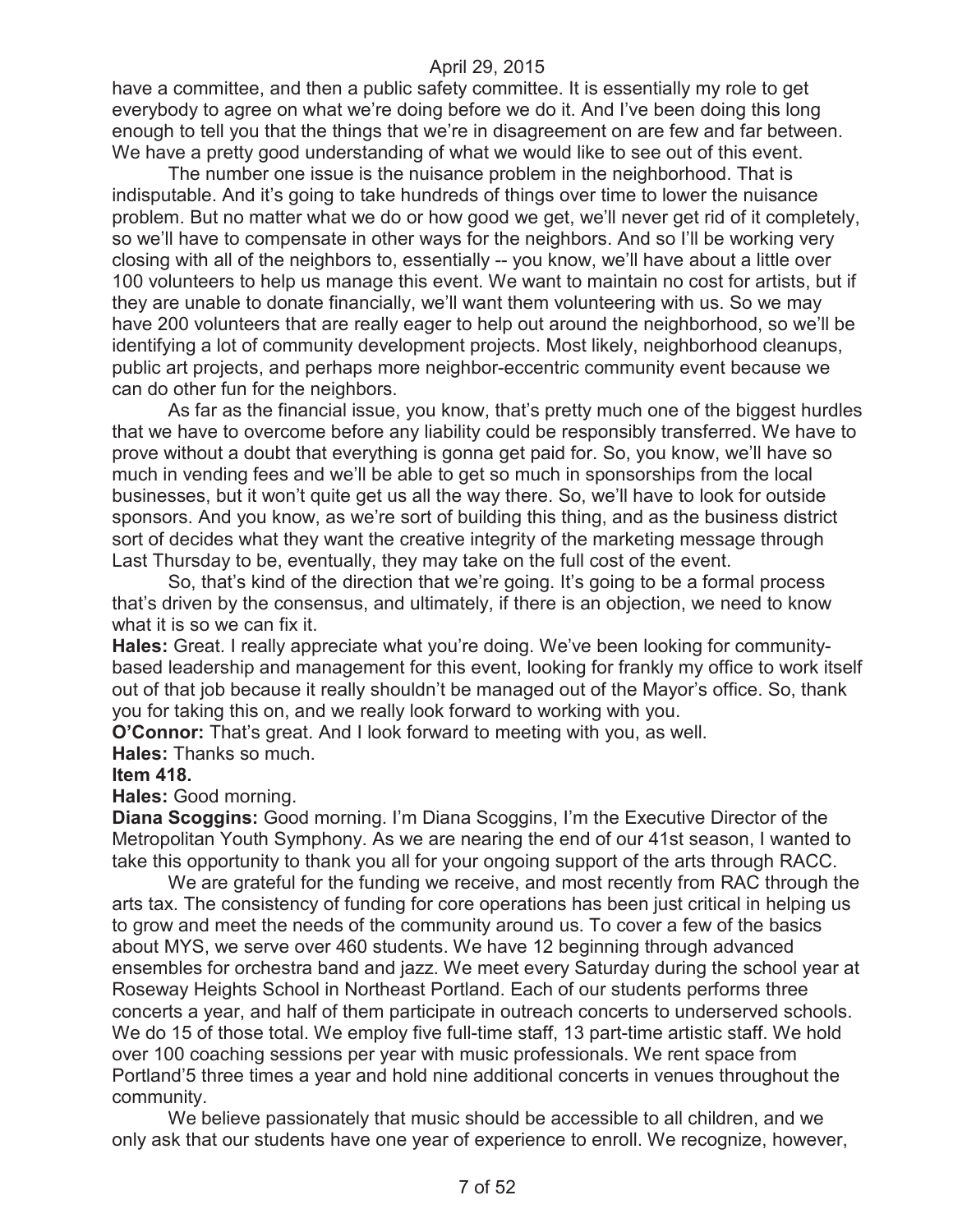that this is very difficult for some families. The stability of RACC funding in part allowed us to start a tuition-free Saturday morning strings program for low income students. Now, in our second year, 18 students are currently enrolled, and 12 of them are on track to begin our entry level string orchestra next year. At that point, they go on to our financial aid program, which currently has 13% of our families participating. Again, the consistency of the RACC funding is so helpful in maintaining these kinds of programs.

RACC funding has also given us the financial flexibility to pursue collaborative efforts throughout the community. At our recent March concert, which Commissioner Fish graciously opened for us to rave reviews, band students from Beaumont Middle School and the choirs from Grant and Wilson High Schools joined MYS students and experienced the thrill of performing at the Schnitzer. There was a great amount of energy in the hall that day.

Five students from Bravo string orchestra from the Rosa Parks school are on full scholarship with MYS as they play with the entry level string orchestra, and we are absolutely thrilled for those students to get to know our students and have these relationships just grow, these friendships grow. We are working to bring in new students and audiences that reflect the diversity of Portland's culture. We are, for example, currently creating an ad campaign to Univision to enroll students for the upcoming season. A RACC opportunity grant helped to fund this two years ago. As a result, Hispanic participation increased 90% in the organization -- so it was very effective.

Finally, as RACC remains committed, the quality and reputation of the arts in Portland has continued to rise despite the recent recession. We know the benefits of this firsthand, as three years ago, we hired a brilliant and dynamic music director Andres Lopera from the NEC. He was attracted in MYS in part because of the very strong music scene here. His work and vision is absolute proof that artistic excellence can exist alongside access, equity, friendship, and fun.

And finally, we recently had a flip chart rehearsal with the following question to the students: "Give us one word for what MYF stands for." The word that touched me most sitting in the middle of that paper was "joy." So, thank you. Your support is just so meaningful, it touches so many lives, and it has a huge ripple effect throughout our community. I wanted you to know that. Thank you.

**Hales:** Thanks for your report and thanks for what you do. That's great. OK, we have one more, and then we'll see if Mr. Rubin arrived.

#### **Item 419.**

**Hales:** Sandy, come on up. Good morning.

**Sandy Polishuk:** Hi, Mayor Hales and Commissioners. My name is Sandy Polishuk, I live in Northeast Portland. I'm here today representing 350PDX. I've met with all of you and come before this Council several times asking you on behalf of the climate to divest the City's investments from fossil fuel.

Fossil fuel divestment takes the fossil fuel industry to task for its culpability in the climate crisis. By naming this industry's singularly destructive influence and by highlighting the moral dimensions of climate change, we hope that the fossil fuel divestment movement can break the hold that the fossil fuel industry has on our economy and our governments. Our ask is for a binding resolution divesting the City from the 200 companies with the majority of the world's fossil fuel reserves within five years, and to ask the state treasurer and the Oregon Investment Council to do the same. Most of you have agreed. Mayor Hales, you made a divestment community on U.N. Climate Day in June 2013. You made the same commitment to Bill McKibben in July of 2013. I'm here to hold you to that commitment.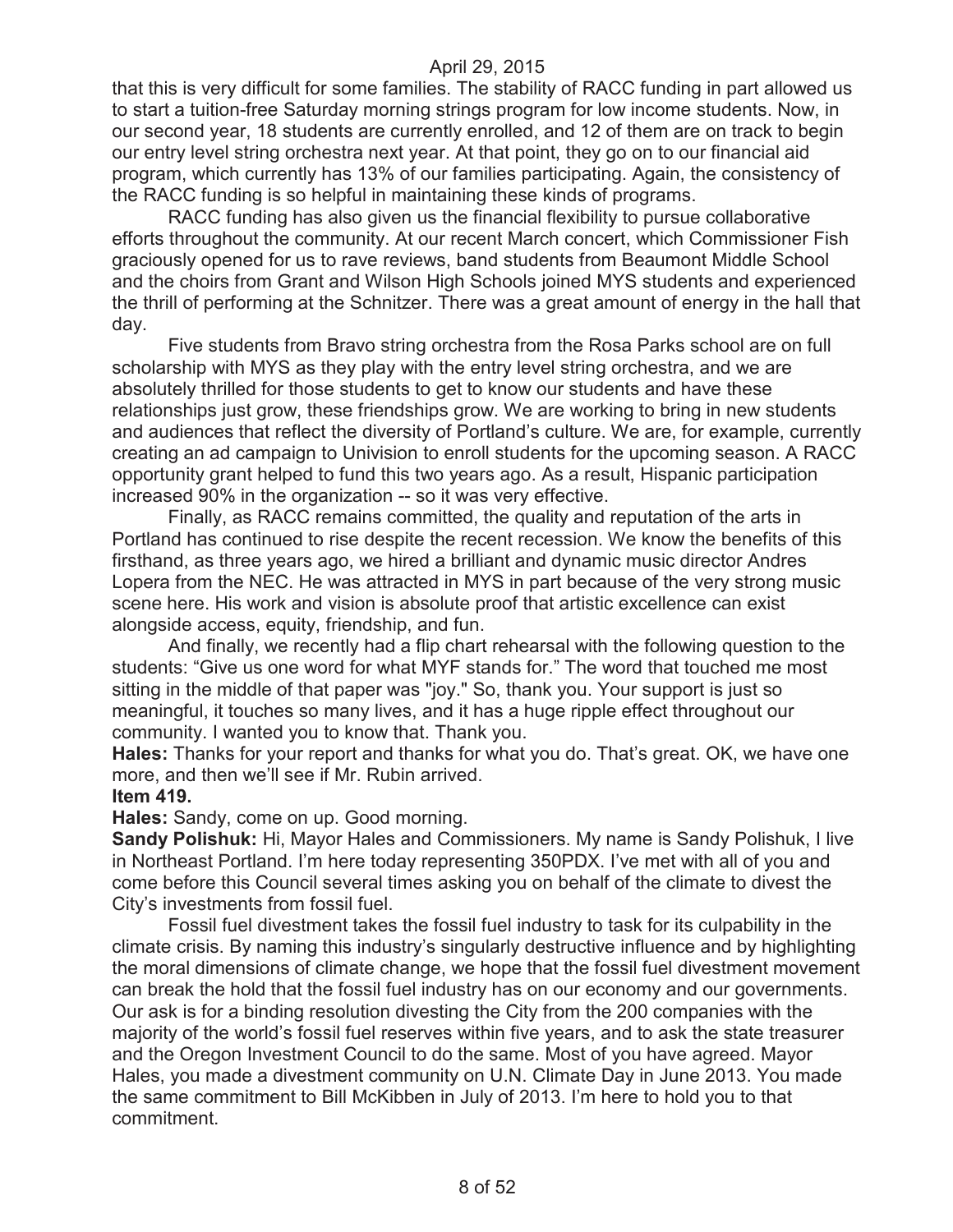Many cities across the country have already done so, including on the west coast, Ashland, Eugene, Seattle, San Francisco, Santa Monica; also Province, Cambridge, Northampton, Ann Arbor -- the list goes on and on. I can't tell it to you in three minutes.

Portland is known for its planning on climate action. Divestment fits within this framework. It sends a message of the fossil fuel companies and the world that it's not business as usual in Portland, that our city understands that we must wean ourselves off the fossil fuels and move to renewables, a sustainable lifestyle, and creating good family wage jobs doing so.

In February, for global divestment day, 300 of us gathered in front of this building. It was Valentine's Day Friday, and we made valentines for you. We took pictures with them, and many of us sent them to you by email, Twitter, and Instagram. I hope that you had a chance to look at them. You weren't able to join us, so we're bringing to you now. A photo montage that we made --

### **Hales:** Great.

**Polishuk:** -- of a few of the valentines, just a selection -- of some flowers we made for you, a much lower carbon footprint than real ones- -- a few cards, and some very special valentine candy. If you look out in the audience, we had hoped to have our signs, big pink hearts that we made for the day, but we weren't allowed to bring them in. And I know it's not the usual protocol, but I hope that you make an exception and allow me to bring these gifts up to you personally.

**Hales:** Of course. We'd be happy to accept your gifts. We appreciate your advocacy, Sandy, and all of you. In fact, just a report back -- maybe everyone knows, we have seated our Socially Responsible Investment Committee, and I think it's fair to say everyone on this Council expects their first product will be a resolution on just that subject. So, thank you for your advocacy, and the non-fossil fueled wheels are in motion.

**Polishuk:** Great. Thank you very much.

**Hales:** Thank you.

#### **Saltzman:** Thank you.

**Hales:** Thank you very much. Thank you all for being here. We can violate the rules and say, thank you, Sandy. [applause] Good work. Thank you very much. We'll move onto the regular -- wait a minute, see if Mr. Rubin arrived. Richard Rubin, did you make it? I guess not. Let's move onto the regular agenda, please. We have no consent calendar this morning, so just the regular agenda.

#### **Item 420.**

**Hales:** Thank you for that clarification. We first had this on the agenda and didn't mention that it was weighing garbage, not people. So, it has nothing to do with the weight of people who live in single family residents. [laughs] I don't believe that we have a staff presentation on this ordinance this morning, but if there are any Council questions before we hear it - anyone want to speak on this item this morning? OK. So, that will pass to second reading. **Item 421.**

#### **Hales:** Mr. Scott and the team. Welcome.

**Andrew Scott, Director, City Budget Office:** Good morning. I'm Andrew Scott, City Budget Director, and we're here this morning to talk about the fiscal year 14-15 spring budget monitoring process, or BMP. I will be relatively brief. We had a work session on this last week where we covered in detail some of the items in this BMP, but just to give a high level of summary for those who are here. And the spring BMP again is when the bureaus make final allocations, movements within the budgets. They ask for carryover, compensation, set aside, and a number of other mostly housekeeping items, and then also, funding can be allocated from the general fund contingency.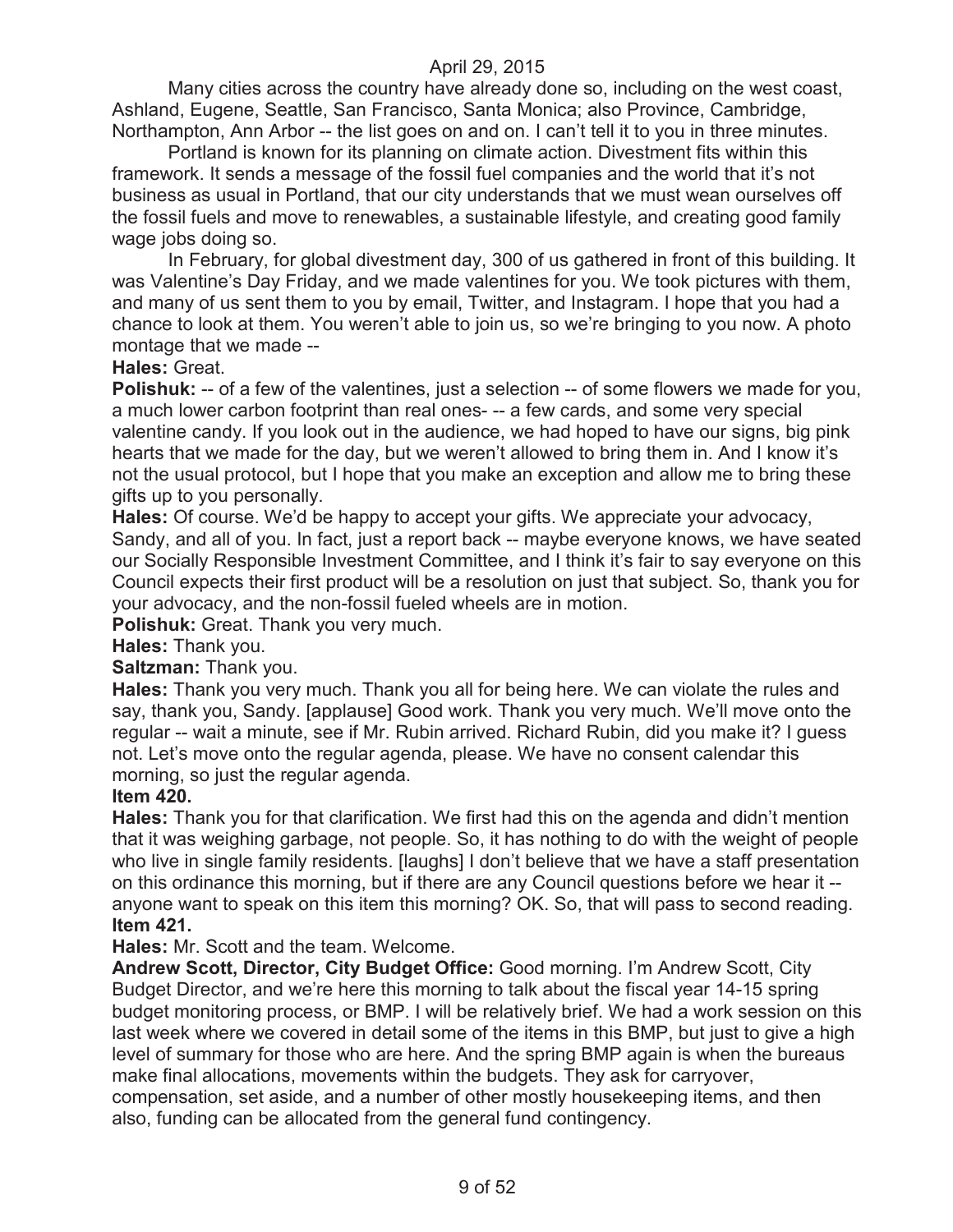So, again, just to briefly cover what is in the BMP before you today. Six bureaus are going to be budgeted to receive compensation set aside, totaling about \$5.9 million. This is part of the bureau budget, which is budgeted separately. We wait until the end of the year to see if they need it. The six bureaus requested it and are in fact recommended to get that \$5.9 million.

There's about \$1.4 million coming back to the general fund. Again, due to underspending on superstition projects, underspending in the Office of Emergency Communications, a reimbursement on the campaign finance fund, and a return of street fee implementation funds.

There are several new items totaling about \$1.1 million that have been included, and again, we covered those in the work session last week, but they are in exhibit number four as part of the documents in front of you. Happy to talk about any of those if there are additional questions.

Finally, about \$5.1 million is included for program carryover from bureaus. These are projects that were allocated or appropriated in this current fiscal year that bureaus were not able to get to, and I'm requesting to carry that over into the next fiscal year.

Finally, in terms of the overall contingency, I believe that we started the BMP process at \$900,000 of unrestricted contingency and we're going to end at about \$1.1 million of unrestricted contingency. Again, some of those coming back will actually increase our contingency a bit. And there will be \$2.3 million in compensation set aside in case anything -- bureaus discover anything in the next month before the over-expenditure ordinance. And again, \$5 million in program carryover.

And finally, in terms of overall position changes, a grand total -- in this BMP, we add about 40.2 FTE, 39 of those are in the Bureau of Development Services, which again, is experiencing a large increase in workload as development in the city increases. With that, I will just take any questions.

**Hales:** Questions for Mr. Scott or Mr. Campuzano?

**Fritz:** Are there changes compared with the work session last week?

**Hales:** I have a motion about the recycling master plan, so that will be a change. I think you have a proposed amendment, too. So other than that, I think the answer is no, right? **Fritz:** How about the positions of Office of Neighborhood Involvement?

**Hales:** Where is that, Andrew?

**Scott:** The marijuana permitting program -- \$14,200 is included.

**Fritz:** And how about the other position that was related to the move of the new --

**Scott:** The staff upgrade related to the New Portlander program?

**Fritz:** Yes.

**Scott:** It is also is included, yes.

**Hales:** Yeah, those came out of the work session, I think.

**Fritz:** Yeah. So were there other changes that came out of the work session, or just those two?

**Scott:** Sorry, I'm trying to remember. Do you want me to walk through the new requests? **Hales:** It wouldn't hurt.

**Scott:** I'm happy to do that again -- sorry, I'm trying to remember the version that we went over last Tuesday. So, very quickly, in terms of the new request that came in from bureaus. The Bureau of Emergency Communication asked to retain their underspending. That is not currently included. So again, that \$411,000 will fall to general fund balance at the end of the fiscal year. And again, it's part of that increase in the contingency we talked about. Planning and Sustainability -- there's \$150,000 included for the single dwelling development code project. In ONI, the two packages we mentioned -- a small amount for the New Portlander program, and the marijuana permitting program. Last Thursday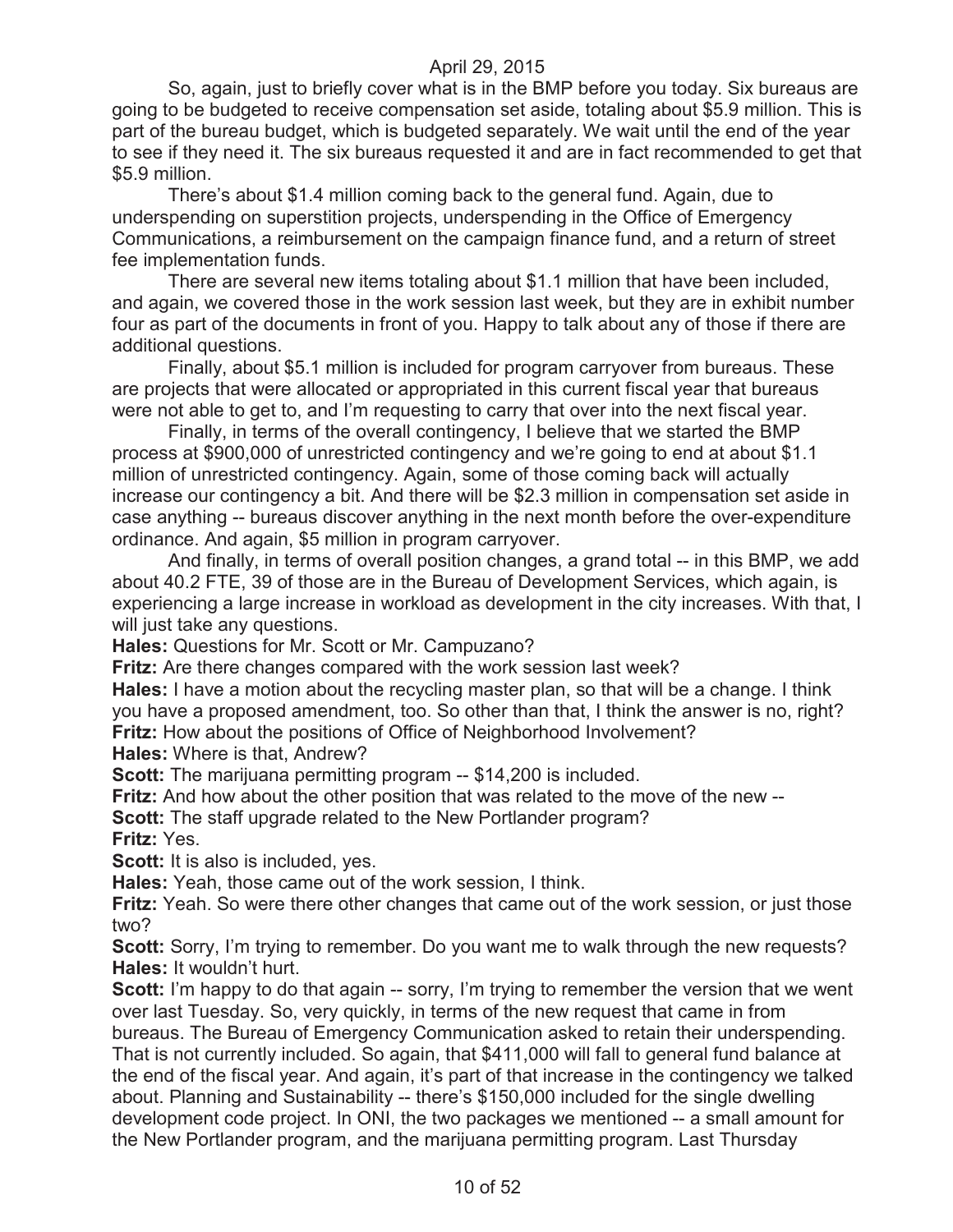requests for cost from the Mayor's office is not included, the \$3500. There is \$255,000 for streetcar system improvements, and again, Transportation was returning about 230,000 of underspending, so again, this is going back to them for a different project to make some streetcar improvements in the city. \$68,478 for the Housing Bureau for severe weather shelter expenses; \$126,000 to extend women's shelter capacity through the end; \$150,000 in Housing for veteran's housing assistance -- again, to get that program started -- or actually, I think it is started but to continue those efforts to the end of the fiscal year. \$20,500 for Parks for the decorative fountains repair -- this is at the Ira Keller fountain. \$45,000 request for tree code implementation -- there is not funding included for that, nor for the Parks Ranger requests, the \$198,000. There is \$350,000 for the off-road cycling master plan. And finally, a small amount for the membership and dues to keep us on the budget there.

#### **Fritz:** Thank you.

**Hales:** So that's the list as it came out of the work session, and we can take motions on amendments. I have one, which is a technical change -- actually, more than that, because it's also the \$50,000 for Parks. I think that the language that I want to put on the table is if the bureau can't encumber -- here's the motion -- to amend exhibits one through five to reflect the funding and carryover of the \$350,000 for the off-road cycling master plan currently funded entirely in the Portland Parks and Recreation to be split between Portland Parks and Recreation at 50,000, and the bulk of the funding assigned to the Bureau of Planning and Sustainability at 300,000, because they will issue the RFP. **Fritz:** Second.

**Hales:** Second on that motion. Further discussion on adopting that motion? And then we'll take the testimony on everything, of course, after we deal with the motion. OK. Roll call on accepting that amendment.

#### **Roll on amendment.**

#### **Saltzman:** Aye. **Fritz:** Aye. **Hales:** Aye.

**Hales:** Did you want to bring up the other item?

**Fritz:** Thank you, yes. I have a motion to increase bureau expenses in the general fund for Portland Parks and Recreation by 45,000 for tree code implementation. This amends exhibits one through five as appropriate. The additional appropriation will result in a decrease in general fund contingency.

#### **Saltzman:** Second.

**Hales:** Do you want to discuss that? I'm still unwilling to approve this now because of the same thing with the Ranger issue -- I'm still working on the Mayor's proposed budget. If it's BDS positions where they're funded by fees, or if it's expenditures for consulting contracts like this master plan or materials and services, doing that in the BMP is fine because we don't in effect Preprogram what we do in the fiscal year budget. I would be worried about adopting either of those items now, because if we don't include those positions in the fiscal year 2015-2016 budget, then what have we done? We've hired someone for a month. **Fritz:** On the other hand, if we don't approve them, the staff that are currently working can't go on vacation this summer. So, I think Commissioner Saltzman's intent and mine was to not vote on this today, but rather put it on the table for discussion, and then vote when we have the full Council next week.

**Hales:** OK. Well, we can wait that long on the whole BMP? I'm not sure. It's on the calendar today.

**Ellen Osoinach, Office of the City Attorney:** The Budget Office did confer with our office, and in terms of proposing an amendment, you have to vote on the amendment in order for the BMP to pass to a second reading. What you could do is propose the amendment next week, but then of course, that would then put you out another week.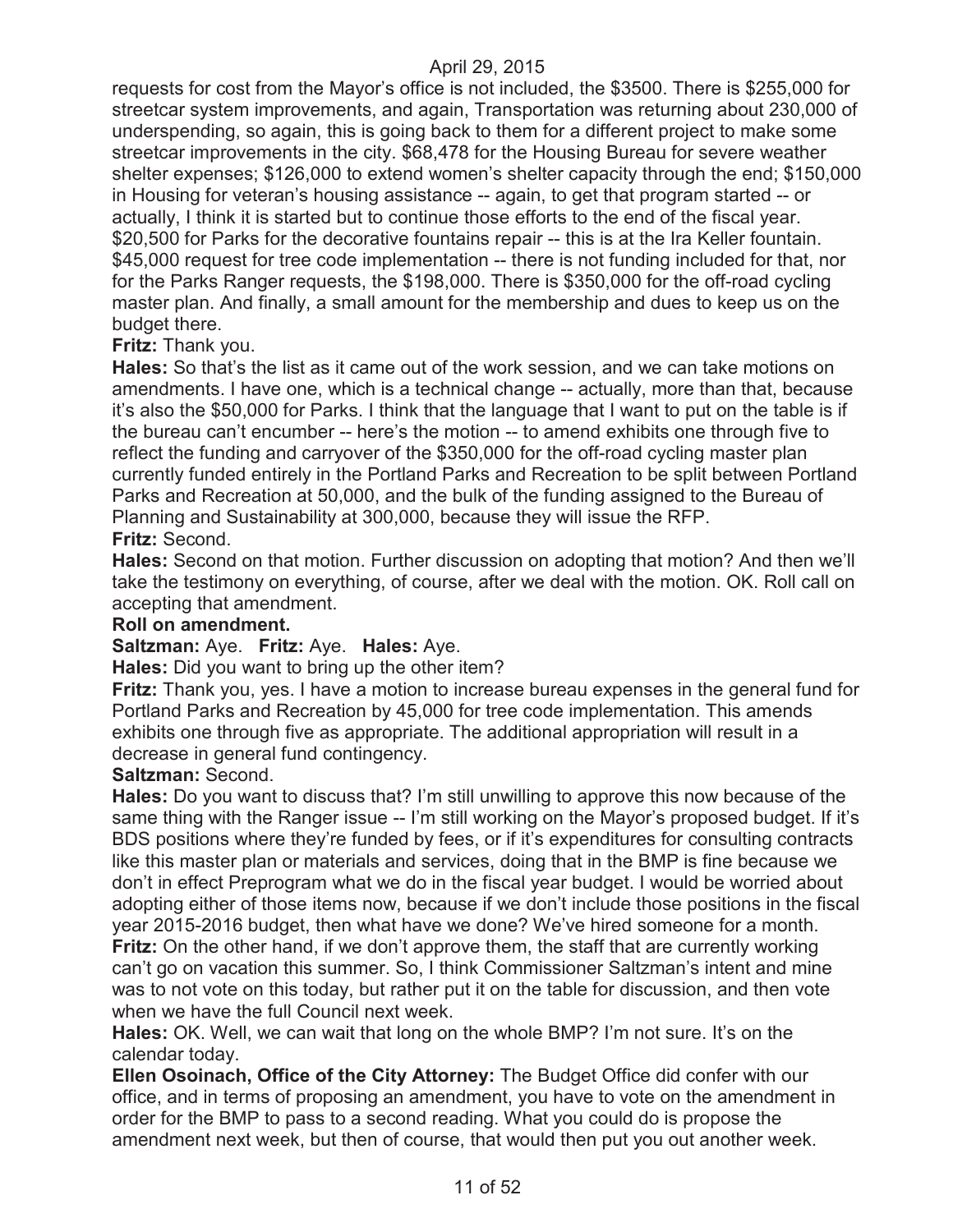**Hales:** OK. Well, I'm not willing to approve the amendment today, so --

**Fritz:** I believe I will have the votes amendment next week --

**Hales:** That may be.

**Fritz:** -- so we can either -- if we're not voting on it today, then we would then have to extend it out another week if we vote on it next week.

**Osoinach:** Yes.

**Hales:** I would be willing to table the amendment and let you bring it back next week, or whatever the process is, in other words. We don't have to vote now. We can vote now and I will vote no and it will fail, or we can --

**Fritz:** Will it fail, Commissioner Saltzman?

**Hales:** Well, it has to have three votes.

**Fritz:** Oh.

**Hales:** So, I understand we don't have a full quorum, and I don't want to trap you in that problem, but I'm not willing to support it for the reason that I mentioned.

**Fritz:** OK, so we can carry it over until next week.

**Osoinach:** Can I just ask -- one thing we weren't able to clarify -- is there a problem from the Budget Office perspective with having the vote on the BMP not occur next week but the week after?

**Scott:** No. I think from the process standpoint, it's fine.

**Hales:** OK, so we will have accepted one motion, one amendment for purposes of public testimony. We won't have acted on the next amendment yet, but we're free to act on that next week.

**Fritz:** There will be public testimony next week.

**Hales:** At least on the amendment.

**Fritz:** Yeah, OK.

**Hales:** Does that work for everyone? Alright, thank you both. We'll see who signed up or who's interested in speaking on this set of proposals. As you may -- hopefully, it made sense to people, but we do this process a couple times a year in which we revise our adopted budget and call it the BMP because it stands for budget management process - arcane term at best. But the point is we do adjust our budget over the course of the year because bureaus don't spend all the money they have, or they are unforeseen requirements or requests or things we want to get started on early, and that's very much the case with the bicycle master plan, we want to get started on it early. So, for anyone who wants to speak on any of those items, Karla has a list and if you're not on it, you are free to add yourself to it.

**Moore-Love:** We have 13 people signed up. We have had someone ask to come up who has a child.

**Hales:** OK, come on up.

**Daniel Greenstadt:** Good morning, Mr. Mayor and Council. I am Daniel Greenstadt. Before I get up-staged by the next speaker, I'm just here to offer my support and thanks for the budget that's being considered here today and for the inclusion of funding for the offroad bicycle master plan. I think that's going to be a really important step. My family really enjoys hiking, biking, and recreating in our public parks, and we would love to have more opportunity to do that by bicycle. So, we're really happy to see that issue moving forward, and just wanted to give a thank you and a big show of support for that.

**Hales:** Thank you very much.

**Greenstadt:** And speaker number two, do you have anything you want to say to the Mayor or anybody?

**Hales:** Hi.

**Gigi Greenstadt:** My daddy and me want more trails. Thank you.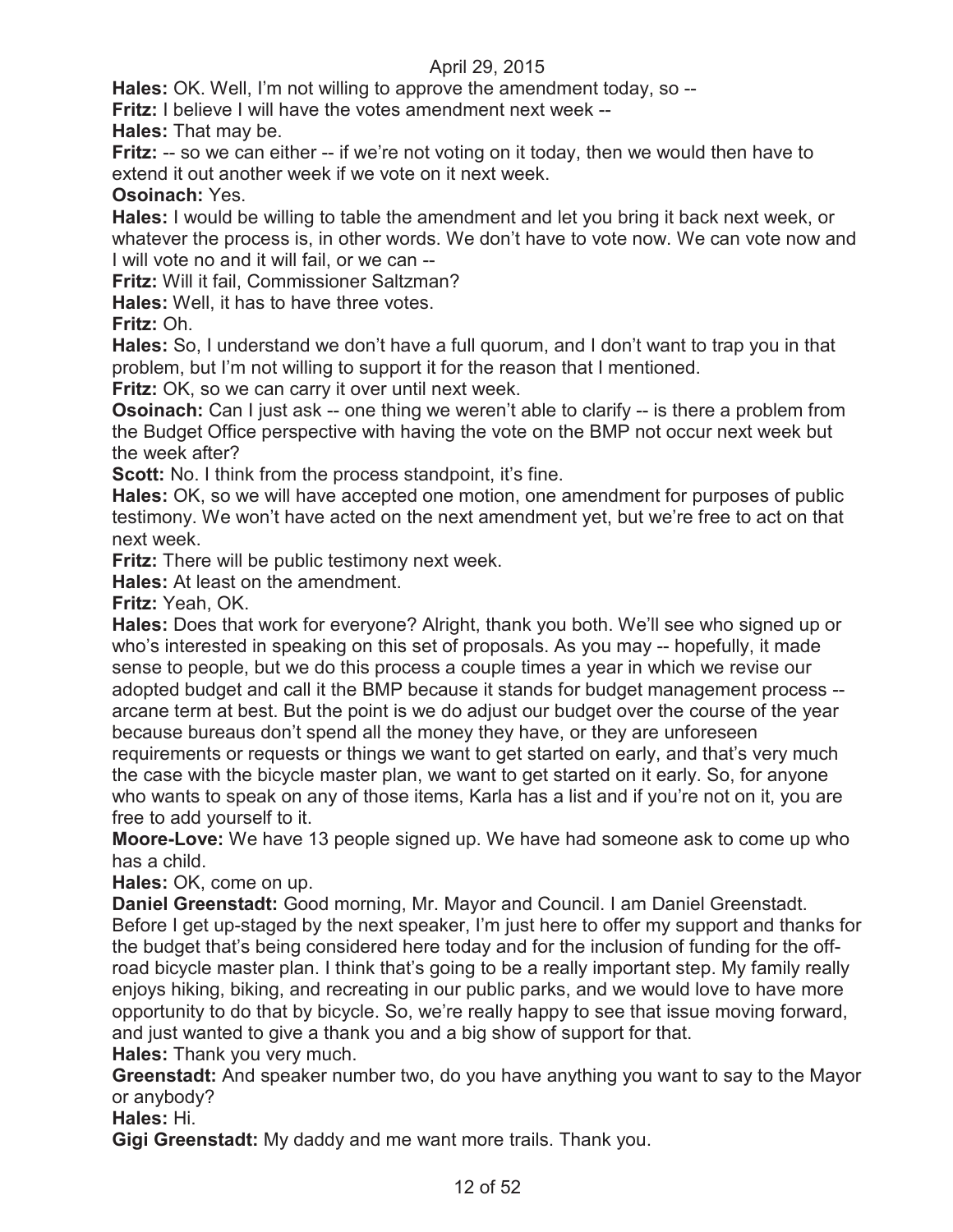**Hales:** Well said, thank you very much.

**D. Greenstadt:** And apple juice in all the drinking fountains, thank you very much. [laughter]

**Hales:** That may be harder to manage. Thank you. Next folks that are signed up? Good morning.

**George Devendorf:** Good morning. That is a tough act to follow. My name is George Devendorf, I'm the Executive Director of Transition Projects, and I wanted to come here this morning to thank you, Mr. Mayor and Commissioner Saltzman and the Council for its continued support and leadership on behalf of the city's most vulnerable. And in particular, I'm speaking to your support for shelter off the street options for women who are experiencing homelessness, and also for support to housing options for veterans and for their families.

With regards to women's sheltering -- by transitioning what has been a women's winter shelter to a year-round women's emergency shelter, the City will be helping to provide continued assistance -- and frankly, safety -- for up to 700 women. We've seen 700 women already since mid-November in the shelter that we operate with the City's support. That's a shelter that has been running at capacity every night since we opened it. So, we know the need is there, and we're grateful for that support. In addition to helping protect the vulnerable women living on the streets, this also provides a platform to work with them towards their goal of attaining sustainable and secure housing going forward.

With regards to veterans and their families -- as you know, as a community we're very lucky to have a substantial amount of federal support through supportive services to veteran families -- \$2.5 million. But it requires additional funding at the City level to leverage those dollars most effectively and help us to strive towards our common goal, which of course is to end veteran homelessness functionally speaking by the end of the year. That's going to be a tough effort. We believe it's attainable, but it will be hands on deck, and we're very grateful to count all of your hands on that deck, as well.

Clearly, both of these programs are programs that will require ongoing support as the new fiscal year comes, and we look forward to working with you as that process unfolds to make sure that we're spending those dollars in the best possible way. So, thank you all for your support.

**Hales:** Thank you for your partnership. Good morning. Who's next?

**Andrew Jansky:** Good morning, Mayor and Commissioners. I am Andrew Jansky, I'm the Northwest Trail Alliance advocacy chair. I also volunteer -- the volunteer organizer for the Northwest Trail Alliance take a kid mountain biking day event that happens every year. Last year, we had 300 people. The year before that, we had 200 people; and the year before that, we had 100 people. The picture here is a graduate of one of these events. She was here, too, she was a customer, too, at the event.

So, basically, demand is growing and the problem is there is no place to ride a bike in Portland on trails. So, you know, to people like you and I, a year is nothing. To an eightyear-old kid, a year without a trail is like a lifetime. One year in her time is a long time. So, to fix this problem, me and my Northwest Trail Alliance friends -- many who are here and you're going to hear from -- we build three miles of trail up in the gorge called Easy Climb specifically for families to go up and go biking on trail. We put 2000 hours into it already, and we have done it for zero cost -- essentially free. There is a labor pool of people that are willing to do this.

Unfortunately, we have to go to Cascade Locks to create this because so far, there hasn't been a lot of opportunities. And so I wanted to commend the Mayor for finding the money and immediately prioritizing this off-road cycling master plan, and greatly thank the Commissioners for working with everyone to make it happen.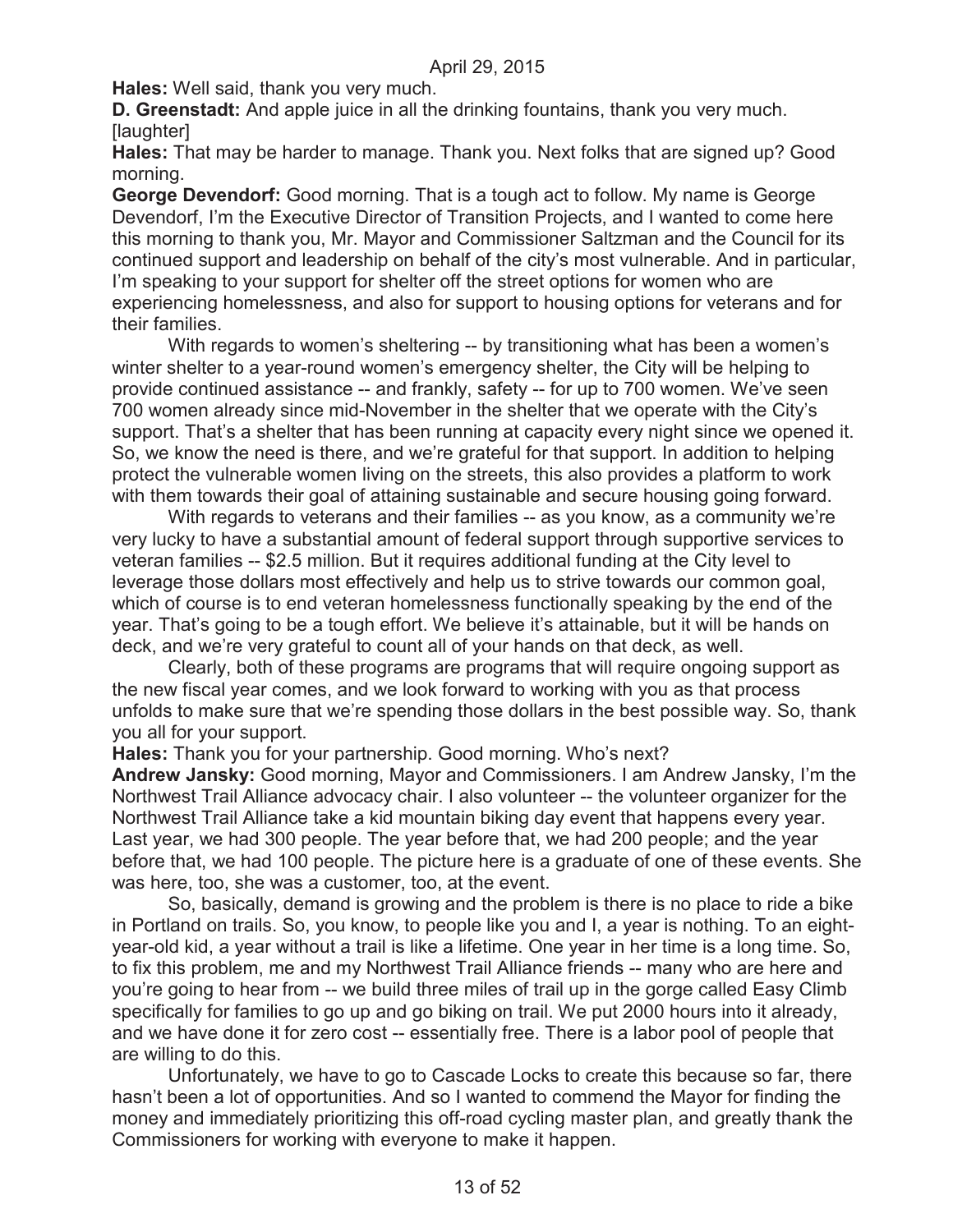I really look forward to an open and a non-biased planning process to get through this. Today, we are going to really -- we're starting to recapture a community, the community of off-road cyclists, and to start heading in a positive direction and start making some change. So, anyway, with that, thank you very much. Really looking forward to it. **Hales:** Thanks very much. Good morning.

**Joe Carpenter:** Good morning. Thank you for the opportunity to address the Council. My name is Joe Carpenter, I'm also on the NWTA board -- Northwest Trail Alliance -- and I'm here to extend my personal appreciation as a mountain biker for the last 25 or so years for the inclusion of the \$350,000 towards the off-road cycling plan that's included in the BMP process.

Portland is a wonderful city. It's known throughout the world as a cycling city for many of the policies and innovations in terms of the cycling. But what the world doesn't know is that curiously, we don't have any off-road cycling within our city limits. It's unavailable. We get questions from the NWTA -- people, visitors coming here all the time, "this is a great cycling town, where can we go ride?" And we tell them, "get in your car and go and drive an hour" because that's the real option that they have. And we have world class facilities, such as Easy Climb, such as Sandy Ridge, Stub Stewart -- we're doing a huge trail build out there, and they welcomed us with open arms, but we don't feel that love from the city that we live in.

I'm grateful that we're making progress towards fixing some of that oversight that's happened throughout the years. I was looking on my way over here earlier to see that the bicycle was invented in 1817 -- almost 200 years ago -- and it's about time that we include off-road cycling here in Portland -- hopefully, before we get to that anniversary. So, thank you again.

**Hales:** Thanks very much. Thank you all. Next three? Good morning.

**Ron Strasser:** Good morning. I am Ron Strasser, and I've lived in Portland for like 42 years, since my college job brought me here. Grew up in eastern Oregon, and I have to say that I remember riding on really hot asphalt as a kid on my bike, and the fun didn't begin until we got to the end of the asphalt and rode in the dirt around the sagebrush, no hills. [laughs]

But I'm thinking of the kids. I also worked for like over 30 years as a custodian with kids, and it's just so amazing how much fun they can have on their bikes. Of course, they have fun walking around and playing games, too. But you know, in having that available is the key because not everybody has the economic ability to travel for an hour and a half in a car with their bike. So, I think that that's really important for sustainability and actually, fossil fuel use. So, it all comes together within that. All the stuff can be done in a way that really doesn't harm the environment, or does so so minimally compared to so many other things that society does. And I'd like to ride a trail in Portland with a hill. I like to climb hills. I'm a little more dainty going downhill, but the physical activity that you get on a bike is just unbelievable. It's very body-friendly. As fat tires have come into play and my body has gotten older, I really appreciate those a lot more than I do narrow hard tires.

So, with the society growing, and coming together here in Portland, in the sense of population growth, I think that we need to give options to people now and in the future to get exercise and live a healthy lifestyle. That's really what I want to say.

**Hales:** Thanks very much. Good morning.

**Aaron Berne:** Good morning, Council, thanks for your time. My name's Aaron Berne, I'm the vice president of the Northwest Trail Alliance. I want to start by thanking Mayor Hales for recognizing the need to identify some legitimate places to ride our bikes in the city. I moved to Portland because of its reputation as a bike town. I moved to Portland because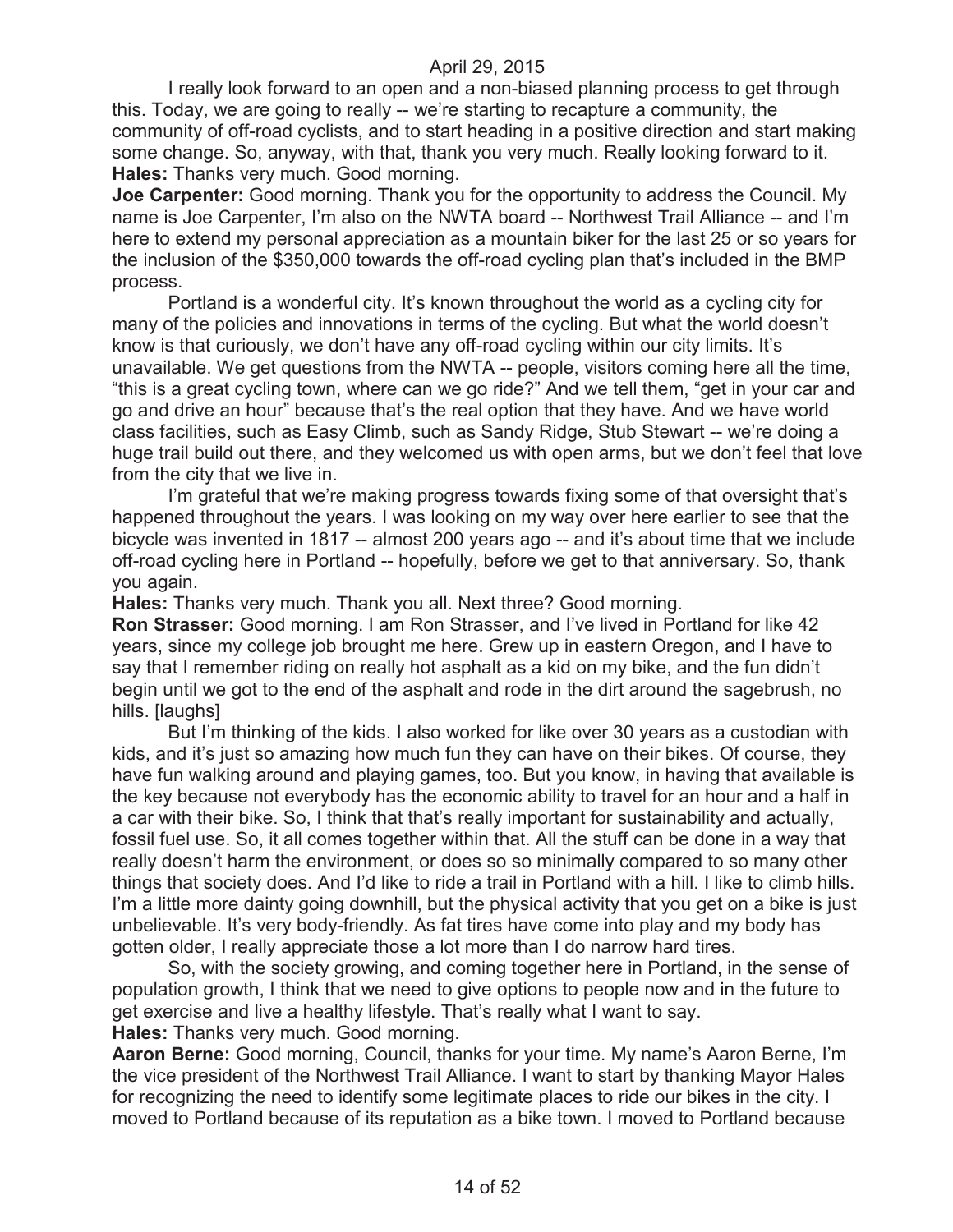of its reputation as being a place that accepts and welcomes people for who they are. I came here because it's a place of inclusion and tolerance and open communication.

While attending law school at Lewis and Clark, one of the highlights was taking a lunch break and riding my bike at Riverview. I spent every single lunch riding my mountain bike in between law school classes at Riverview. Even more incredible was seeing some father-son duos in there riding their bikes, and I thought to myself, wow, I cannot wait to share that experience with my kids in Portland.

I want to emphasize my support for your plan, Mayor Hales, for prioritizing the offroad cycling master plan, and I really appreciate the Commissioners' support in that. Right now, there's a dearth of trail access in Portland, despite the thousands of wooded acres that are within the city limits. This needs to change, and the Mayor's new direction in supporting the mountain bike trail access is a deep breath of fresh air for me.

The Northwest Trail Alliance is a group of positive, eager, willing people who can invest lots of funds -- we have very good fundraising capabilities and a lot of volunteer hours to preserving the nature, to keeping nature a safe place within the city limits, to adding trail access to families, and it's all at no cost to the City. We're here, we have funds, we have people -- we want to take care of nature and we want access to it, as well.

I hope that this plan that you guys are looking at will identify some places in Portland for the large cycling community to access nature, and I look forward to an open and non-biased planning process. I look forward to having a cooperative and healthy relationship with the City. Thank you. That's all.

**Hales:** Thank you very much. Good morning.

**Bruce Liles:** Good morning. My name is Bruce Liles, I live on Hayden Island, and this is my first time speaking before Council.

**Hales:** Oh, welcome.

**Liles:** Thank you. Can I speak to agenda items in general or to stick to the trails? **Hales:** Anything on this budget proposal, so you bet.

**Liles:** Thank you. I am going to do it with song, just out of desperation. I play under the jay bruce 38. This is a song in celebration of your five-year-old selves that sat around a campfire, and you moved around that campfire, with that smoke, whenever it came back to you, you just thought you figured out something, and you said -- and I'll shorten this song because it goes on forever.

**Hales:** [laughs] OK.

Liles: [singing] Oh we can't breathe what we burn, oh, no, no, we can't breathe what we burn -- for crying out loud, when are we going to learn that we can't breathe what we burn? King coal takes his shovel and he shovels up the ground, shovels up so much that there's nothing left around, then he drags his drag line another 20 miles, counts up all his money with his cancer-causing smiles. Then he takes the black rock and breathes it in the air, gets up in the wind and it goes everywhere, comes back down to earth and we breathe it in our lungs, poisons everybody, especially the young. And the wrongest part of using this type of energy is sending 'em below the earth by those that are greedy, cut back on expenses and the safety of the mine, and if they killed somebody, they only pay a fine. We've got to change our course, new way of doing things, yes, I'm talking solar, water, and the winds of change. Got to change our course and we've got to do it fast, if you want to make the same mistakes, start with biomass. Oh, this song has got to end and so does burning fuel, we've got to take our knowledge that we should start to use. I know I will get it right and then it will happen when we learn that we can't breathe what we burn. Oh, we can't breathe what we burn, no, no, we can't breathe what we burn -- for crying out loud, when we going to learn that we can't breathe what we burn? [end of singing] Thanks for your time.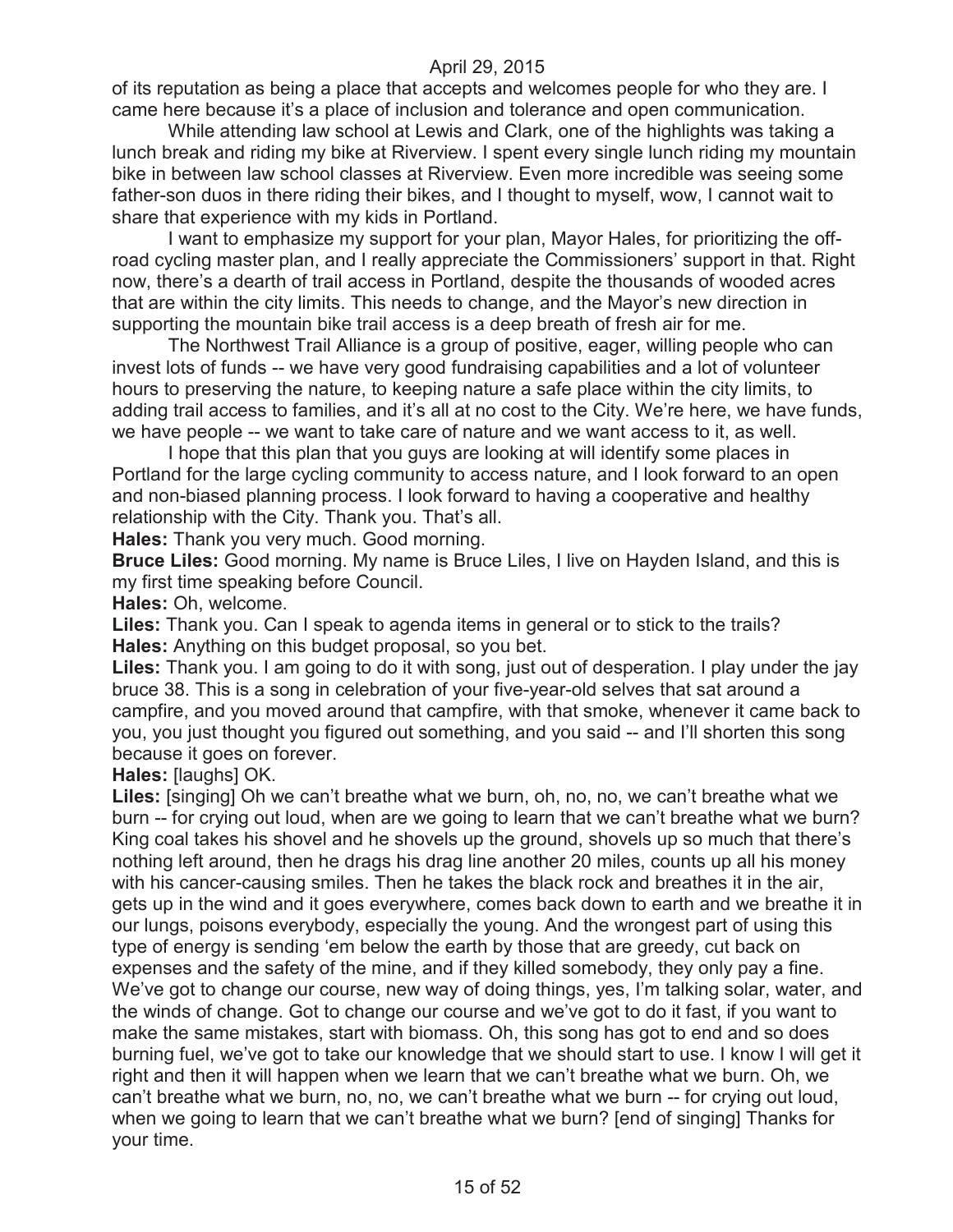**Hales:** Thank you. Did you write that?

**Liles:** Yes.

**Hales:** That's well done. There's a guy named Guthrie who I think may have influenced you a little bit, I hear that echo. [laughter] Thank you.

**Liles:** Thank you, Council.

**Hales:** Thank you. OK, next three. Another hard act to follow. I mean, we have two hard acts to follow already. [laughs] Good morning, go ahead.

**Carolyn Bateson:** I'm Carolyn Bateson, and I'm the manager of the homeless program at the Portland VA. I'm here mostly just to say thank you to the City of Portland for all the support that we've felt through the 25 City Initiatives, the Mayor's Office challenge to end veteran homelessness.

I've had the privilege of being in this role for three years now, and the amount of support that the Portland VA feels from the City of Portland is pretty amazing. And it's at all levels -- it's the nonprofits that we work with, it's Sally Erickson at the Portland Housing Bureau, it's the Mayor's Office, it's Marc Jolin at the County and the County Commissioners.

At the Portland VA, we've had a tremendous amount of resources that have come to us at the national level, but our resources are staffing. And so what we bring to the community are lots of social workers and the housing specialists and the psychiatrists and occupational therapy, and those types things. But we can't do everything else that's involved in getting all the housing vouchers in use and also just getting all the veterans that are out on the streets or in marginal housing housed properly. So, we rely on our partnerships. And the creative way that the community has kind of helped us to figure out what the barriers are and to help rally resources around getting this job done is profound and it's also extremely helpful. So, I just wanted to come here and say thank you. **Hales:** Thank you. I think what Commissioner Saltzman and I have experienced so far in this partnership not only with Home for Everyone but with the VA is that we have a cohesive effort of agencies and nonprofits and everyone involved to try to meet this challenge of getting our veterans inside. So, thank you for your good work. **Bateson:** I've been in the VA for over 20 years and I've always worked with community partners, but it's always been much more siloed. And what this program has allowed us to do is to see ourselves as part of the community, and not the federal government versus the local government. So, it's been really very, very lovely. Thank you. **Hales:** Good morning, Linda.

**Linda Nettekoven:** Good morning, Mayor Hales and Commissioners. My name is Linda Nettekoven, and I'm here this morning just to speak in support of the single family code development package. I wanted to thank you. It sounds like you're already supporting it in the BMP. I wanted to stress the urgency of the situation.

You know the details of what's in the proposal, but I think that this, if it's done well, is also an opportunity to be one of our tools for dealing with displacement and demolition - furthering that conversation and expanding it. As you know, home ownership is the way that most families acquire and pass on wealth across generations, and certain segments of our community are kept from being able to do that. Having a range of housing options within our single family neighborhoods that doesn't undermine the character of those neighborhoods would allow more opportunities for more people and still have people keep their sense of place and home in the process.

I'll be quick -- I wasn't able to be at the budget hearing because I was at the affordable housing summit, which is also a great concern to many of us, and I just want to support the others. I'm a longtime member of the Planning Bureau Budget Advisory Committee and want to support their request on the budget for historic inventory review. I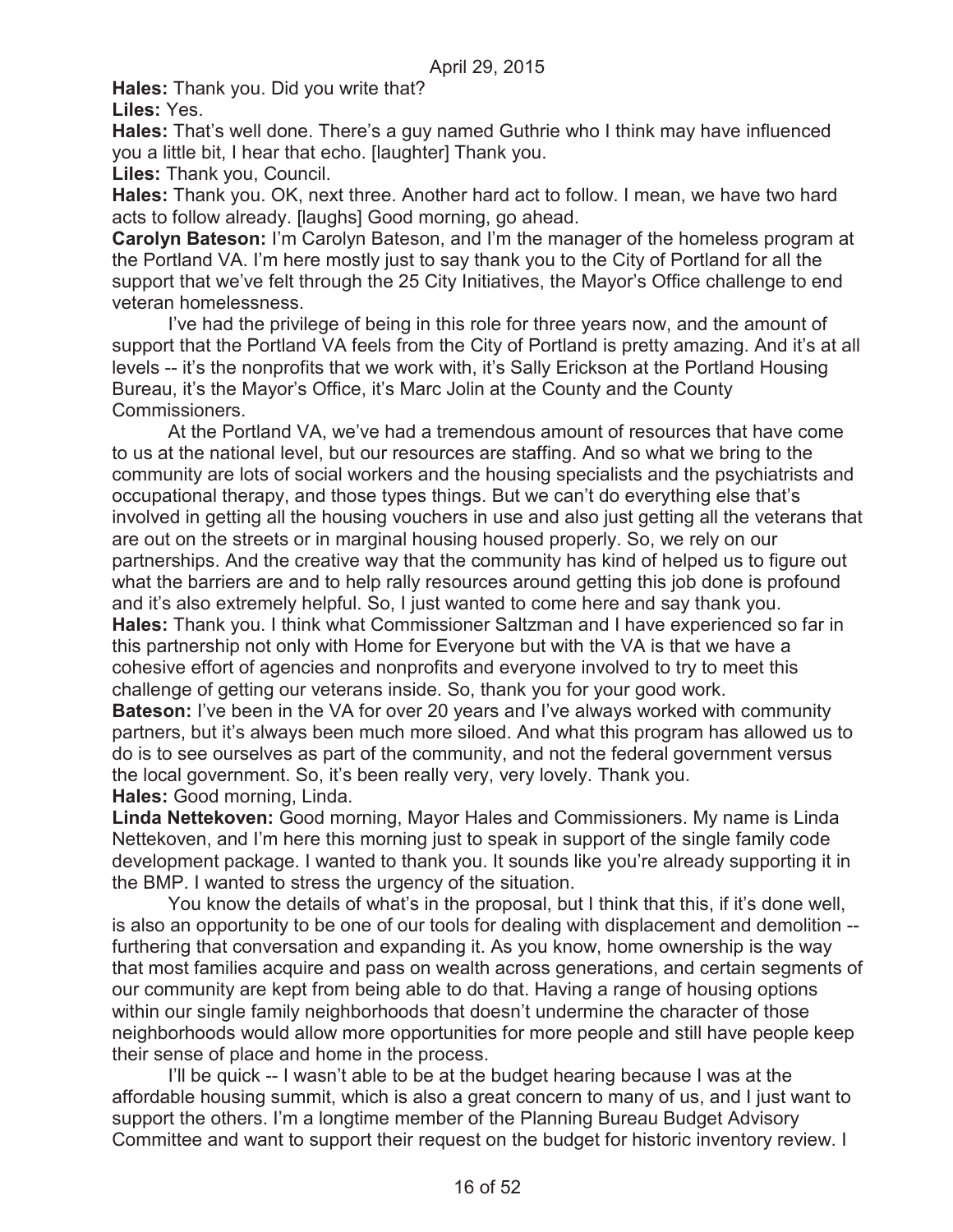think that that's also a great community development effort that can be done in a way to help people sort of reconnect with their neighborhoods in a broader way as they start to look at assessing the resources, and historic resources of course are not all about architecture, it's also about cultural heritage, and sometimes cultural heritage it comes in funny little non-descript packages but is still words saving and acknowledging. And if we don't do something with this 30-year-old index, which only includes one property east of 82nd as being of any value historically, we are going to be in danger of losing things that matter to people, and again, create that sense of place. And if you value your place, you take care of it and you continue improve it. So, this piece is really important.

And of course, please let them finish the Central City Plan. I know that we put extra resources onto the Central Eastside, the Southeast Quadrant, which I've also been working with, but we need to finish that process in a meaningful way and as quickly as we can. So, those three pieces of planning requests I think are all really important and they are all tied together.

The last piece is for me living close to a corridor that's undergoing transformation - that is Division -- please don't make us wait until 2019 for some meaningful role in the design. The problem isn't density as much as it is design in our community, and we have to find a way to address that. Thank you so much.

**Hales:** Thank you. And obviously, we want to get this moving quickly because this change is upon us.

**Nettekoven:** Yes.

**Hales:** But it's going to take a lot of volunteer effort by people across the city. Some of whom, like you, already put in a huge amount of time as volunteers, but this is really important, so I hope that we can not only get a little more of your time but also get a lot of people involved in this. Because it's a tricky issue. How do we change the code in a way that preserves the character of neighborhoods but also still allows reasonable redevelopment in places that most of us would agree is OK? And there's a lot of judgment calls in there.

**Nettekoven:** Yes, and that's why I'm so concerned about the immediacy of it. Because we're wasting so much civic energy fighting with each other as opposed to a common vision and pulling together to try to solve problems. And if we can come up with an approach that feels fair, at least to most people, I think we can save a lot of time and energy for the things that really matter.

**Hales:** Good point. Thanks very much. Welcome.

**Kelsey Cardwell:** Thank you. Good morning, Mayor and Commissioners. My name is Kelsey Cardwell, I'm the president of Northwest Trail Alliance, and I'm here to thank you on behalf of Northwest Trail Alliance's 1000 members and the nearly 3000 people who signed our petition requesting money for an off-road cycling master planning process.

I first moved to Portland a few years ago for the same reason a lot of my peers and friends did. We're ambitious young professionals who want to be in a vibrant city where there is a lot of opportunity to grow our careers, but then the other thing is that Portland is a gateway to the outdoors, and it's unique in that it can provide those things to us.

Outdoor activities like hiking, trail running, surfing, skiing, cycling -- which you can't really find in a lot of other cities within an hour of a city around the U.S. -- they keep us happy, healthy, and connected to the outdoors even when we're pursuing careers in a city. But all too often, things like lack of a car or lack of an income or lack of a network can get in the way of pursuing those recreational activities outside of work.

Portland has all the tools to become a renowned city for off-road cycling and provide that for its community within the city -- that kind of access to the outdoors. I really look forward to working with the City and with the thousands of advocates, hundreds of trail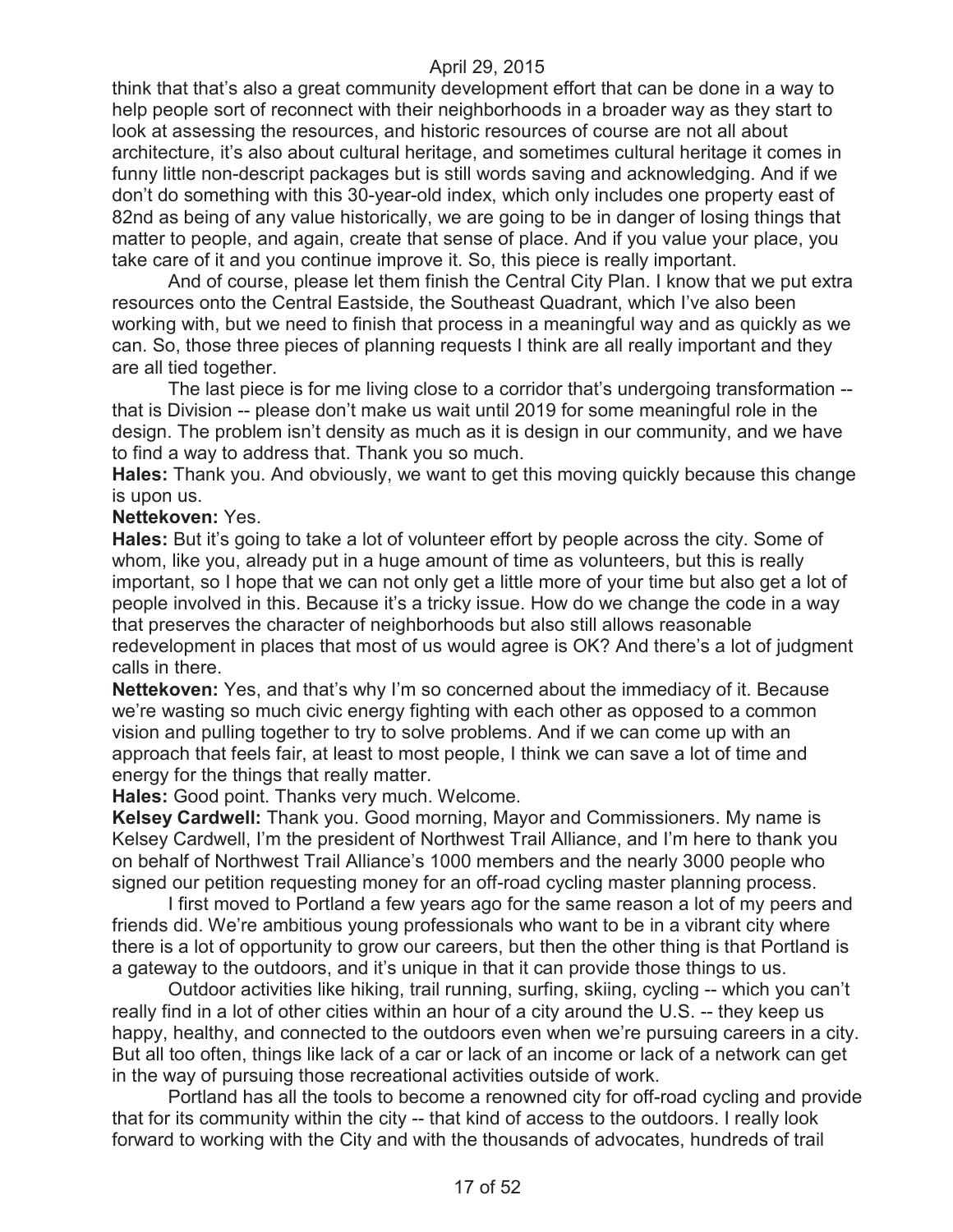builders, the diverse set of community groups that would want to join this conversation, and the hundreds of bike businesses around Portland in starting work on this plan. We all look forward to a fair and balanced approach that honors the spirit of public involvement. I'm really excited to get to work, and I thank you again for supporting this. **Hales:** Thank you very much. Thank you all. Good morning, welcome.

**Tamara DeRidder:** I am Tamara DeRidder, I'm the chairman for Rose City Park Neighborhood Association. Thank you for letting us speak today -- or me speak today.

I wanted to tell you our sincere support for the single family development code project that you have in the BMP on behalf of Rose City Park. We had a visioning workshop last night on livability at our neighborhood, and attracted 60 people, and infill was the top issue by far. And so, as Linda was mentioning, the issues are dealing with adjusting the building envelope, because we're getting the supersized houses that are really not affordable to most people. I understand the need for that type of housing, as well as the fact that it blocks the solar access. So, how can we build solar access credits into this discussion?

Also, we're dealing with split lots, and a lot of property owners don't know they have a split lot. That means that their property is on the market right now. People want to take those houses down and build two houses on those lots. And most of the neighbors don't know that exists.

Also, skinny lots. The question is, how skinny is too skinny? 25-foot wide lots are a bit too skinny, and I think that that's a real issue because the design ends up being a shoe box, and many people don't get along with that. But if you can make that into a common house with a common wall, make it into a townhouse, people will accept that much better.

But these are things that we need to talk about in a balanced discussion with the infill task force. And bringing people together from all walks of life and building a common language and an acceptable process will speed it along for both the neighborhoods as well as the developers. So, we can't do this quickly enough.

Also, about infill, I am helping out Southeast Uplift, Central Northeast Neighbors, and North Portland Coalition in an infill expo. And it's going to be infill and affordable expo on June 4th at the German American Society, right on Sandy Boulevard. And we are trying to gather all the different folks that have been talking about gentrification, affordable infill - all of those people to come and set up a table so everyone has a chance to see what is happening, get some ideas, and then come to the table with infill task force and bring those ideas up. Thank you.

**Hales:** Thanks very much. I appreciate you organizing that, too. **DeRidder:** Thank you.

**Shannon Singleton:** Good morning. My name is Shannon Singleton, I'm the Executive Director of JOIN, and I'm here today to thank you, the Council as a whole for the support on the money for ending veteran's homelessness. And additionally, I want to specifically thank Mayor Hales and Commissioner Saltzman for your leadership with Home for Everyone. The commitment of these dollars allow us the opportunity to house folks immediately when opportunities present, which is not the situation that happens with some of the longer term vouchers. So, this support and these dollars are vital to our work.

I also want to ask for your continued leadership as we seek to recruit additional landlords in the private rental market. It is taking the JOIN team about two or three times as long to secure units, and as we move through Home for Everyone and seek to increase the availability of landlords for affordable housing, we're asking for your leadership in that to bring people to the table to support financial resources needed to maintain those relationships and to align the City's affordable housing development with ending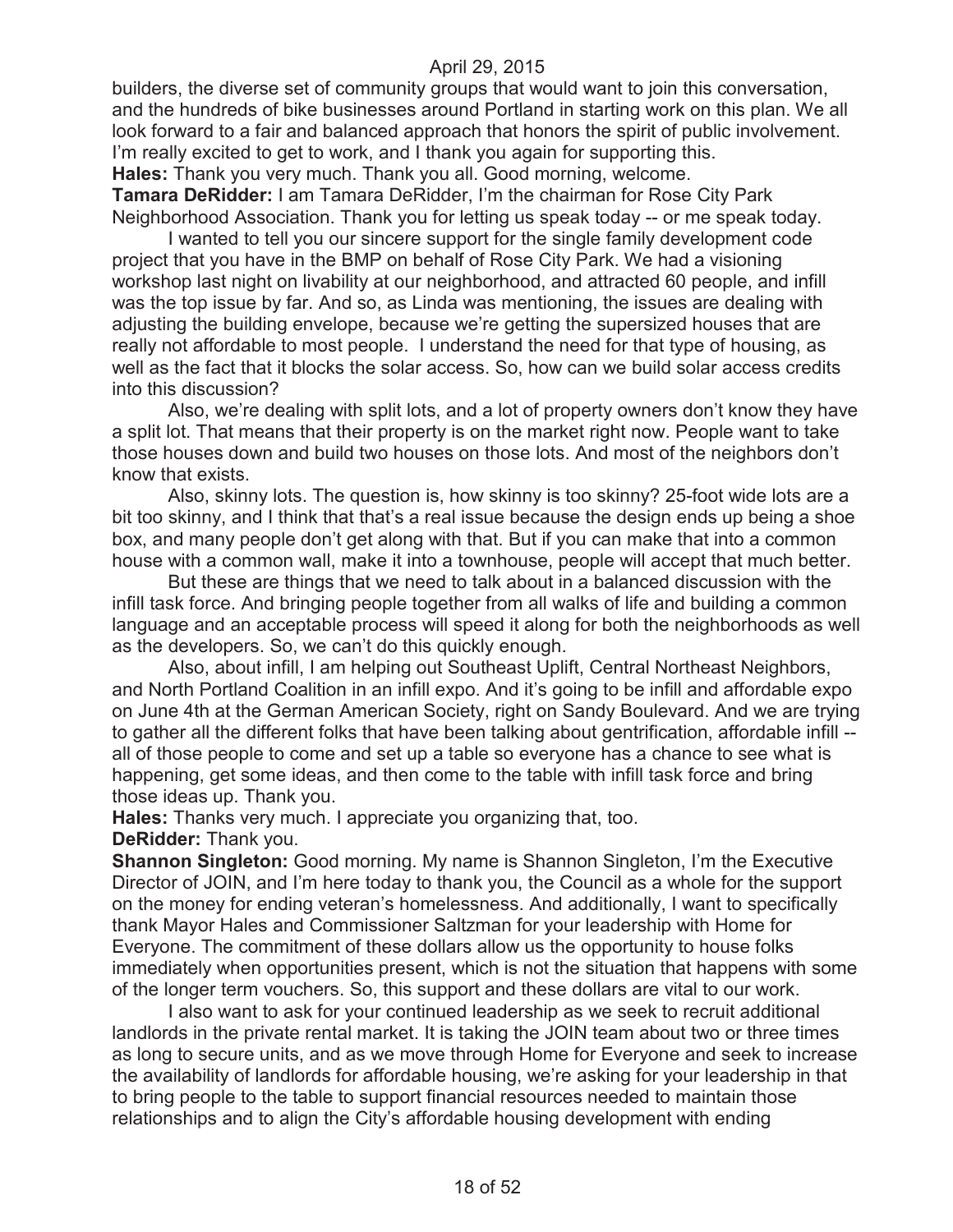homelessness goals. So that's our ask at this point, and again, thank you for your commitment to this work.

**Hales:** Thank you, Shannon. I appreciate your partnership. Thank you both. **Singleton:** Thank you.

**Hales:** Anyone else want to speak on this item? Come on up, please.

**Steven Entwisle:** Good morning, Council, Mayor. My name is Steven Entwisle, lifelong resident of Portland. Also a member of the individuals for justice, also executive director and founder of the Oregon healing man sanctuary, which is OHM. We like these trails built in the parks would give, as the former testimony of the citizens, as requested. I think this is a great idea. I think that it's a little overdue, but the time has come. My concern is, who is going to be working doing the labor on these trails? Is this going to be contract laborer City laborer out of state labor?

I have a suggestion. There is a lot of houseless folks that could use some work right now. Nobody is hiring houseless folks, as far as I know. And there is a lot of folks out there that are desperate, and they really need and would love to be away from the city helping to build trails. We need to have a task force that gets people motivated and they can take ownership in the park, and I think that this is a great idea. I don't think it's going to be as difficult or as problematic as some might think or try to impose. I think this can be cooperative with the City and the houseless. And I would recommend you look into it, and take a hard look at trying to get some of the houseless folks to work. And it would be really easy because they would not have to commute to the job. They could be right there and have a supervisor take them out and put them to work. It seems to me that would be a very constructive thing to do, and it would be good for the future of Portland. Thank you. **Hales:** Thank you, good morning.

**John Dabby Campbell:** Hi, thank you for having me. My name is John Dabby Campbell. I'm lucky enough to be on the board of directors for the Northwest Trail Alliance, and I do a lot of varying trail work with Parks and the City.

I'd like to say growing up in the city, the big city, having dirt, places to go on our bicycles as bored kids was everything. You could go on your bicycle -- we used to ride, thinking now, five miles away from home. We would be out on the street. And it's a long ways now, you know, but we had dirt right next door that we could stay there, and I really think that it's important to kids to have inner city dirt, dirt in the neighborhood. Transition from the backyard to the park or to the woods, then onto the road or the trail, whichever they choose to develop as a riding style.

I am very happy that we, the city of Portland, will have this opportunity to have more trails in general, and I would like to say, mountain bike trails -- these trails are not just going to be mountain bike trails. There are going to be more trails in general, which is what we need. Thank you very much for your support.

**Hales:** Thank you for coming. Good morning.

**Dan Coffman:** Good morning. Thanks for this opportunity to speak before the Council today. My name is Dan Coffman, I think that this is my second or third time speaking in front of you and I appreciate it.

First of all, I want to echo and agree with just about everybody who spoke here today on the various different issues. I haven't heard anything that I disagree with. So, in terms of how do we develop the neighborhoods, how do we deal with the issues of veteran's homelessness and homelessness in general -- all the different subjects. Really appreciate everyone who came here and spoke today.

I really wanted to echo what Dabby Campbell was talking about with children having access. I have three sons aged seven, 12, 15. Most of the roads are safe for their ages, especially the seven and 12-year-olds, 15-year-old is now riding his bicycle to Cleveland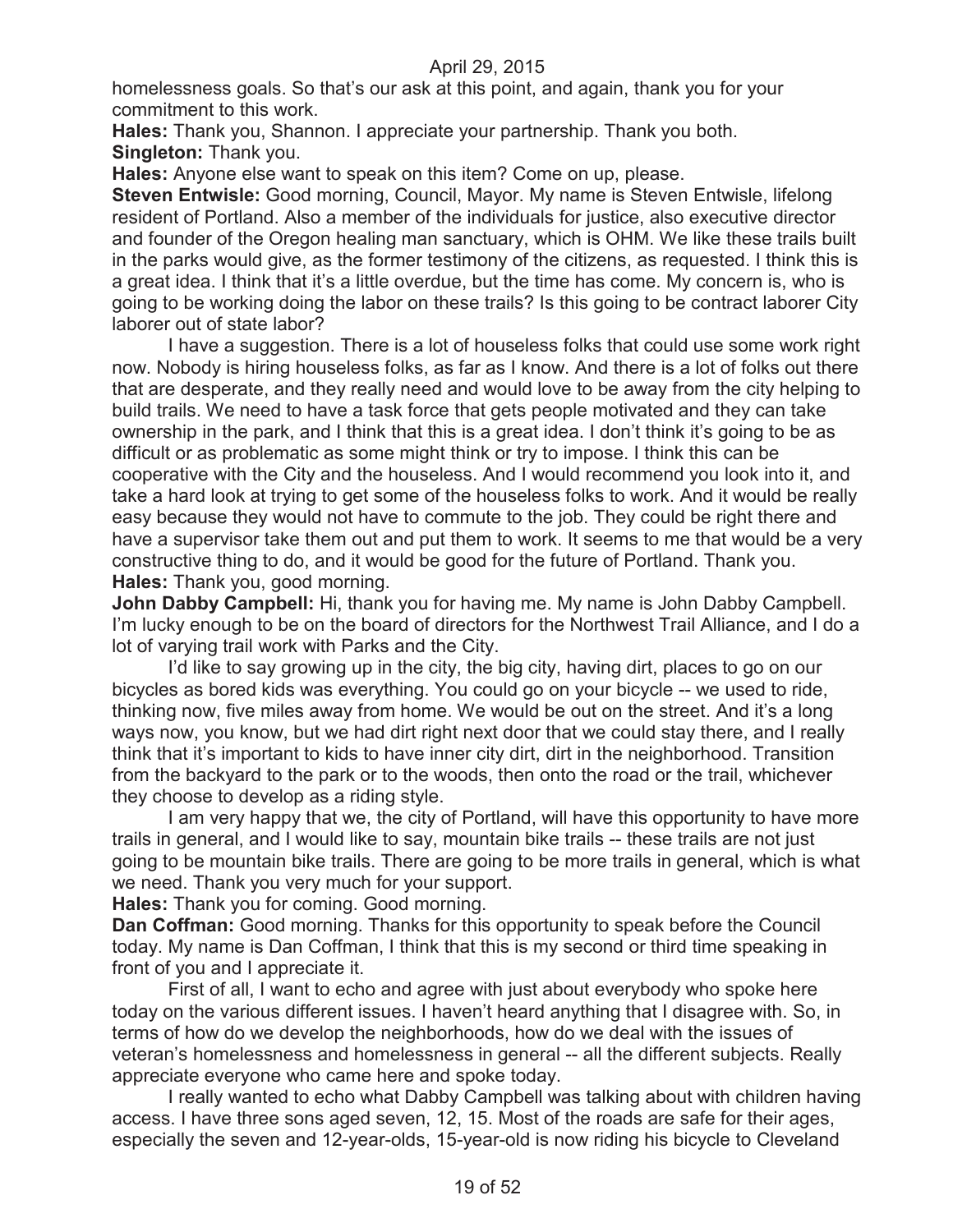High School, and I feel more comfortable with that, but I think 30 miles per hour roads in general are just too fast, especially for younger children. And so, kids need I think off-road ways to get there all throughout the city -- so not just the recreation opportunities in the parks, but ways for children to be off-road. On-trail is a very inexpensive way to do that, so I appreciate that we're now looking at this as a city, and want to really promote that all throughout the city -- eastside, north, southeast, northwest -- all throughout the city to do this, and perhaps we can get some people out into the parks to enjoy our parks for recreation, but also want to see a way for kids to be able to get around safely on the streets. Thank you.

**Hales:** Thanks for coming. You know according to a story in the Oregonian today about the need to burn off testosterone, I wasn't thinking about your household, but good luck with that. [laughter]

**Coffman:** Yeah, and it's nice when we don't have to drive up an hour from the city to enjoy mountain biking, but we do, and we appreciate where we live and we love it. So, thank you.

**Hales:** Thanks very much.

**Entwisle:** One more word if I may -- also, I would like to see not just bikes, but I would like to see wheelchair access also to a lot of the open areas, because I know that they are really lacking. People need to get out of the house. They need to get out of their apartment, and they need to be able to go to a safe place where they can get into nature. Thank you.

**Hales:** Thank you. Good morning.

**Barry Joe Stull:** Good morning. Barry Joe Stull. I just wanted to make a couple comments and tie some of these issues together.

The Saturday Market vendor has kind of capitalized on the signs regarding our interface with bicyclists and rails in the street. It kind of shows the person on a bicycle with their front tire going into the rails and bailing out, and they used that with the -- our version of the "I love New York" which was a great piece of art, saying a lot with four symbols, saying all those things. Ours is, "I crashed my bike when I hit a rail in the street on my bicycle PDX."

Years ago, when I was a Pacific Green Party candidate, I focused on a number of issues, and one of the ones was making bicycling safe for commuters. And since then, I got to have a fellow on his way to work as a school teacher run the stop sign and I got to break the windshield of his car with my body and find myself pinned in the street in my bike frame. So, I know what I speak, I know what I'm working towards. And what I advocated in 2000 was what they have in Seattle and what they have in San Francisco -- it's electric buses. The bus goes down the street. The UPS truck or the FedEx van goes down the street. The bicyclist goes down the street, and there is no fixed rail. The only thing that it needs, really, is the suspension which we call the catenary poles that suspends the cable.

And I come from a town in western Pennsylvania that has its footprint here in the form of the suspension bridge, the St. Johns Bridge, which was built by the robling company, and our Tilikum crossing is using cables. So the reason we use cables for tow trucks and every other thing is because they are strong and cheap and you hang the cable out, and you have the electric bus like they have -- I'm repeating myself -- in Seattle, and in San Francisco, and not in Portland. Because Portland wants to put the rails so that they can monopolize the property development on those rail lines and beat up the feds saying we're doing commuter rail infrastructure, where for much less effort and much safer environment, we could have electric buses and catenary poles.

**Hales:** Thanks very much. Thank you all. Unless there is any further Council discussion, this item will pass to second reading next week -- or get continued to next week.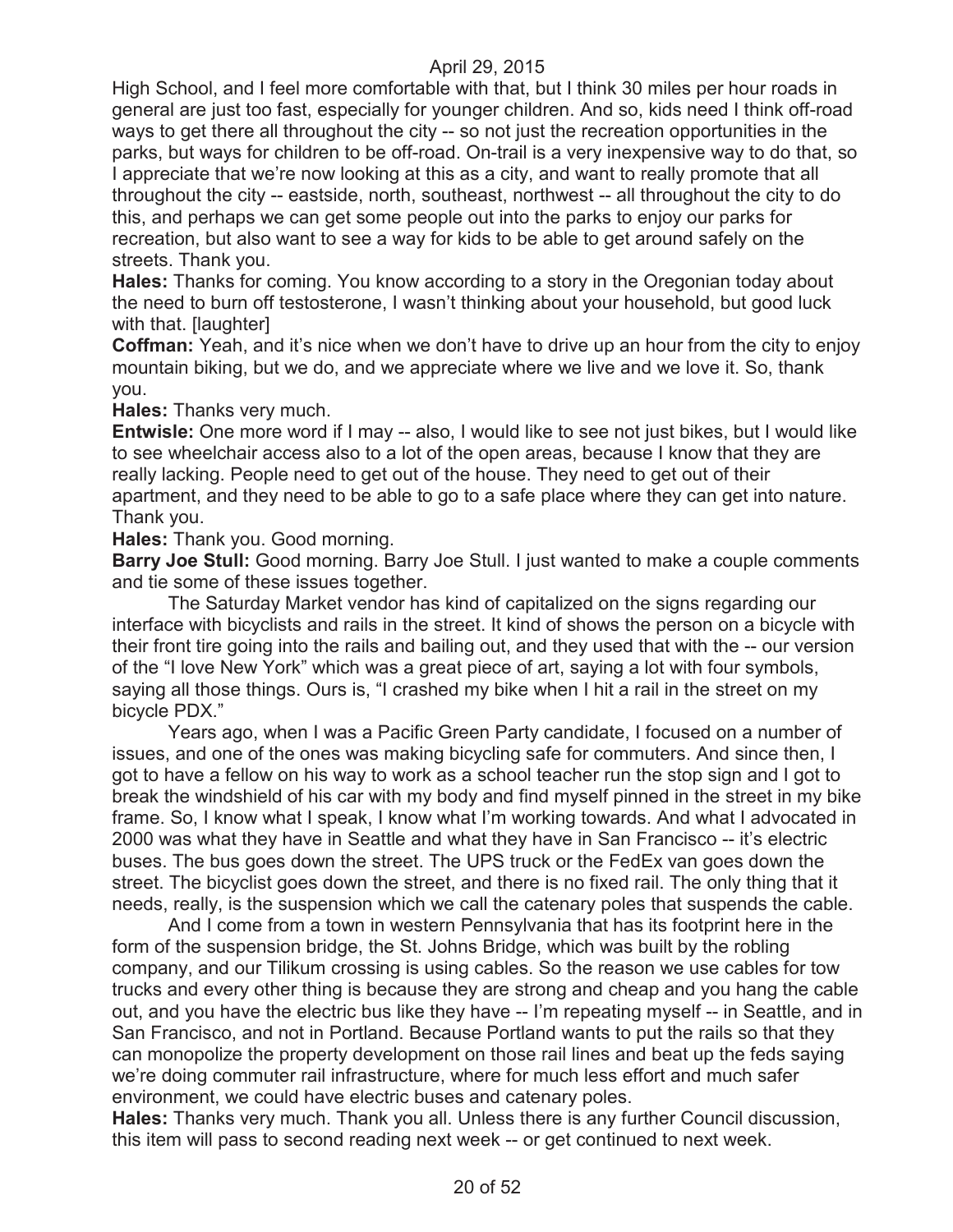**Fritz:** Do you want to vote on your amendment?

**Hales:** We already voted to accept the amendment, so I think that it's -- **Fritz:** No --

**Hales:** Yeah, we did.

**Moore-Love:** Yes, on your amendment we did vote, Mayor Hales.

**Fritz:** I apologize.

**Hales:** It's OK. So, this passes to next week's calendar. Let's take 422.

**Item 422.**

**Hales:** Thank you, all. I don't think that we have a presentation -- yes, we do – no, we don't on this item. Is anyone signed up to speak?

**Moore-Love:** I did not have a sign-up sheet.

**Hales:** It's simply a report from our civil service board. Are there any Council questions, or is there a motion to accept the report?

**Fritz:** So moved.

**Saltzman:** Second.

**Hales:** Further discussion? Roll call on accepting the report.

**Item 422 Roll.**

**Saltzman:** Aye.

**Fritz:** I very much appreciate that we get a detailed report on the appeals and other activities at the civil service boards, and it's very clearly laid out so anyone can read and know what happened. And I commend the board for all of their work, both paid and volunteer. Aye.

**Hales:** Yeah, I appreciate the report and the volunteer effort by the members of the board. It looks like from the way these cases have been disposed that the process is working, and that they're making a variety of judgments and a variety of situations, so thank you. Aye. **Item 423.**

**Hales:** Roll call and second reading.

**Item 423 Roll.**

**Saltzman:** Aye. **Fritz:** Aye. **Hales:** Aye.

**Item 424.**

**Hales:** This is also a second reading item for a roll call vote.

**Item 424 Roll.**

**Saltzman:** Aye. **Fritz:** Aye. **Hales:** Aye.

**Item 425.**

**Hales:** Roll call.

**Item 435 Roll.**

**Saltzman:** Aye. **Fritz:** Aye. **Hales:** Aye.

**Item 426.**

**Hales:** Roll call vote.

**Item 426 Roll.**

**Saltzman:** Aye. **Fritz:** Aye. **Hales:** Aye.

## **Item 427.**

**Hales:** I think Lance Lindahl from PBOT is here? Or maybe we surprised him by moving so quickly this morning. So, this is a hearing on a proposed street vacation, so I'll open the hearing and see if there's anyone signed up to speak.

**Moore-Love:** No one signed up.

**Hales:** So if not, I'll close the public hearing and if there are no Council concerns, it will pass to second reading next week. So ordered. And we are at recess until 2:00 p.m.

At 10:43 a.m., Council recessed.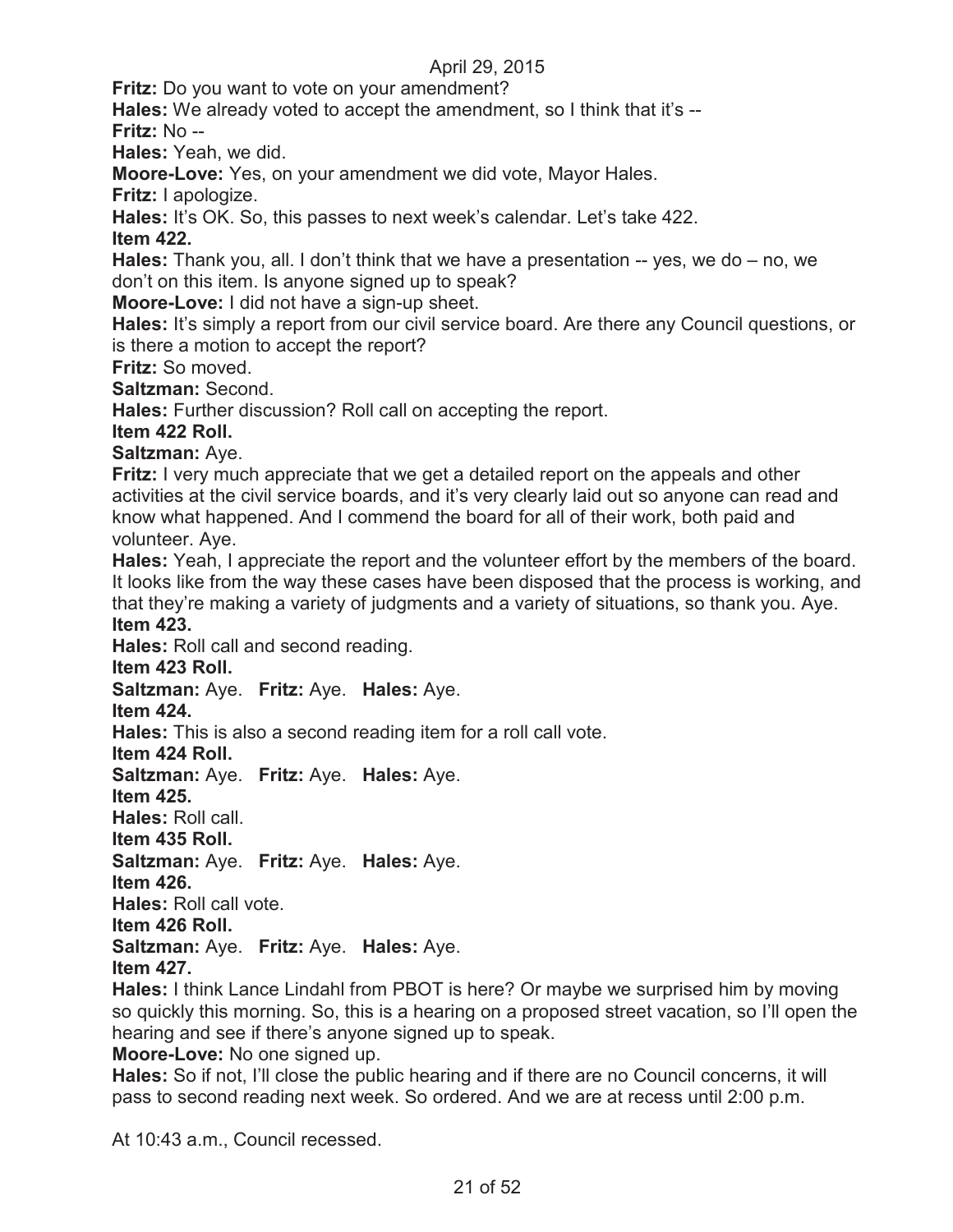### April 29, 2015 **Closed Caption File of Portland City Council Meeting**

This file was produced through the closed captioning process for the televised City Council broadcast and should not be considered a verbatim transcript. Key: **\*\*\*\*\*** means unidentified speaker.

### **APRIL 29, 2015 2:00 PM**

**Hales:** Welcome to the afternoon session of the City Council. Would you please call the roll?

**Fish:** Here. **Saltzman:** Here. **Hales:** Here.

**Hales:** Commissioners Novick and Fritz are in Salem or Washington D.C, respectively, on City business. Welcome, everyone else. Would you please read the first item? **Item 428.**

**Hales:** Commissioner Fish.

**Fish:** Thank you, Mayor. I'd like to begin by welcoming our honored guests from the City's Arts Oversight Committee, AOC chair Stan Penkin, Jim Cox, Jessy Friedt, and Craig Gibons. The AOC has been hard at work the last several months putting together their second annual report analyzing how the Arts Education and Access Fund dollars were spent in the prior year. With that, I'd like to turn it over to Stan for his presentation. **Stanley Penkin:** Good afternoon, Mayor and Commissioners. My name is Stan Penkin, chair of the Arts Oversight Committee, as it's commonly known. We are pleased to report on the Arts Education and Access Fund -- our second year of the Arts Education and Access Fund report. I must say, I am a little nervous because my wife and one of my daughters showed up here unexpectedly, and they are my biggest critics so it makes it very tough.

Before we get on to the actual nitty-gritty of the report, we would like to share with you a video that speaks to a large portion of what this fund is about, and then we will have another little surprise with some special honored guests.

**\*\*\*\*\*:** Hmm, how do I make it go here?

**Hales:** Karla will probably have to help you -- it takes a village to operate our PA system here.

**Penkin:** There we go.

[video playing]

\*\*\*\*\*: Sometimes, it might include some trees, that's right. What else can we tell about a landscape?

**\*\*\*\*\*:** [music] [singing]

\*\*\*\*\*: To have kids be around art is just so much more reflective of life in general. Because without art, without music, without the visual arts, it just feels empty. But they come here because there's something they can do that makes them feel good. It's a reason to be excited to go to school. [music]

**\*\*\*\*\*:** Vamos hablar un poquito cerca de tu arte, OK?

\*\*\*\*\*: What I love about Rigler is it's a super diverse school in a lot of ways. Our students come from all kinds of backgrounds. I think there are nine or 10 languages in our school. \*\*\*\*\*: Caitlin has been great because she's incorporating their work into the school curriculum, and so they get a connection that art can really be part of everything. **\*\*\*\*\*:** I definitely have students who, at the beginning of the year, I never would have expected to have run up to me in the bus line and say, "we have art tomorrow! I can't wait to get to school first thing in the morning, I'm going to be on time!"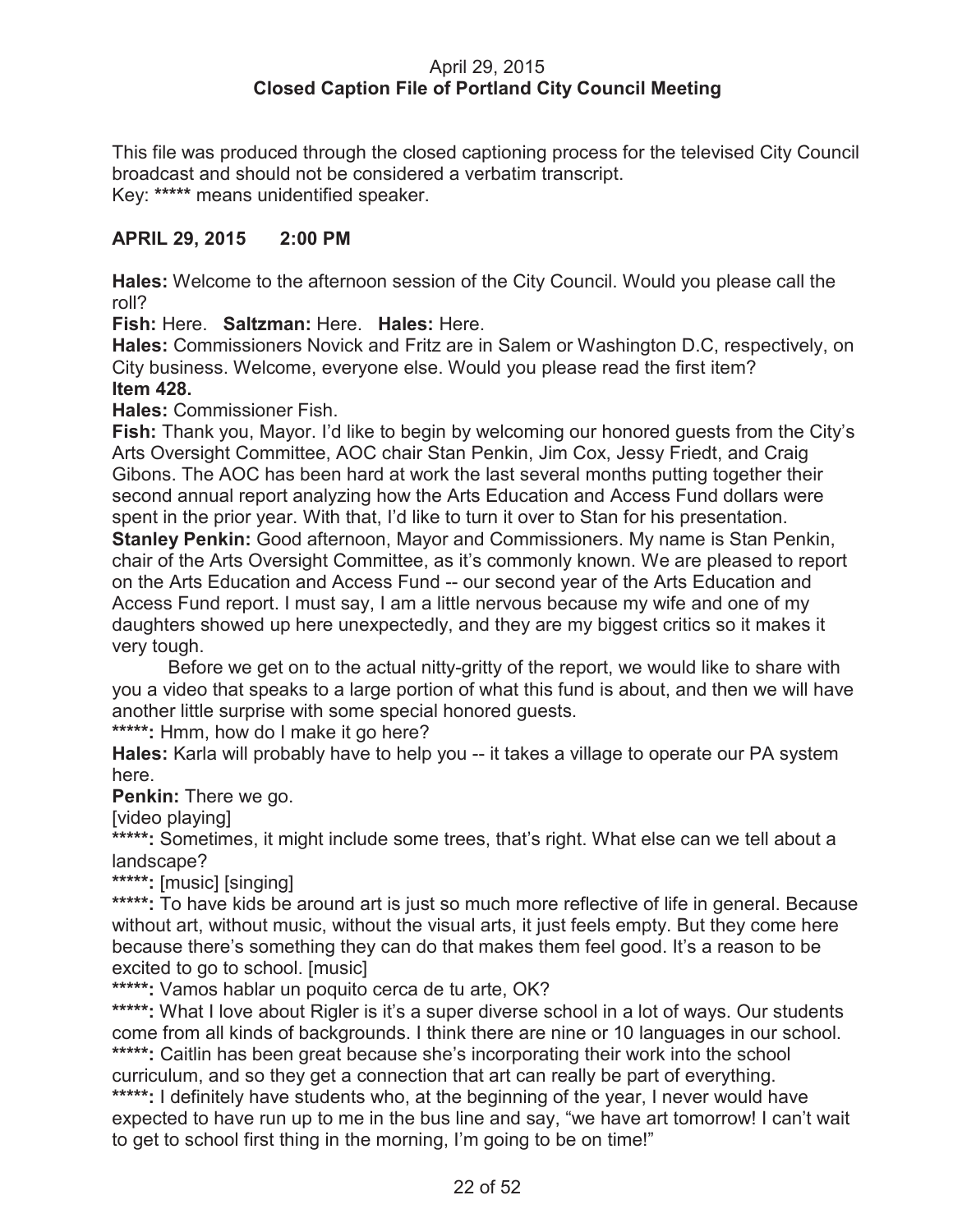\*\*\*\*\*: It's very special because most schools don't have art. And it just shows you how to express how you feel about things and to show things that you've barely seen before and just put on paper and see how you see it in your head.

\*\*\*\*\*: It feels like it makes me happy that I can do actually something that I've never tried before.

**\*\*\*\*\*:** I teach dance.

**\*\*\*\*\*:** Step, step.

\*\*\*\*\*: I never thought -- and I've taught dance for 10 years -- I never imagined this would be something that I would be able to teach in the public school system. That type of career didn't ever seem like an option to me.

\*\*\*\*\*: Yeah, well dance in terms of its relation to the more basic and traditional curriculum in school -- you know, dance is physics, dance is science, it's all about how the body moves. [music]

\*\*\*\*\*: I'm, like, infinitely grateful. I'm infinitely grateful for the Oregon arts tax and for getting the opportunity to really practice my art form and implement my passion for teaching in the public school system.

\*\*\*\*\*: I think that is just incredible, and I brag on that all the time -- that the people came together. I mean, it's no doubt Portland as a city values art.

**\*\*\*\*\*:** I just want to say thank you, thank you, thank you to all of our voters in Portland who are helping us build the arts back into Portland Public Schools. You can see what a difference it is making for our kids. Thank you, thank you, thank you. [music] [end of video] **Hales:** Great.

**Penkin:** So with that, we have some very special guests here today, and I would like to call them up to introduce themselves and present a little surprise. Come on up, folks.

**Nancy Helmsworth:** On that note, we have some actual students who have benefited from the arts tax.

**Penkin:** By the way, this is Nancy Helmsworth, who is an arts educator and also a member of the AOC.

**Helmsworth:** And you can say your name, your school, and you can hand your gift to the closest person. [laughter]

**Fish:** And then we'll line them all up here.

**Helmsworth:** OK, cool.

**\*\*\*\*\*:** Thank you. [applause] [laughter]

**Fish:** Good work. We'll take turns.

**\*\*\*\*\*:** I go to [inaudible] and I really want [inaudible] -- [applause]

**\*\*\*\*\*:** Thank you. [applause]

**Fish:** What a great tie you're wearing!

\*\*\*\*\*: [inaudible] [laughter] [applause] Thank you very much. Thank you for joining us. [applause]

**Fish:** Can we get a big group picture here? Let's have all the kids come up here. Boy, did Steve and Amanda choose the wrong time to be gone. [photo taken]

**Fish:** By the way, are these the parents or special friends or loving, caring adults in your lives?

**\*\*\*\*\*:** Yes.

**Fish:** Let's give them a round of applause. [applause] And teachers. [applause] **\*\*\*\*\*:** Thank you.

**Penkin:** Wow, that is one hard act to follow. I think with that, maybe that would be the end of the report -- [laughter] -- it could speak for itself unless you insist that we give the report. OK. I guess we are.

**Hales:** I think we better here.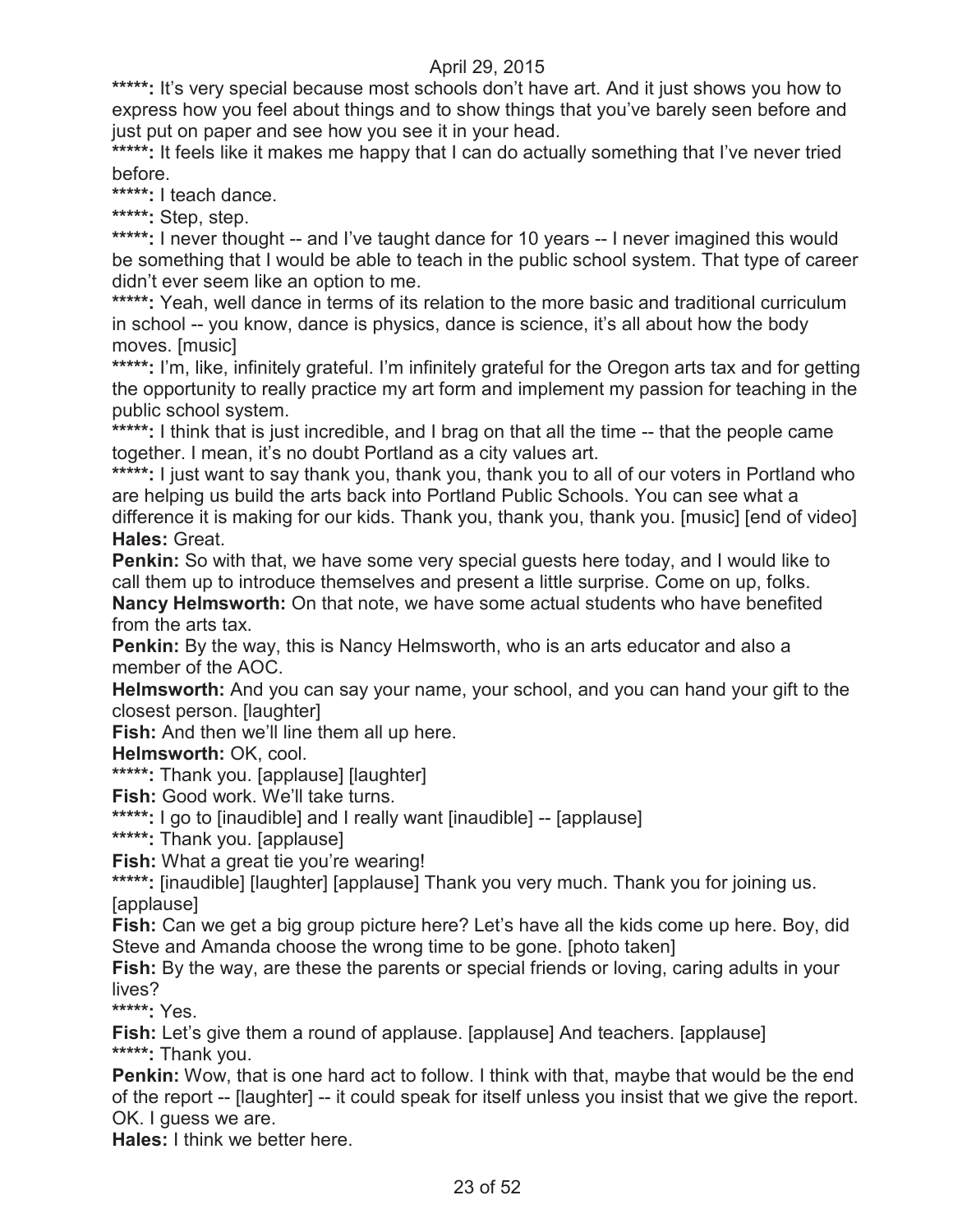**Penkin:** Before we get to the nitty-gritty, I'm happy to say that last year, it took us approximately 18 drafts to put the report together and we were editing it up until literally the last moment. This year, we were able to do it in seven drafts. I'm sorry to say that the report is just as long if not maybe longer, but at least we became more efficient in this second year. I just want to apologize in advance for reading from my notes because I had an emergency call from the White House this morning and the White House asked for our tell prompter in anticipation of the President's visit here upcoming. So, we're going to move on.

By now, you're all familiar with the history of this fund. But just to provide a little context, the AEAF was adopted in 2012 and provided for the creation of the Arts Education and Access Fund Citizen Oversight Committee, as we commonly now call the AOC. We were charged with reviewing the expenditures, progress, and outcomes of the fund and reporting their findings to City Council on an annual basis.

A group of 20 diverse citizens came together to fulfill its task of overseeing the integrity of the system and ensuring that taxpayer money was being collected, distributed, and utilized as intended by the voters. To that end, the committee set out to establish guidelines by which it would perform its task and to develop a set of metrics by which it would evaluate the distribution and implementation of the tax funds to the schools and to the Regional Arts and Culture Council, as well as evaluating the data and documentation provided by the Revenue Bureau. We established a set of uniform metrics, which you will see in appendix B -- and I think we'll have it up on a slide later -- by which school data would be requested and submitted to the committee for review and evaluation.

During this past year, the metrics format has been minimally improved based on experience in year one. In the coming year, the metrics committee is considering the addition of a data request for the actual hours of arts instruction in order to better gauge the educational impacts of arts tax funding on our children.

A little bit about the committee. The committee started out with a maximum of 20 members in an effort to represent as broad a spectrum of the community as possible. During the course of its first two years, the committee lost a number of members for a variety of reasons. We more recently brought on three new members. The AOC and the City will continue its outreach for new members as it deems necessary to maintain a representative and diverse group. The AOC, now numbering 17, is pleased to welcome its newest members, Srule Brachman, who I think is sitting over there; Nancy Helmsworth, who is also here; and Jessy Friedt, who is up here reporting with us today.

Just a little bit about our meetings and venues. In 2013, our first year, we held a total of 15 full committee and subcommittee meetings. In 2014, there were four full committee meetings and three metrics committee meetings. A full meeting was also held in February of this year and three metrics meetings prior to this report. With the uncertainty of the early period behind us, the committee scheduled only two meetings for this year -- one in February, which we just had, and another in October.

The AOC feels that it's important to move its meetings around the city and into different communities. Meetings have been held at the Parkrose School District, the Centennial School District, RACC offices, Revenue Division offices, and at City Hall. The AOC will continue to bring its meetings to diverse areas of the city.

So, a few acknowledgments. From day one, it has been the goal of the AOC to establish a mutually respectful and collaborative relationship with all of those involved in the many aspects of the arts fund. The AOC wishes to acknowledge the help, guidance, and administrative support provided by the Revenue Division, led by Thomas Lannom and his dedicated staff Terri Williams and Meghann Fertal. Tom and Terri are right there.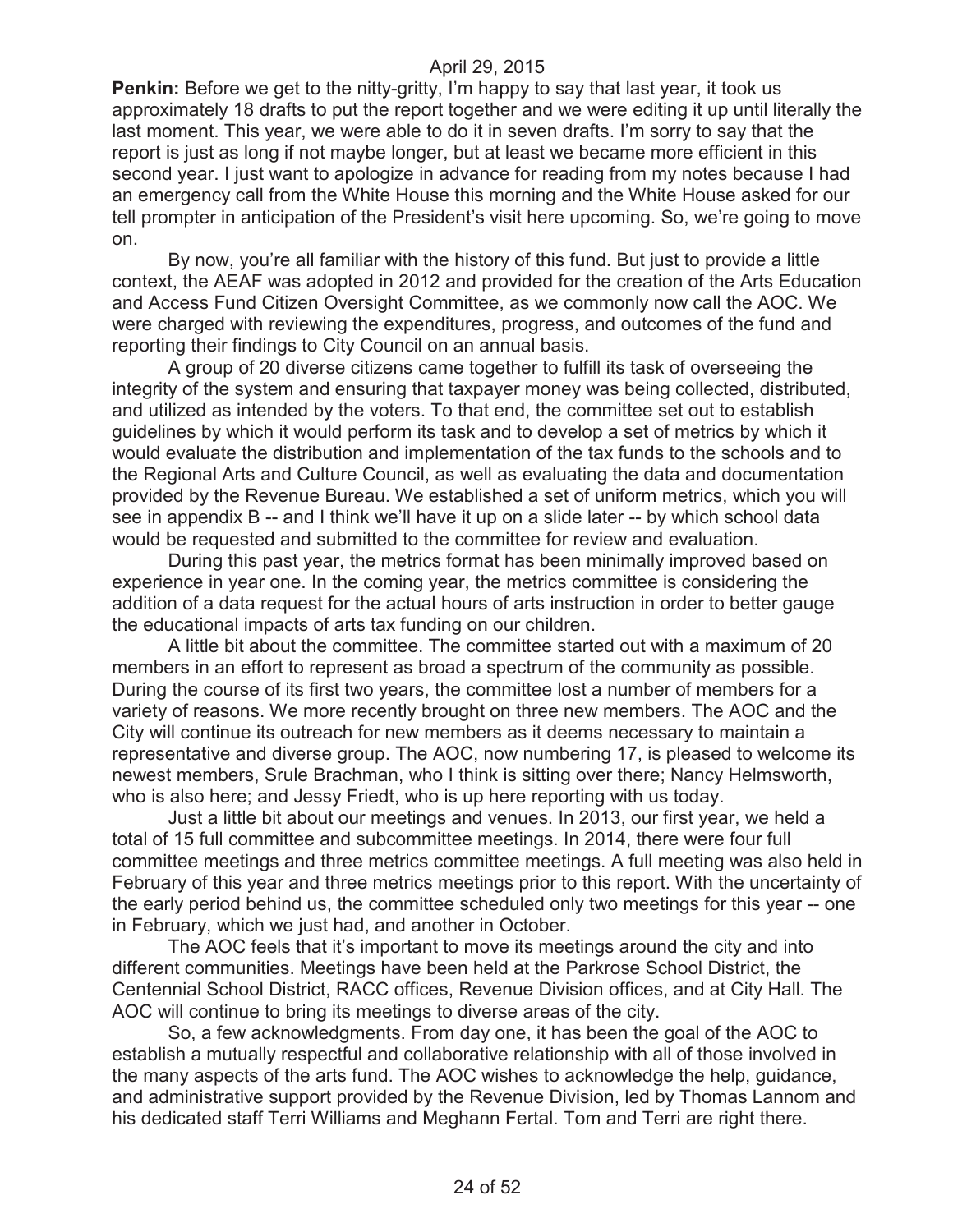We have been most fortunate to have the continuing coordination and liaison efforts of Jenny Kalez from the Commissioner Fish's Office and Josh Alpert from the Mayor's Office, for which we are most grateful. We are also thankful to Mayor Hales and Commissioner Fish for their support of our efforts.

RACC has been an integral part to our work, and we wish to thank Eloise Damrosch, Jeff Hawthorne, and Marna Stalcup who between them have attended all of our meetings and offered valuable input and guidance. We further appreciate the cooperation and collaboration of the six school districts that attended many of our meetings and offered valuable input. While the committee developed the data submission format, input for improving it was requested and received from the districts. This helped substantially in developing a workable format that was easy for everyone to use.

Now, we report on results and evaluations of the second year of the fund and our recommendations moving forward. I want to turn it over first to Craig Gibons, who will report on revenue; followed by Jessy Friedt, who will report on the schools; and to Jim Cox, who will report on RACC. You're on, Craig.

**Craig Gibons:** That's quite a microphone stand. I have two slides in my presentation, and it is all just reflective of numbers and information we have received from the Revenue department about revenue collected and disbursed under the arts tax.

The first slide shows for the two tax years that have been closed what the collections have been, the interest earnings, the administrative costs, and then the school and the RACC disbursements. The numbers are pretty consistent, and one of the important things to understand is that these years are closed for everything except future revenue that will be collected for these years. So, all of these numbers will stay the same, but revenue will increase over the years. It looks like we collected less money in tax year 2013 than 2012, but that's also because 2013 is 12 months behind in its collections. Does that make sense?

The distribution is on this slide. And again, this distribution is closed. These years are closed. This shows the amount of money in thousands that went to each school district, and there is some fluctuation here between years and between school districts. I believe that that is based on changing enrollment, but we would have to turn to the Revenue department for clarity on that. That's what I have to say, unless there are any questions.

**Hales:** Questions from anybody on the Council? Thank you. Thank you all very much. So, we have more members of the report.

**Fish:** We have the next two parts.

**Jessy Friedt:** Great. I'll be reporting on the public schools and how arts funding impacted schools, and also how they're doing to meet the expectations put forth in the IGA.

The first year for the AOC was really about assessing and evaluating the schools. Year two for us has really been fairly routine. Schools turned in their data prior to December 31st based on a uniform set of metrics that was set forth in year one by the AOC. You can in this first slide a sample of metrics that we request from school districts every year. Some of the metrics we look at are total arts fund dollars, average teacher's salary, total full time equivalent teachers commonly referred to as FTE -- and I'll refer to that going forward -- school population, as well as how the FTE in each school is broken out within each discipline.

I wanted to take a minute here to highlight some feedback throughout the year regarding FTE allocation. In some instances, schools have allocated less than one FTE to a single arts discipline. You can see an example of that here, where there's 1.0 FTE for visual art but 0.5 for music --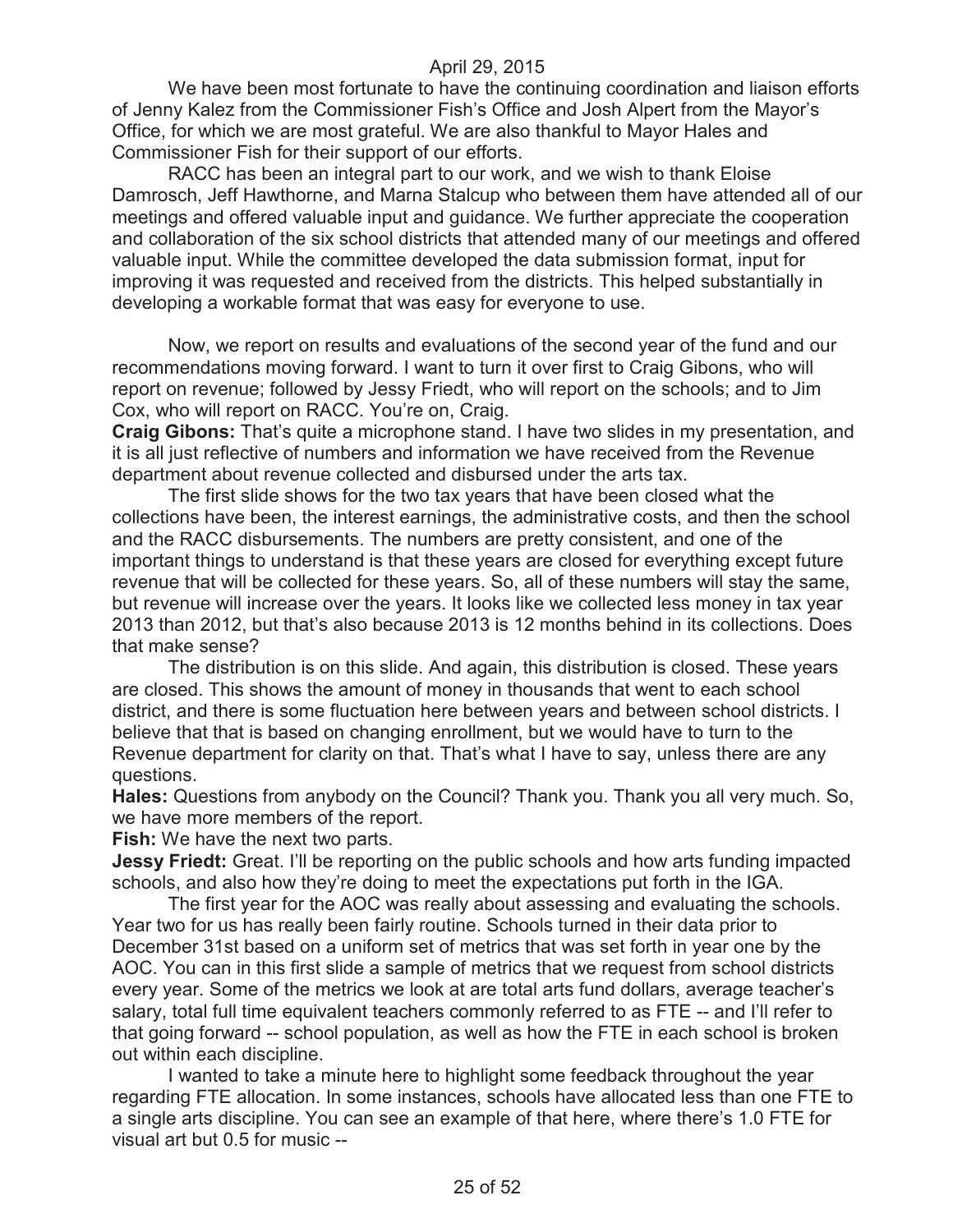**Hales:** Wait a minute, I don't think your slides are up.

**Moore-Love:** Sorry about that, I've got to get the TV person to put that up. David, could you get the slide up there?

**Hales:** While we're waiting, I don't customarily make announcements about the Mayor's proposed budget before I propose it, but next year, if I have my way, we'll have a different sound system. [laughter] We're tired of this one. There we go.

**Friedt:** So, I was referring to the examples here of 1.0 visual arts teacher and 0.5 in music, and you can see that as an example here. In many cases, this kind of situation with FTE reduces teacher contact time with students, as they may have hundreds of students but they only see a group them once for a 30-minute period each week. While on paper, there's nothing particularly wrong with that, it does raise the question of how effectively one can educate within a discipline given a very minimal amount of time with students each week. While it is not within our purview or is it stipulated in the arts tax language to interfere with how the schools use their resources in this regard, we thought it worthy of discussion and bringing it forward. We believe access to the arts is crucial and was the purpose of the arts tax, but so is the quality of the education, and we believe the distribution of FTE might affect that. One change going forward in the metrics to help us better understand the FTE issue is we will be requesting school districts to report on hours of instruction in addition to what you see here.

On the next slide, we have a sample evaluation that the metric subcommittee does. After we receive the data from schools, the metric subcommittee takes that data and does a deep level evaluation within each school district and prepares an analysis. You can see here that we're comparing everything to the base year, which was the year prior to the arts tax, to sort of see how far we've come. You can also see that we're looking at data from grades 6-12. Even though the funding is for K-5, we thought it was important to look at long term effects of the arts tax.

The next slide is a sample of the narrative evaluation that the subcommittee does. We have reviewer's notes and specific recommendations made to the district here. You can find detailed analysis of each of the school districts in your appendix. We wanted to just give you a sample here.

While these slides so far have just shown single school districts, one of the most important slides we have here is the summary snapshot of how all school districts did in this past year, and it's good news. As you can see here in the base year, many school districts had ratios of one arts teacher per 1500 students in some cases, which is quite high. Year one was much better. We had a few districts not quite meeting the recommended one arts teacher per 500 students. But in year two, we're happy to say that all districts are in compliance and have met at least one art teacher per 500 students. And many are doing better than that, with the average being one arts teacher per 387 students. Which is great. In fact, there were no schools within any of the districts that did not have at least one arts teacher in their K-5 student population.

Another item of note for the good news is that the arts tax has been able to contribute to an increase of 44 art teachers, and in this last year -- so from year one to year two -- there was an increase in nine additional teachers. While we wouldn't expect it to be as great as that first year, we're happy to see that there still is growth there.

The other thing of note here is that all money is being spent on teachers this year and not ancillary purposes. We discovered in year one that there was some confusion with some of the school districts around what that money could be used for. We want to commend all the schools who have made great strides to fixing that this year.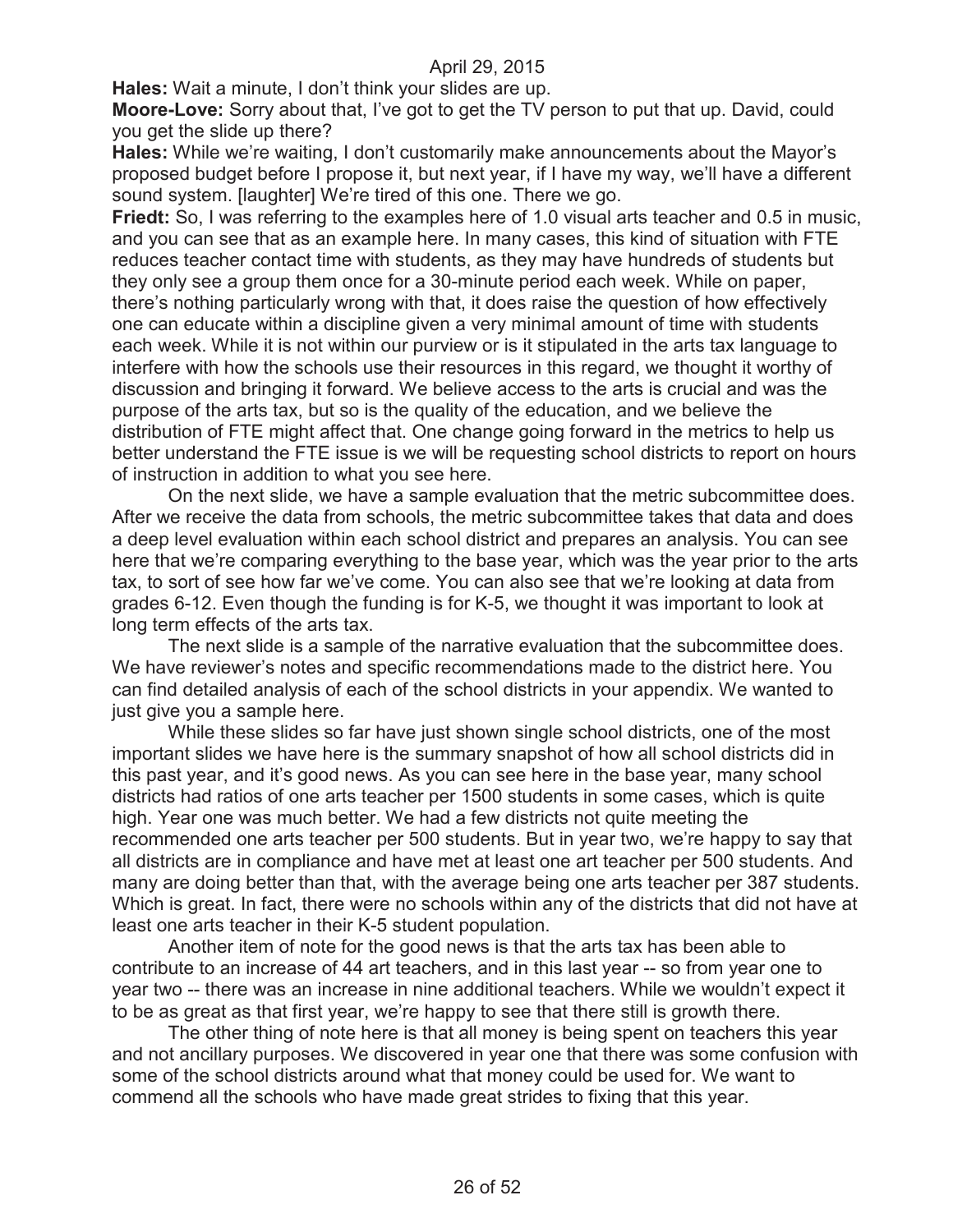**Fish:** I'm looking at this slide you have up, and we used to say we had about 70 teachers serving about 30,000 children. According to this in 14-15, we're up to over 80 teachers, is that correct? Am I reading it correctly?

**Penkin:** Total.

**Friedt:** Yes.

**Fish:** 80 full time.

**Friedt:** Yes.

**Fish:** So, that's a healthy jump over last year and it's one of the reasons why the ratio is now even better across all six districts.

**Friedt:** Yes.

**Fish:** So I have to update our talking point on that stand, because I was still using 70. We're now at 83.

**Penkin:** Well, get with it, Commissioner. [laughter]

Fish: Please don't embarrass me in front of your wife and daughter, if you don't mind. [laughter]

**Friedt:** By and large, the AOC is extremely pleased with how the arts money is being used and the improvements we've seen both in the number of arts teachers increasing and in some of the anecdotal feedback we've received, some of which you've heard today.

We do have a few recommendations in the area of public schools that I want to just touch on before I pass it on. The first one I mentioned before, and that is we do think it's worth looking into the FTE issue around distribution of arts teachers.

The second one is fairly simple, but the term "certified teacher" was not defined in the ordinance and was raised as an issue specifically among charter schools. They're the ones that it affects the most, and they just need some definition around what that term is.

The third is that there are two Portland charter schools currently -- Ivy and Southwest charter schools. They were chartered by the state of Oregon, but they are Portland schools, they serve Portland students, and they are not currently receiving arts tax funding. We as a committee do recommend that they receive funding from the arts tax, as it was the taxpayers' intent that Portland schools serving Portland students receive funding. So, we recommend that we change that. That's it for me. **Fish:** Thank you.

**Jim Cox:** I'm Jim Cox, and I'm reporting on the funds to the Regional Arts and Culture Council, also known as RACC. And a little refresher on how the tax money is distributed.

First and foremost, the Revenue Division by their formula figures out the total number of dollars to support one teacher for every 500 students for each district, and that money goes first to the schools. All the moneys collected after that are distributed to the Regional Arts and Culture Council in order to support three different funding streams, one for general operating support for 35 major arts organizations here in the Portland area, one to do access and equity arts grands for organizations that don't qualify for general operating support, and also for an arts education coordinator.

This was the challenge for us this year. If we look at the very top line on the lefthand side says 1/21/14 \$200,000. At this time last year, that was all that had been distributed to the Regional Arts and Culture Council. And as I remember my report saying, it was really not a very significant sum, particularly because the Regional Arts and Culture Council has a fiscal year of July 1 through June 30, which means that in order to distribute those funds, they have to have a reasonable amount of time to do it to their grant programs. Last year, they only had the opportunity to distribute \$200,000.

On top of that, no one had an idea of how much more was going to come in. This was the first time for the tax, the Revenue Division had no idea, it was up in the air, RACC had no idea. So in the collections, if we look down on that through the first set of totals,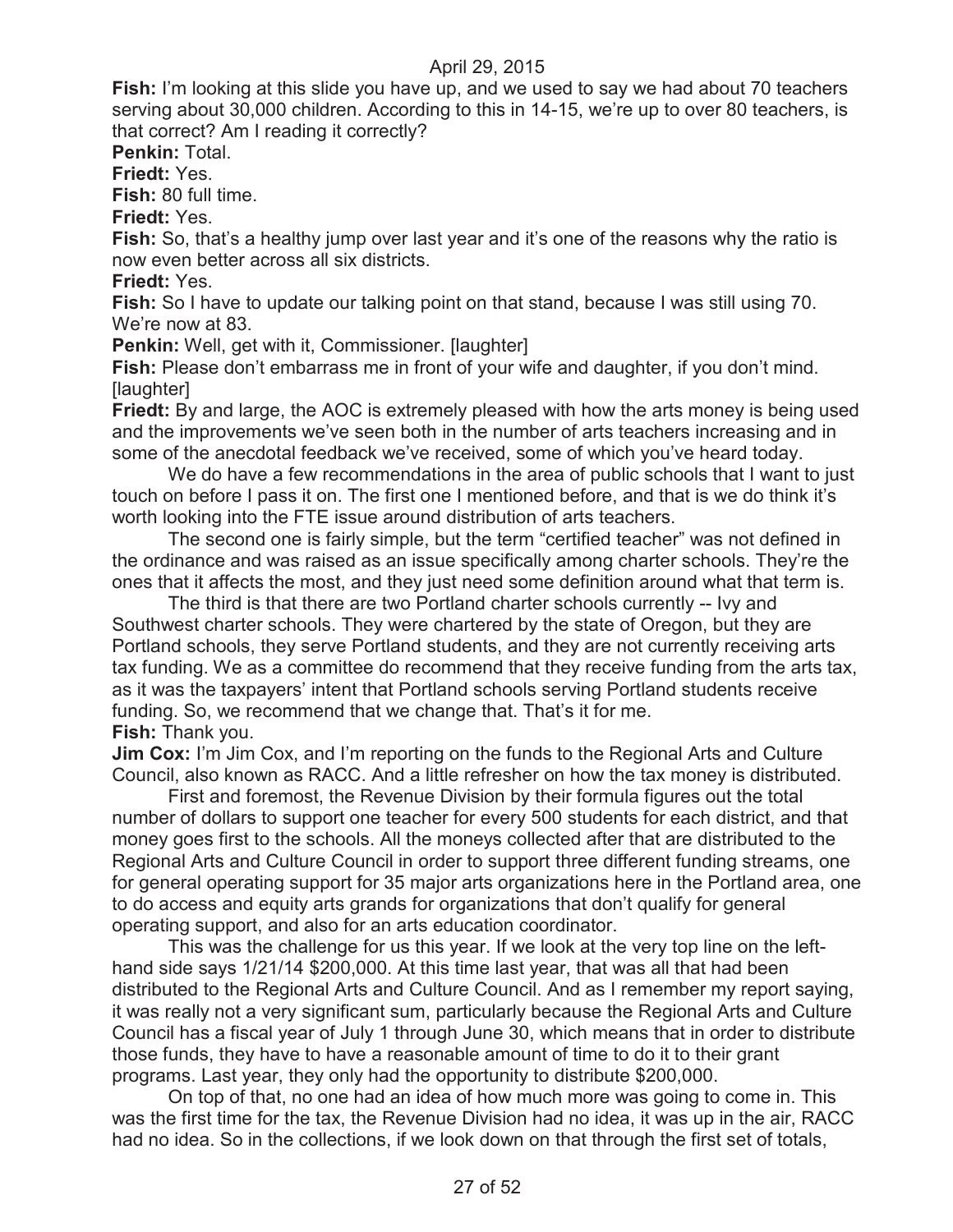we're looking a total of \$1,225,000. These were distribution from the very first 2012 arts tax that were -- have since been given RACC. And these funds are used in their current fiscal year, the 2014-15 fiscal year. And you can see that again in the green section, if you look at that, there's a total of that \$200,000 -- just shy of that \$200,000 and some of that was put into this current fiscal year.

Then if we look down below and we look at the distributions for 2013 tax year, we're looking at \$880,000. So already, \$880,000 has been distributed for the current 2013 tax year. Last year, it was only \$200,000. And that has been able to be used already in the current fiscal year. So in effect, RACC had nearly a million dollars from the 2012 tax year. They have \$880,000 from the 2013 tax year, and still potential more money coming in from both of those tax years depending on late filers that the Revenue Bureau is able to collect from.

Going forward, if we go into the next slide, we're looking at the general operating support. So, the majority of the funds go to support general operating support grants. This year -- and the news is great -- because of the increased distribution, they'll make distributions to 45 major arts organizations. As of March 31, they had made distributions to 16 of those. They will make the final distributions through June of this year.

**Fish:** Jim, remind us -- I think I recall the goal is to get the public support for these organizations up to about 5%?

**Cox:** That exactly correct, Commissioner, yes.

**Fish:** Where are we now?

**Cox:** About 3.8 if you look at the aggregate. For some organizations, it's going to be closer to 2.5, for some it's going to be over that. But in the aggregate, it's getting to about 3.8 where before it was about 1.7. So, it's a significant increase.

And if we look at the dollars, too, last year's dollars from the AEAF covered about 11.2% of the total money going to this distribution for the operating support. This year, it's 46%. So, it's significantly greater.

So the arts organizations in general are seeing a greater significance to this, and will in time as this tax stream increases.

**Fish:** And Jim, just for the audience watching, the second column is the additional \$600,000 the Mayor put in his budget of one-time money, so-called bridge funding during the transition. So that's why you get to almost \$1.5 million that went in operating support. **Cox:** That's correct. We can go to the next slide. The second stream goes access grants, and these are going not only to organizations but also -- it doesn't have to be an arts organization, but it can be a community organization serving minority communities or neighborhoods that might not normally receive funding for arts activities, whether it's an arts festival, music in their neighborhoods.

What we're looking at is the distribution from last year, which was \$26,000. These grants -- we weren't able to report on this because these grants aren't distributed until May. So last year was \$26,000, this year we're looking at \$79,000. The grant applications are already being processed. Again, RACC will distribute these funds in May of this year, so we will report on who receives those funds in next year's presentation. But these are the groups that receive funds from last year.

And finally, the last stream -- on this stream, just to you put this in perspective, this is at least 5% of the funds that RACC receives in their fiscal year for the tax that goes into the funding stream, and they are well within that limit.

The next one is for an arts education coordinator. Last year, it was \$23,000 and it basically helped to do some arts training. But the real goal was to hire a full-time coordinator to make sure that there is a coordinated approach to arts education from kindergarten through grade 12. Also helpful to us, because one of the issues that we are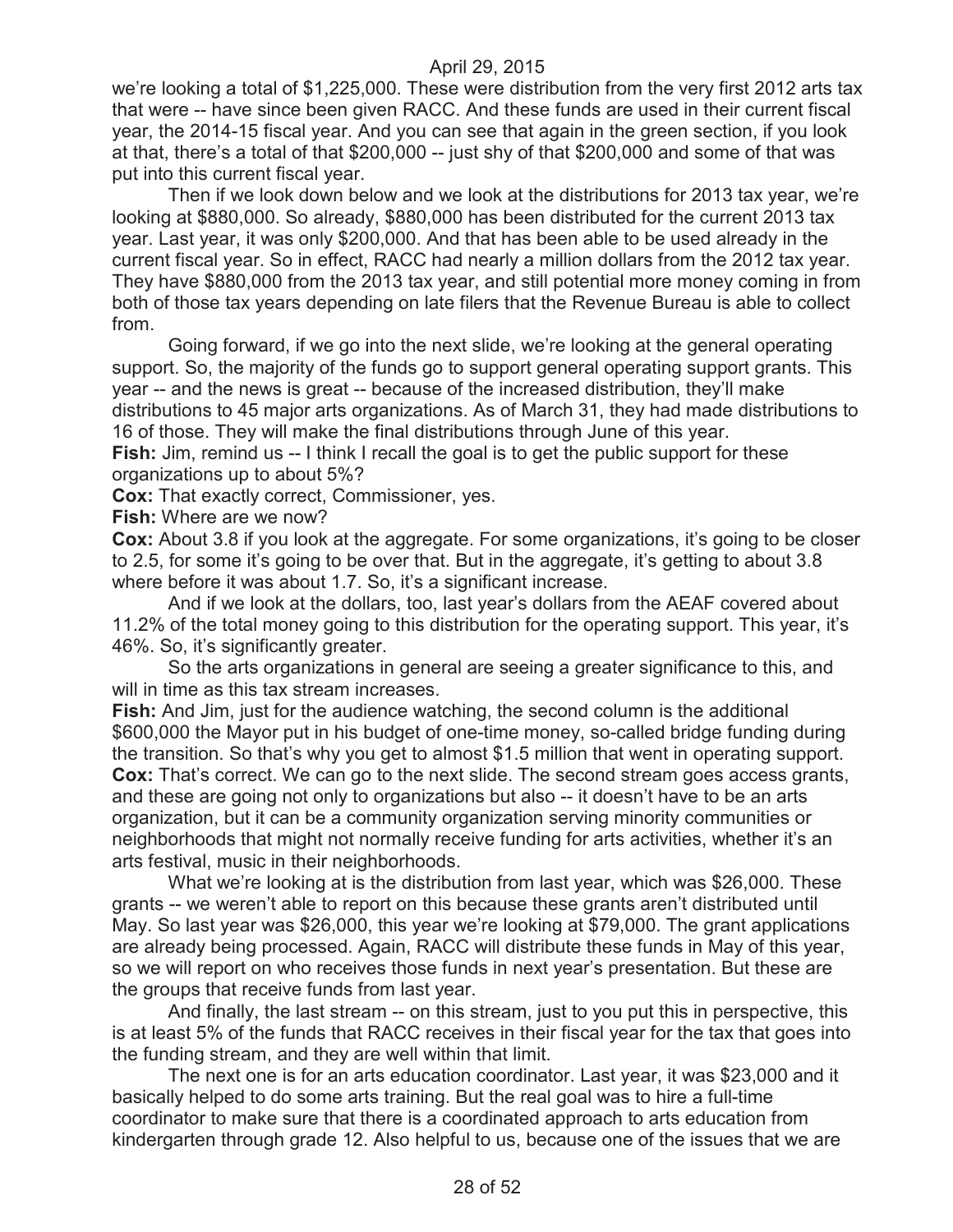struggling with as a committee right now is how do we assess the value and performance of what's going on in the schools? And so, RACC has been be able to hire Marna Stalcup, who again has been coming to all of our meetings since she was hired. She is going to be helping put together benchmarks, looking at national programs, what's going on in national cities, national benchmarks that we can look at how Portland is matching up to those with the arts tax and just kind of see how effective are we not only reaching one teacher for every 500 in the lower grades, but how effective that is and also, are we seeing a coordinated effort from grade six through grade 12?So, we're thrilled to be able to say there is \$14,000 now supporting that position. This is funded out of what's called less than 3% of the gross revenues of the entire tax. So, they are using \$114,000, the entire tax brought in more than seven million. They are well below that 3% mark and well within the funding source of what where they should be.

Overall, what we'd like to say is we believe RACC is doing a great job stewarding these funds, getting them in out good grant streams, and we encourage the City again to continue funding on the City side as well as the arts tax so we can get closer to meeting that 5% goal.

**Penkin:** Thank you, team. Let's move on. Before offering our recommendations for this year, let's take a look at last year's key recommendations and let's see what happened with those.

Number one. City should be at the forefront of providing more positive messaging about the tax and its benefits for children, the arts, and the entire community. We believe that some of this messaging has been provided and we trust that we can look forward to a continuation of positive communication in the future.

Number two. Our recommendation last year was that the Revenue Bureau -- now Division, by the way -- and City leaders should seek ways to better communicate the arts tax requirements to the public, including more outreach to minority population and expanding explanations in additional languages, although there's been effort to do so even under cap restraints. We understand there have been administrative caps, but the City may need to explore ways to partner with other agencies to provide this important resource. That was our recommendation last year.

The result. We are pleased to report that the Revenue Division has made excellent strides in reaching out to diverse communities. Materials are now published in 10 languages, and they are working with the Office of Equity and Human Rights, the Office of Management and Finance, and Elders in Action to improve outreach.

Recommendation number three last year. The Revenue Bureau should work towards expediting its collection process in the future. Incorporating the arts tax into Turbo Tax and other third party software and seeking file share with the IRS should be implemented as soon as possible. This year, we're happy to say the arts tax can be filed using a number of leading tax software products like H&R Block and Turbo Tax. File sharing with the IRS is still a goal on which the division is actively working.

Number four. City Council and Revenue Bureau should review the 5% cap and determine if it is in fact a realistic figure, especially in light of expected reduced revenue. And we did have a conversation about this last year, especially with you, Commissioner Saltzman, if you recall. This has not been reviewed this year but remains a consideration for future years after more historical data becomes available.

Number five -- I'm sorry --

**Saltzman:** No, go ahead, go ahead. I'll ask later.

**Penkin:** OK. The Revenue Bureau should provide a three-year projection of revenues and expenses after all the data is in for the first tax year -- that was tax year 2012 we were talking about. This was not viable in the early stages, but is something that will be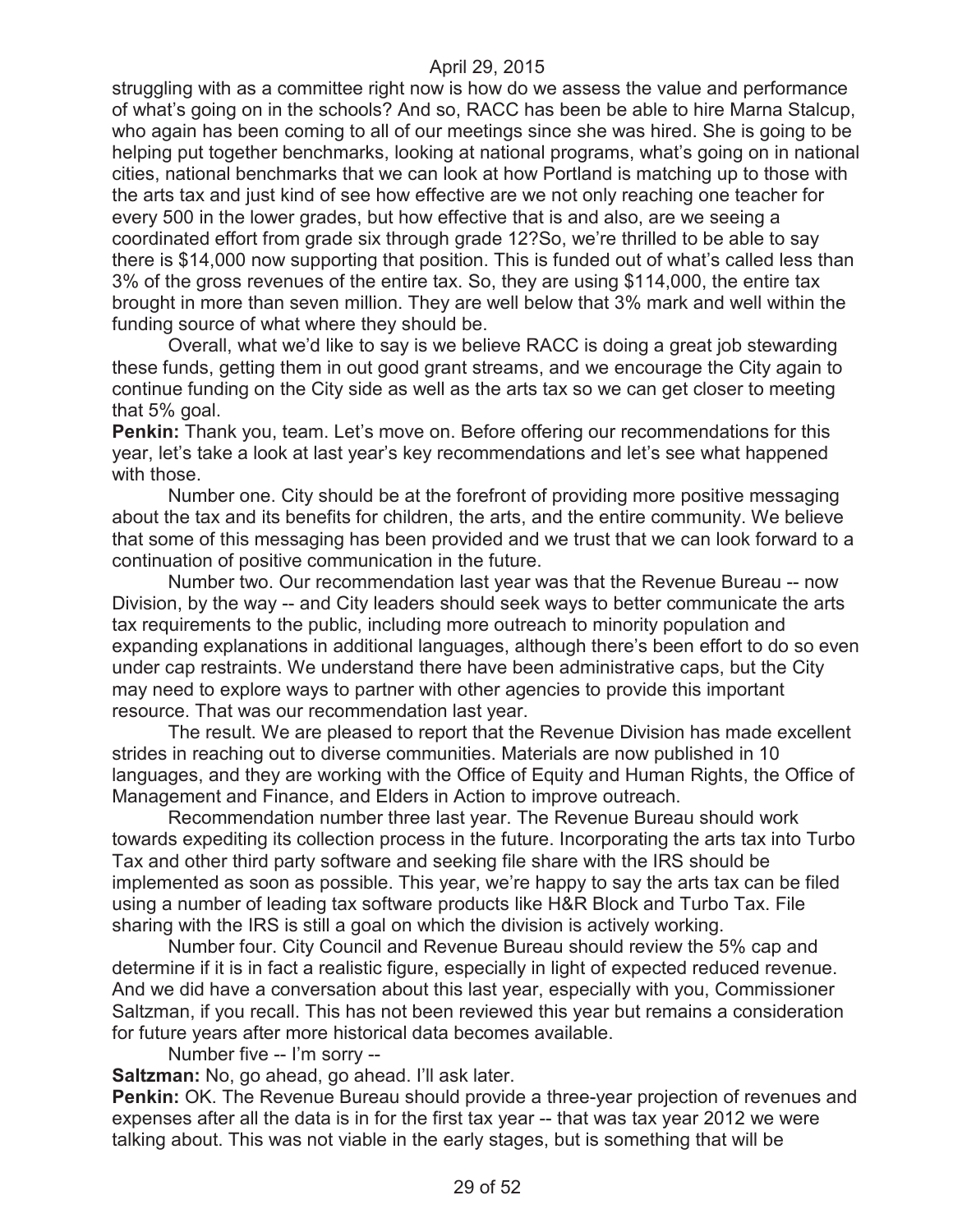discussed again for future years as data becomes more reliable. The Revenue Division has however advised the AOC that revenues are expected to begin stabilizing as the tax matures.

An important recommendation last year -- the IGA between the City and school district should have more specific language about how funds should be spend and a clear definition of cost language. Language should also be included about the citizen oversight committee's role and responsibility. I'm happy to say the IGA agreements have been renewed, and all those issues were addressed. You have the details of in that your full report, I won't go into it here.

Number seven. The AOC should be more insistent all schools submit their data in the same format that was established by the committee and within the time frame establishes. We recommend that the renewed IGA address this point, which it did. And I'm happy to say that this year, all the school districts submitted their data on time and in the format we requested with the exception of a little bit of Portland Public Schools. Their data is so vast that we accept a slight variation to what our format is.

For the most part, our recommendations last year were pretty much fulfilled and the AOC is very happy and grateful for that.

So, recommendations this year -- just a summary, because I think we've discussed most of those in the body of our report. Number one. Provide a clear definition of certified arts teachers via an administrative rule procedure.

Number two. Provide arts tax or other funding for the Southwest and Ivy charter schools so that they equally benefit on a proportionate basis with the other school districts.

Three. The school districts and RACC through its education coordinator should collaborate toward creating a model program that aligns with recognized national standards for quality arts education and which addresses the concern over FTE allocations. We further recommend that this be undertaken over the course of the following year with a report to be submitted to the arts oversight committee by no later than this time in 2016.

Recommendation four. AOC to add request for hours of instruction in each arts discipline in its data submission form.

Number five. The Revenue Bureau should provide projections of revenues and expenses at a time when it becomes viable to do so.

Number six. The legislative intent of the AEAF was to add new resources on top of the City's current levels of funding. We recognize that the City is on track by continuing its general fund investments in RACC, and should continue to do so.

Seventh and last. The AOC to work with RACC to create a more comprehensive way to track how different fund tax years dollars in any given fiscal year. This will continue to be an ongoing need as the Revenue Division becomes even better equipped to collect taxes from late and noncompliant filers.

Moving forward, where do we go from here? Qualitative impact. As stated in last year's report, while the committee's charge is to oversee and review the expenditures and outcomes of the arts fund, we continue to strongly believe that our task should include a qualitative evaluation as well. What are the ultimate impacts on children? Are children doing better in school? Are children doing better socially? Do we see an effect on graduation rates and student attendance? Do we have qualified and diverse arts teachers, not just more teachers? Has there been an effect on parent involvement in the schools? Have arts institutions been able to open their doors to more underserved communities? Are our multicultural communities more engaged with the arts?

These are more difficult questions to answer than simply evaluating numbers, but we believe that these can be answered over time. We are currently moving forward on that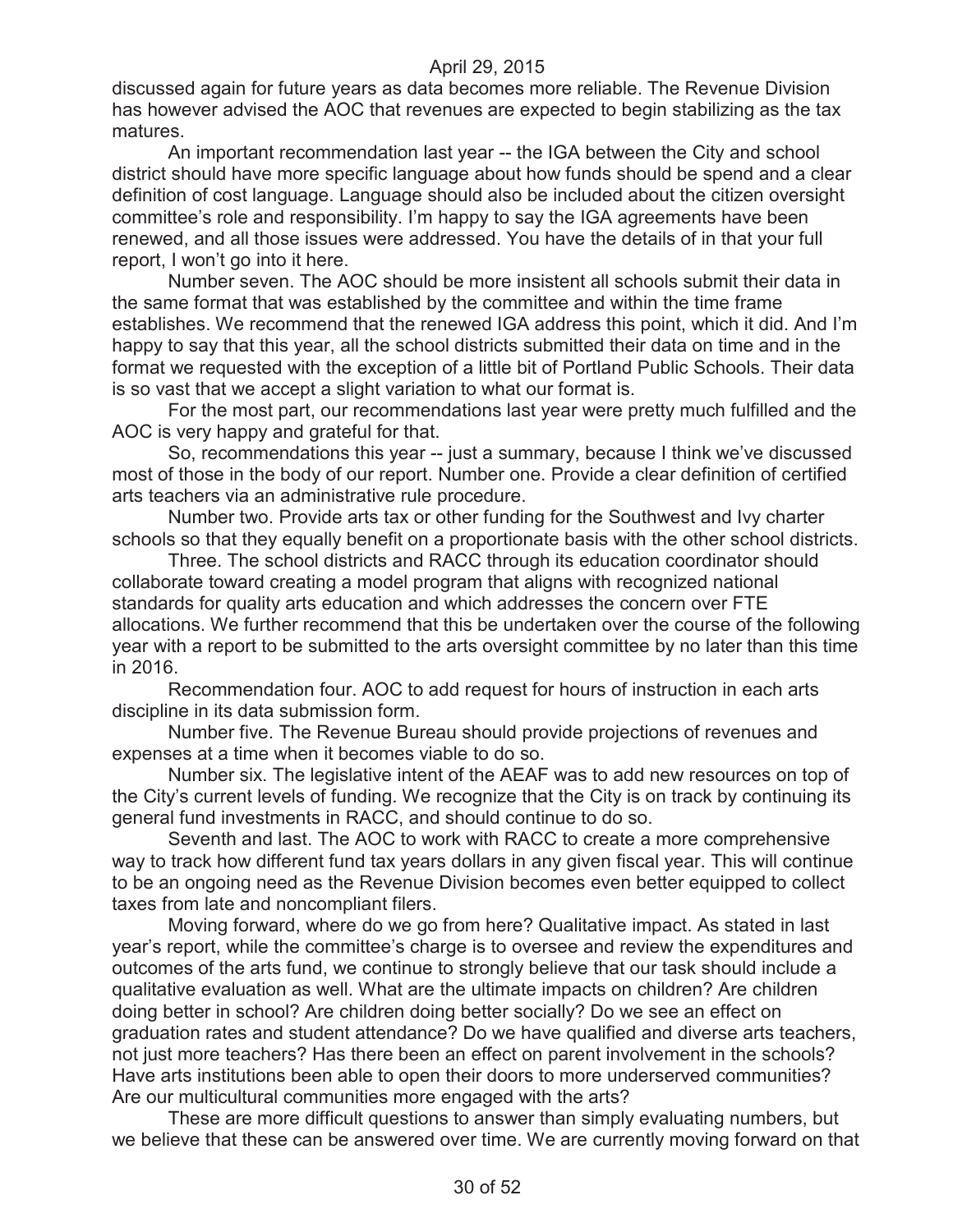path by asking that question about FTE hours, as discussed previously. We always remains open to input and suggestions from all sources. Thank you, that is our report. We'll welcome any questions.

**Hales:** Thank you very much.

**Saltzman:** You caught my attention when you said that the revenues are projected to decline. I guess I --

**Penkin:** That as really -- not decline, but the numbers were not as great as anticipated because of the challenges that took place in year one.

**Saltzman:** OK. But I thought you were saying -- you were mentioning the administrative cap of 5% and you were saying there was some question about whether that should remain.

**Penkin:** That was a statement made last year that applied to last year. That was the recommendation last year, but that does not apply to this year.

#### **Saltzman:** OK.

**Penkin:** Sorry for that confusion.

**Fish:** Just remind me, Stan -- we're supposed to look at this 5% over a five-year rolling average?

**Penkin:** It's over a five year period, average over five years.

**Fish:** And it's no more than 5% of the revenues generated by that tax.

**Penkin:** Correct.

**Fish:** It doesn't preclude the Council from supplementing the overhead from some other source?

**Penkin:** No, it does not.

**Fish:** Mayor?

**Hales:** I have no other questions. It's a great report, thank you.

**Fish:** Karla, do we have people signed up?

**Moore-Love:** Yes, I have three people signed up.

**Fish:** So before we dismiss the panel, this is really terrific work. It's a comprehensive report, a very understandable PowerPoint, a very clear presentation. And what's really heartening is the progress we're making. We particularly appreciate seeing the recommendations and the follow-up on the recommendations. In government, we have to always make sure that we take recommendations and act on them or react to them, and so it's nice to see there's been progress on those recommendations.

And you have some additional recommendations that are a little more controversial -- thinking through the question of the charter schools, looking ahead to the administrative cap, the definition of certified teacher, the definitional piece. But what all these scream to me that is you're doing your job in a very thorough and thoughtful way. So, thank you. We'll have more to say when we accept the report.

**Penkin:** Well, we want to keep things interesting with some controversy, you know. [laughter]

**Fish:** Before we lose any of the young people that are here, I see that the art has a card. Does each card have the name and contact information for the young person, or do we need to collect that separately? Because I'm guessing that each of us will write a note back. If for any reason we don't have an address -- Jenny, would you wave your hand? -- Jenny will collect emails or addresses to send the young artists thank-you notes directly. **Hales:** Great work, thank you all.

**Penkin:** Thank you. [applause]

**Hales:** OK, let's take public testimony on the report. Come on up, please. Good afternoon again, welcome.

**Esja Mirty:** Hello my name is Esja Mirty.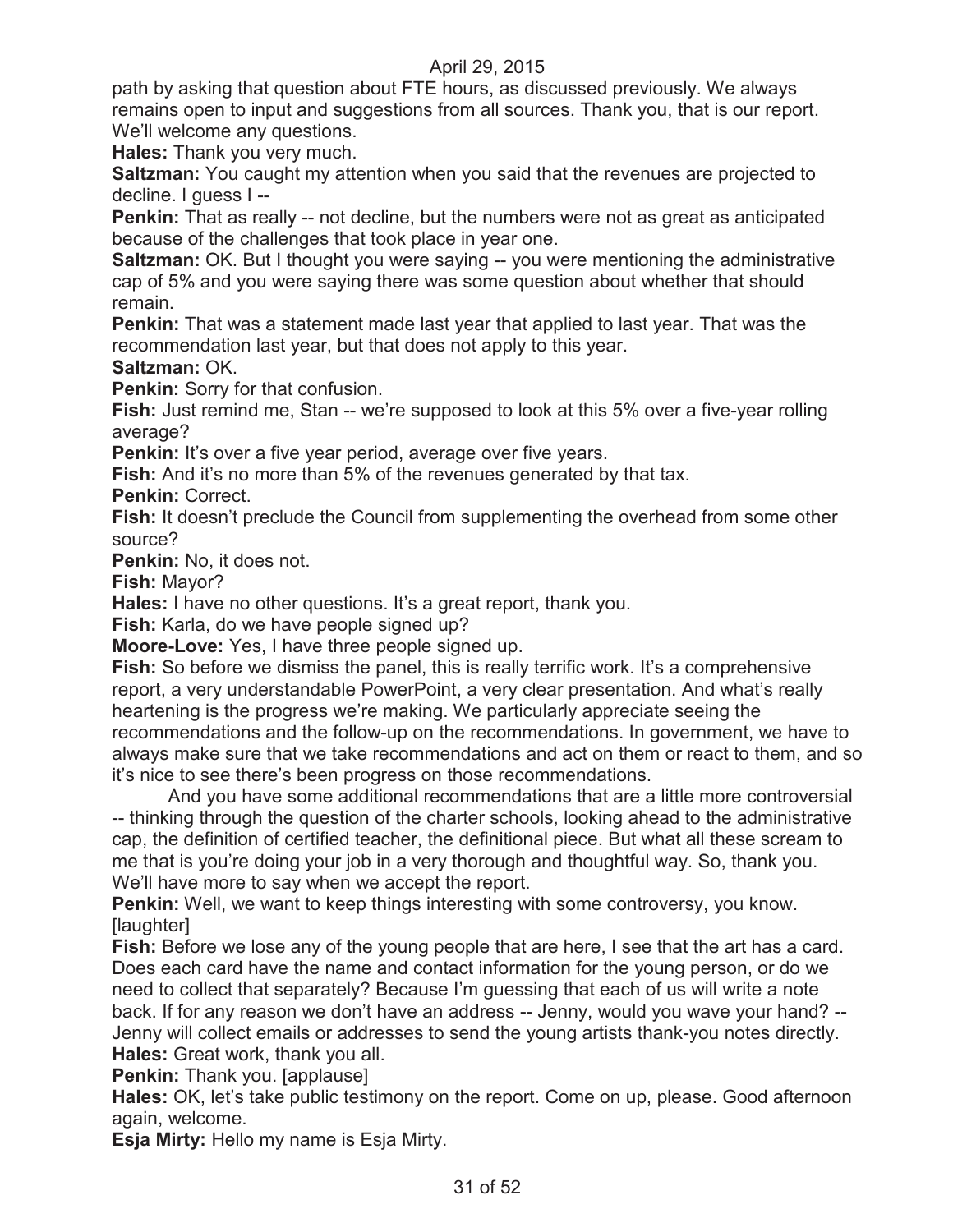**Millie Jarvis:** Hello, my name is Millie. We go to school at Metropolitan Learning Center. **Mirty:** We are here to talk about how the arts taxes impacted us at school.

**Jarvis:** Having art for two years has been an amazing experience.

**Mirty:** It has taught me to use my voice creatively, says Jayla Turner, a fifth grade student at MLC.

**Jarvis:** Liliana McClaine is another student at MLC. She said, "before we started having art, I was scared of art class. I love to create but I was scared that I would be told my style is wrong. I also felt the same way about math. But in my art class, I learned that no art is wrong. Learning to take risks in art helped me to take risks in math, too."

**Mirty:** Having the arts tax has not only influenced us at school, but at home, as well. Fifth grader Noah Penwell states that "art class has influenced me to make style of guitar playing more creative and artistic."

**Jarvis:** For us personally, we have both enjoyed having art and have benefited in many ways.

**Mirty:** Having art at MLC has been an incredible experience for me. I have always loved to do art, especially sketching and paining. Having art has helped me improving my skills with both pencil and paintbrush. I have learned styles of painting and collage from all around the world. Since we started art class, I have found myself drawing and painting more in my free time. School has been even more fun with art, and I often look forward to the days when art is part of our schedule.

**Jarvis:** Art has taught me many ways to express myself through many styles of painting, drawing, sculpting, and more. But this is just visual art. There's dance, music, drama, and each is a bridge to many other ways to show how you feel, think, explore, speak, and learn. I feel grateful that the art tax has given us an umbrella of art. This is why the art tax is a great thing that has happened to us at MLC and all over Portland.

**Mirty:** On behalf of all the elementary school students at MLC, we are so happy to have art at school. It makes a difference to our learning and enjoyment of school every day. **Jarvis:** Thank you for this opportunity to speak to you today, and we'd like to leave with you a final quote from a fifth grader, Liam Brown, another MLC student.

**Mirty and Jarvis [speaking in unison]:** "Sometimes to one mind, the art piece is a failure, but to another, it is a masterpiece." [applause]

**Hales:** Well done. Steven, a hard act to follow.

**Steven Entwisle:** Good afternoon, Mayor and Council members. My name is Steven Entwisle, a Portland native and a member of the individuals for justice and executive director for Oregon's healing man sanctuary. I grew up here in Oregon -- I don't know, have you gone school here in Oregon as kids? Dan did, OK.

I don't know what year it was but back when I went it, was like the golden years of electives. It took me a week to figure out how many elective classes -- everything from bachelor skills, I could go down a whole list -- foundry work, small engine repair, auto body, paint, lathe work, woodworking classes, arts classes, intermurals. Remember that word? We used to have intermurals after school and there would be all sorts of activities going on. And that was funded by the federal government.

Those were the golden days. Nowadays, unfortunately -- remember the show the lives of the rich and famous? Do you ever wonder why that's not on anymore? Anyway, in the '80s politicians decided they needed tax breaks which took arts funding from all of our public schools along with other proven programs for children and others that worked really well. And right now, now it's the order of the day.

My point, fair taxing on the over-privileged would make all of these desperate measures such as arts tax, street tax -- would be unnecessary. So we should take a very hard look at our history of funding schools. We can do a lot better. I love arts. We don't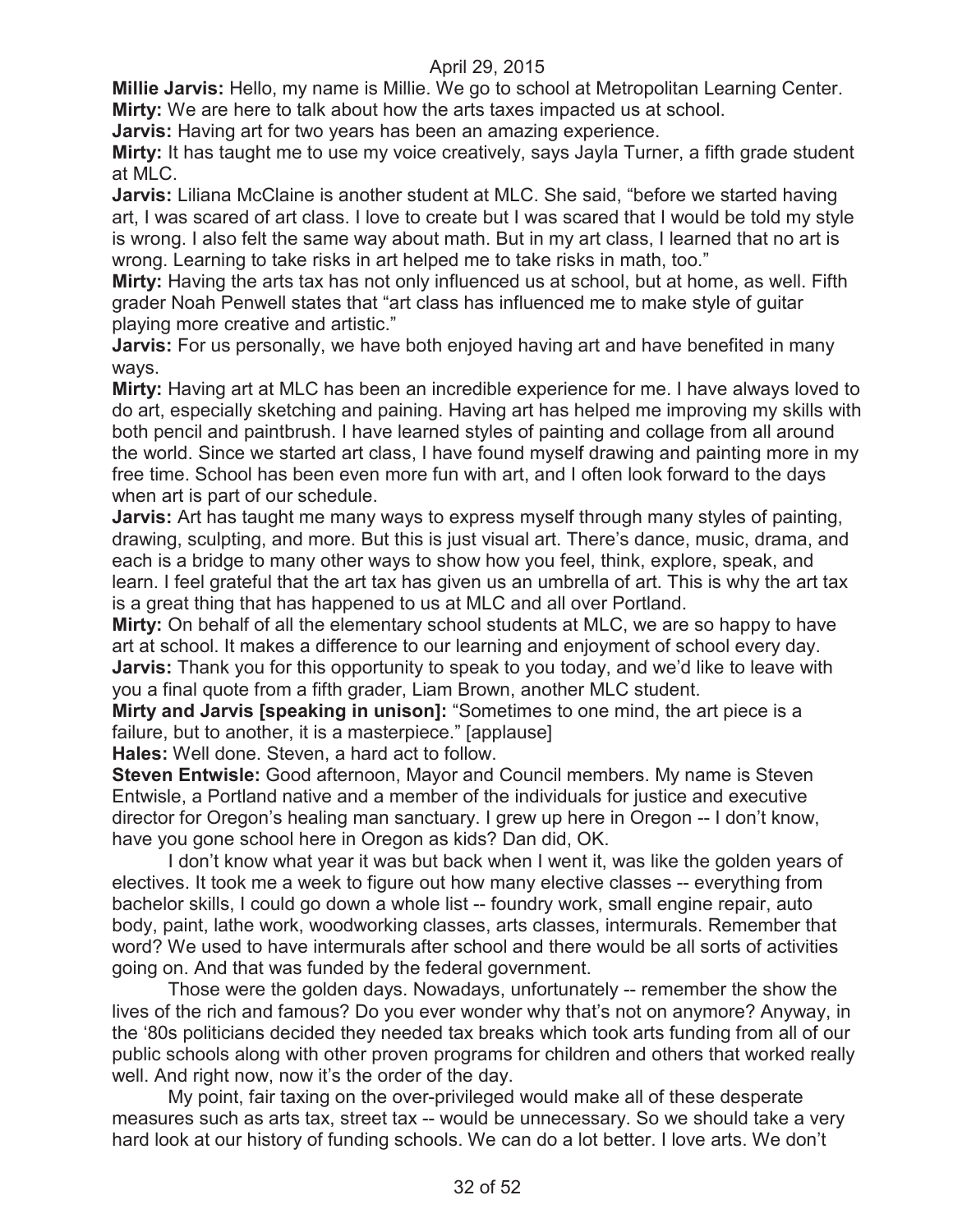have enough arts, as far as I'm concerned. It has nothing to do with liking or disliking arts. What it has to do with is how all of this is funded and how our schools have taken a real big hit.

I volunteered quite a bit. I had four children that went to public schools and I volunteered quite a bit. And I saw the class size rises -- 30-plus people. It was hard enough to manage the class, let alone trying to teach something. Teachers were glad to have me in there, because I would make them laugh and stuff.

Anyway, we need to take a hard look at our overall things. What's the next tax for whatever we need? We need to get back to the over-privileged and not put the burden of these taxes and this funding on the people. Thank you.

**Hales:** Thank you. Anyone else want to speak on this report? I think we need a motion to adopt.

**Fish:** Mayor, I move to accept the report.

**Saltzman:** Second.

**Hales:** No further discussion? We'll take a roll-call vote on that, please.

#### **Item 428 Roll.**

**Fish:** Well, what a wonderful way to start the afternoon. Let's begin by thanking the young people that took time to come out and advocate for the arts. [applause] You're the reason that 62% of Portland voters agreed to tax themselves so that you would have more robust arts education in the classroom. And because of the generosity of Portland voters, we now have over 80 teachers in six school districts impacting the lives of over 30,000 children and exposing them to the arts. And that's a wonderful thing. I think we're all up here proud to live in a community that supports arts and arts education and believes that it matters.

I want to thank Stan Penkin and all the committee members who've joined us today and all the others who are in the audience for the tremendous effort you give to the City as an oversight body. Yours is not an easy task, and you're still refining your metrics, you're still developing a more comprehensive way of evaluating. And it is hard work and you do it very well. This is the second time we have received a report, and we are very grateful for your service. Thank you for the work that you do and for your advocacy.

Last month, for those of you who might have gone to see a local show -- a dance production or a play or music -- you would have gotten a copy of Artslandia, which is the program handed out whenever you go to see the arts. And in it was an unusually critical commentary about the arts tax. And someone was actually quoted as saying that it was a blankety-blank disaster. I respectfully disagree. And so in this month's Artslandia, as the Arts Commissioner for the City, I penned an essay called "Arts Education Matters" in which I tell the good news about what this tax is doing and why we should be proud to live in a city that has an arts tax. One of the things I point out is that in just the last few months, we've seen Beaumont Middle School students perform with the Metropolitan Youth Symphony at the Arlene Schnitzer concert center. Poetry slam winner Bella Trent came here and read a poem about picking a poem for Verselandia, which was her awardwinning poem, and she took our breath away, this young woman who is dealing with a significant disability but has found her voice through the arts and poetry. And then later, I had the honor of seeing Roseway Heights' Vietnamese immersion program children do a traditional dance at the Newmark Theater.

So when someone asks you the question, "why does arts education matter?" I think the answer is look at our kids. Look what they're doing and look what this funding is allowing them to do. And the additional dividend of course, is that the additional resources go to RACC to support operating the operations of distinguished arts organizations and access and equity funding and coordination.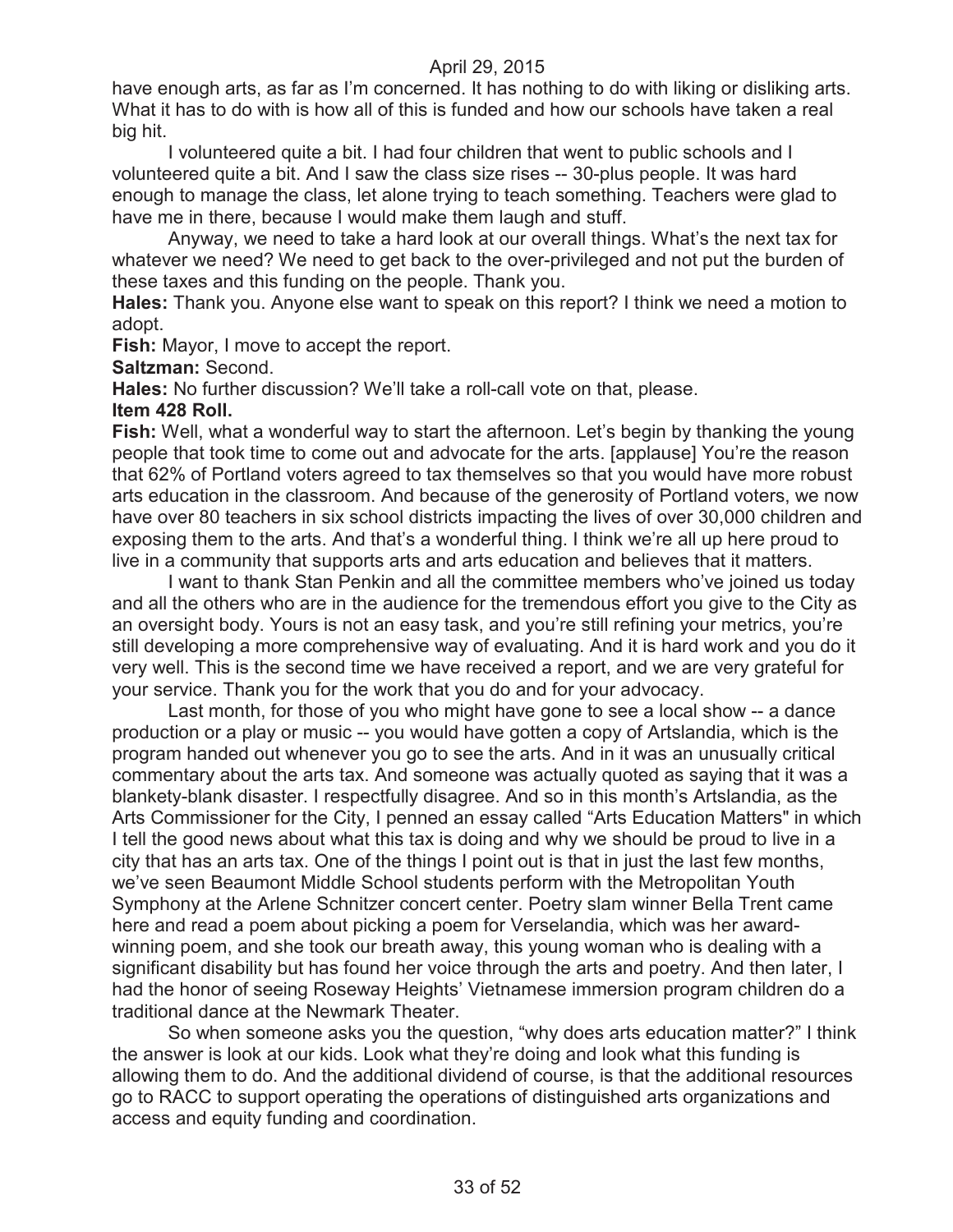So, it's a big deal, but in order to maintain public trust in this program, we have to have an oversight body that takes it responsibility very seriously. And to Stan and to Jim and Jessy and Craig and all the other committee members, a heartfelt thank-you for the great work you do, and I commit to doing my part to address the challenges you've placed before us. Aye. Oh, by the way, thank you to Jenny Kalez -- who you mentioned, kindly - who works in my office; Josh Alpert in the Mayor's Office and of course our friends at RACC; Thomas Lannom and his crack team at Revenue. They're a great team and we're grateful for all their efforts. Aye.

**Saltzman:** Thank you to the oversight committee. I'm really impressed with the amount of time you're spending on this, and it really shows in terms of the quality of the report you gave us. It's a very elegant, simple reporting form, but I'm sure it's not that easy to have gotten the information to the point where you have succeeded in getting it now. So, I really appreciate the hard work you've put into it because we need to maintain the ability to demonstrate this tax really is funding the teaching positions that we intended it to when we asked voters to approve this a few years ago. Great work and appreciate it, particularly Stan Penkin's leadership. I want to thank the Revenue Bureau for all of its work as well, and for its commitment to customer service and demonstrating such a high personal interest in making sure everybody pays this tax that I actually got a personal email from the director of the bureau asking whether I'd paid my tax. [laughter] I appreciate that level of commitment, Thomas. [laughter] I trust every potential taxpayer in the city can count on calls like that in similar situations. It's probably because I'm old fashioned and I mailed it and I didn't pay it online -- that's why he was wondering.

**Fish:** Commissioner, you did not appreciate it when Thomas showed up at dinnertime with the envelope to follow up. [laughter] That probably was going a little too far.

**Saltzman:** I do appreciate the work. I know it's been a struggle to get the revenues to where we hoped it would be, and it looks like it's getting better. And I certainly understand some of the issues around the administrative costs versus the stabilization revenues. And then, Mayor, you did foreshadow a little bit about your proposed budget in terms of the acoustical equipment -- I hope the proposed budget might have \$20,000 for Ivy and Southwest Charter School too, to make them whole, as well. They seem to have lost out through no fault of their own. I'm pleased to support this report. Aye.

**Hales:** Well, Stan, thank you to you and your committee; Thomas and Terri and those at the Revenue Bureau, I appreciate my colleagues remembering the great work you do, and we all should. Thank you.

I think in any governmental enterprise, there are sort of three ways to make sure it's doing its job. One is careful formal analysis in public administration. We have that through our bureau directors, we have that through the numbers and the statistics we see, and that's important. The second is we have independent citizen oversight -- citizens who aren't elected officials who can bring us bad news if there is bad news, who can speak truth to power and say "this isn't working, this isn't, you need to tune this up." And then the third is lived experience, the anecdotal experience that each of us has in anything, whether it's how our Police Bureau is working, whether we've got the urban growth boundary right, or whether we're doing right by our kids in the arts.

In all three cases, we've got positive indications. We've got great numbers that show this tax is delivering really a significant effect on the community at a modest cost. And while we're talking about numbers, by the way -- maybe lived experience too -- every elected official's office gets occasional kudos and frequent complaints about things that aren't working. We've had a trickle of complaints, a handful of complaints about the arts tax in my office this year. To that extent, that's an effective backhanded compliment that this is working.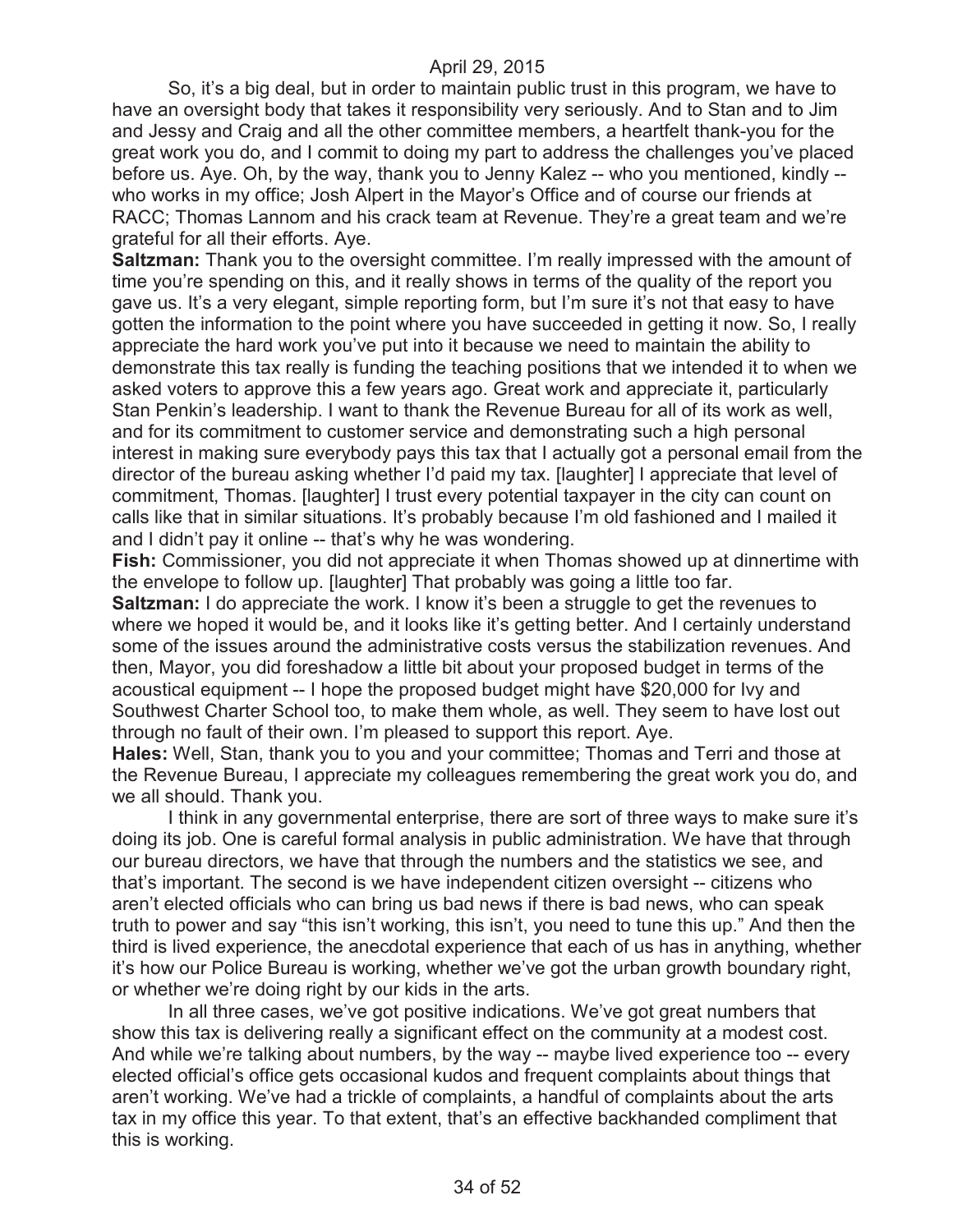Secondly, we do have really effective independent oversight here, and we thank all of you for doing that volunteer job. It's really important. Obviously, the report we've heard today shows that we're doing well.

And the third piece is lived experience, and Commissioner Fish mentioned some we've had here just in this Council chamber recently. I've had the opportunity to have a little bit of that lived experience myself. Two of the three of my kids are working in the arts because they had the opportunity as kids here in Portland to have access to that. But the most fun I have in my job is when I get out of this building and I get to interact with kids in our schools. We have no formal responsibility for schools here, other than maybe this one, but every now and then we get to escape this building and interact with kids.

Just in the last few months, I was at Sitton elementary watching kids read their poetry with the teacher that had helped them achieve that openness and selfunderstanding. It was just would you feel to listen to. I was at Parkrose Middle School listening to their middle school band. And for a while, schools in this city didn't have middle school bands, much less access to music in the elementary schools. And they sounded really great. And then I went to Sunnyside and heard their production of "Portland, the Musical," which is a historical musical play about our city. Those kids worked so hard with the artist in residence that was there to help them with that production, and it blew us away, it was wonderful. So for me, that lived experience is a really powerful verification that these numbers indicate success, this report from our leading citizens who've looked carefully at this work are indications of success, and so is the smile and joy we hear in those kids as they participate in the arts.

This mechanism is kind of a complicated work-around, but it's working. There was an economist in Oregon named Ed Whitelaw, who coined the expression "the second paycheck" in that we get a second paycheck in Portland because we live in a great city. We live in a great city with parks and public schools that work and safe streets and a great transit system. We actually have to spend less money -- that's why he put it that way -- we have to spend less money on what people might have to acquire privately in other cities because the common wheel works here. Well, think of it this way: the arts tax is a small deduction from a really big second paycheck. That's a great deal. Thank you all very much. Aye. Thank you very much for coming. Let's hear it for the arts. [applause] We'll take a break.

At 3:08 p.m., Council recessed. At 3:13 p.m., Council reconvened.

**Hales:** OK, that's a hard act to follow, but we'll give you the opportunity. Let's read item 429, please.

#### **Item 429.**

**Hales:** Commissioner Saltzman.

**Saltzman:** Thank you, Mr. Mayor. Members of the Council, before we begin, I'd like to acknowledge that this is Housing Bureau Director Traci Manning's farewell performance in front of Council today. Traci has led the bureau for nearly four years and she is leaving for new adventures, and we certainly wish her well. She has been an exemplary director and she will truly be missed. Thank you, Traci.

**Fish:** Dan, a question. Does she need Council approval to put in for this?

**Hales:** I'm not sure we're going to agree to that.

**Saltzman:** I don't think we can stop her. [laughter] And now a bit about why we're here today.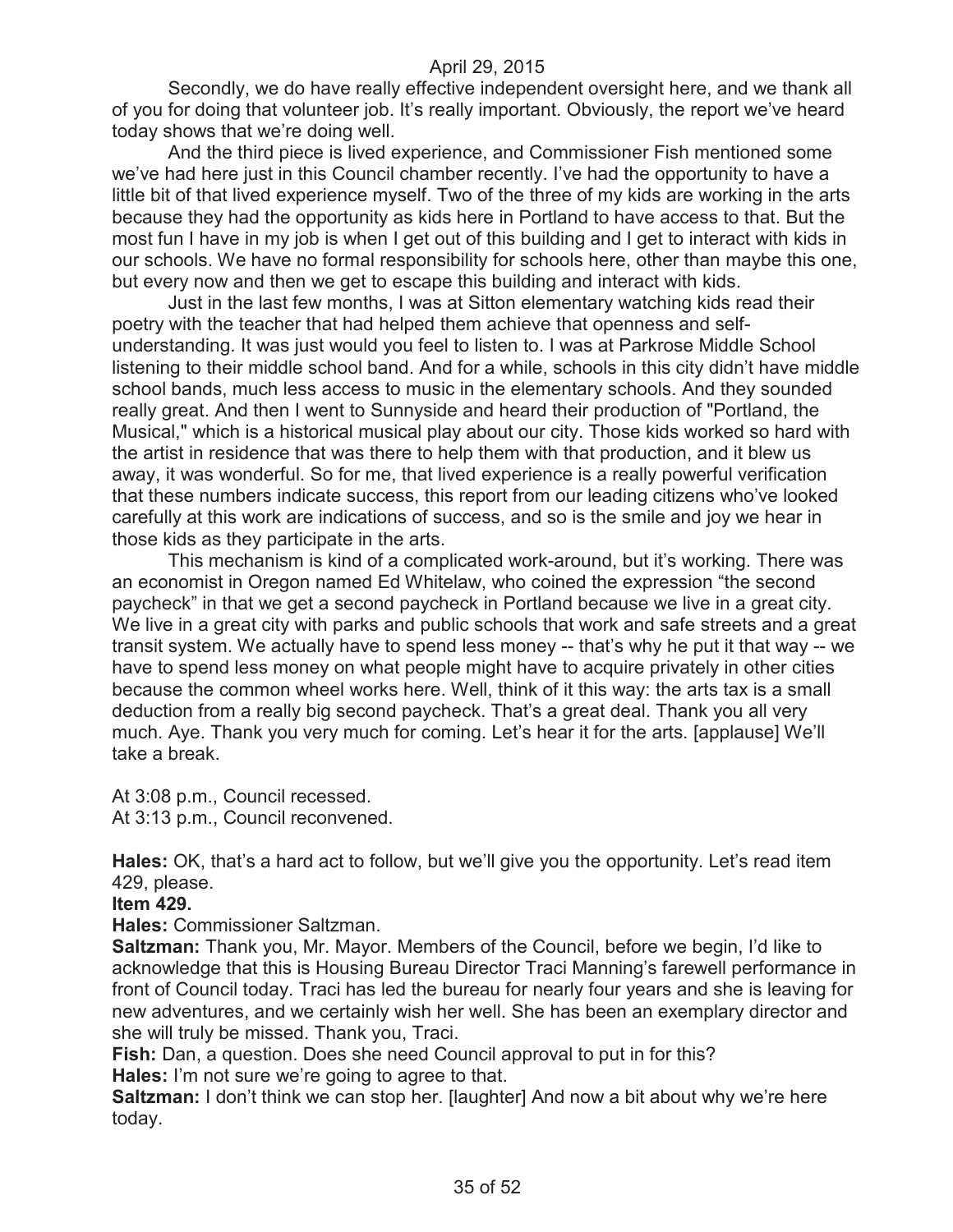This is the first annual state of the housing report. It's a comprehensive, data-rich source looking at the housing market in Portland and integrating the most recent and I should say reliable public and private data that is available. And quite frankly, it paints a pretty stark picture for many of our fellow Portlanders trying to buy or rent in the city of Portland.

The average Black or Native American family in Portland, simply put, cannot afford to rent a two-bedroom apartment anywhere in our city. Many portions of our city that were once affordable to the average Portland family are no longer affordable. So, it's rich in data but it's also sobering in its message. I hope we will all as a result of this report rededicate ourselves to increasing the supply of affordable housing and continuing to help those who are most vulnerable to changes in our economic climate.

As I said, this report is rich in data and on housing bureau programming, its affordable housing portfolio, expenditures related to affordable housing, and we will be seeking Council and community feedback on this report to help make sure it becomes, as I said, it will become a regular occurrence. In October of each year, we will present this report -- so we're presenting it to you now in April but we will be doing a supplement to this and getting it on a regular October cycle. It will also become the vehicle for which many of the reports that the Portland Housing Bureau is required by one Council ordinance or another to submit to Council, we will try to get those all incorporated into one comprehensive report, such as you have before us now.

Now, I'd like to turn it over to Traci Manning; Matthew Tschabold, policy and equity manager; and Martha Calhoun, our public information officer to present of the report. **Traci Manning, Director, Portland Housing Bureau:** Great. Thank you, Commissioner. And really want to thank Commissioner Saltzman for his vision and leadership in setting us on the path for creating what really is this first of its kind report for the City of Portland. And since it's my last Council meeting, I hope you'll indulge me to introduce a couple of my staff people you may not have met before. Matthew Tschabold is our new equity and policy manager, and he really providing the leadership for this report. I have a feeling you're going to be seeing a lot of him. He's outstanding. I hate introducing you to my staff, because you'll try to steal them for your bureaus.

**Fish:** I've got it too, in my office.

**Manning:** Yeah, you get no more. [laughter] And Martha Calhoun is our public information officer, and pretty much anything that's really well-written that you see come out of our bureau she probably wrote. And then also Antoinette Pietka, who you have seen because she wrote all three of the bureau's three successful innovation fund applications. She's the head of our data team and it's something I'm really proud of working with her during our time at the bureau to really have a strong grounding for our policy work and data. And so Antoinette, would you and would the data team stand up? They're not all here, but you guys are gonna have to indulge me this last time. And then the rest of the PHB team - come on, it's my last day, you have to. [applause] Lisa counts as being part of our team, too. Lisa represents us. I also want to note that there are a number of members of our housing community here with us today who you probably recognize -- directors of a lot of the most important housing institutions in our community.

Historically, we've measured the City's impact on housing by reporting what we have done -- how many units we've produced, what we've accomplished with the resources available, who we're serving -- but looking back at what has happened has given us only part of the picture. So, Commissioner Saltzman recognized that this approach was inadequate in our current market environment that's rapidly changing. It did not serve to inform forward-looking policy and programming. So, this report is a snapshot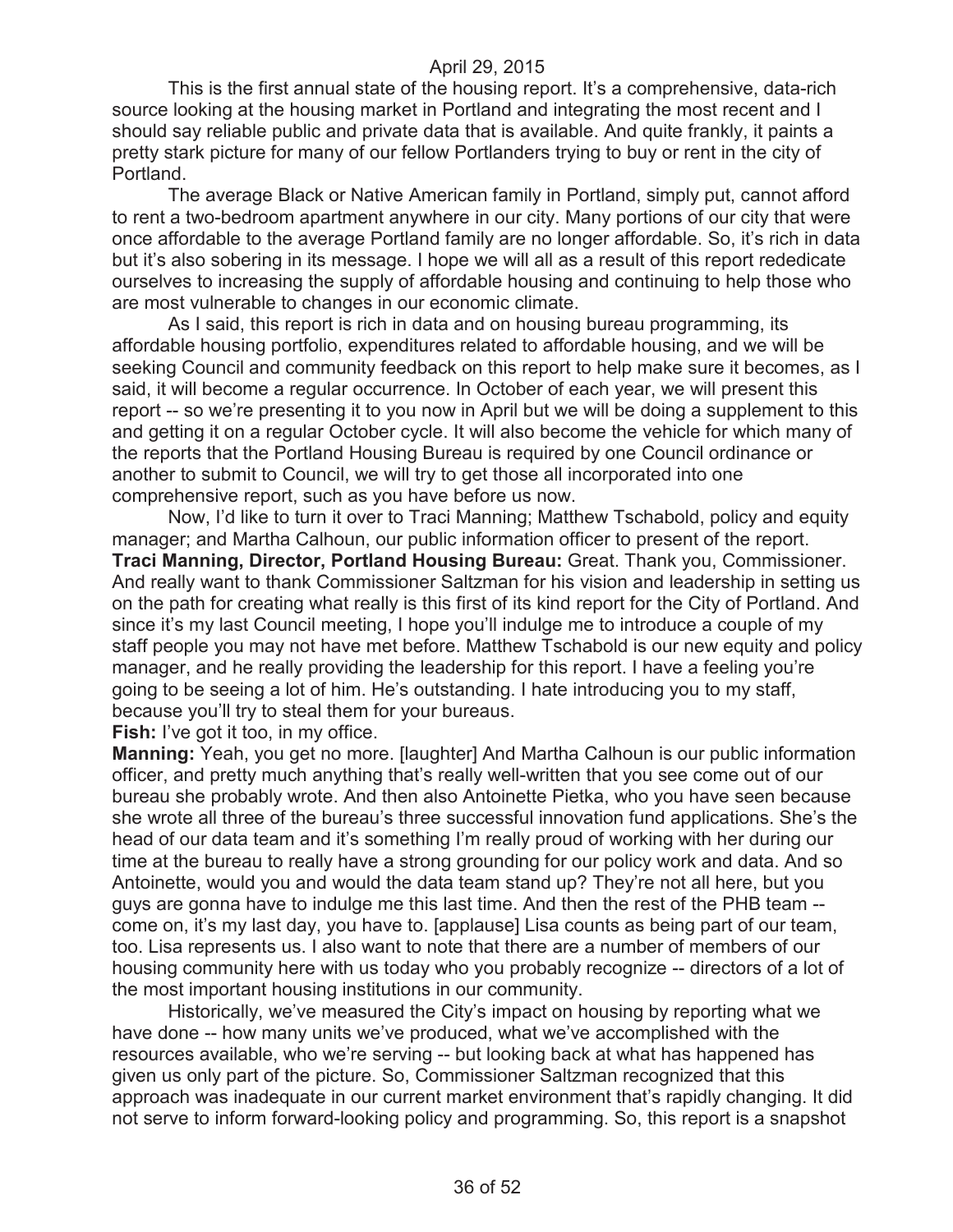of Portland today and it's also then a window into the current environment that the housing-seeker faces in terms of choice.

As a snapshot, its remarkable strength is that it is current market data throughout the city. We're purchasing some private market data and blending it with more historic sources to get a current snapshot. There are some limitations to that because it's a point in time. You'll see a couple of anomalies. Why are there so many studios suddenly available in St. Johns? Well, a building opened the day before. So, strengths and weaknesses, but overall, a remarkable set of data we haven't had access to before.

Our goal with this report is really to provide the information that the Housing Commissioner and City Council needs to set policy for the City of Portland, and also to understand how your interventions primarily through our bureau -- although also through BPS and others -- are impacting that market.

It's a look at our City's total housing market by housing type, by geography, and by affordability for different types of Portland households. It also pulls together a variety of housing reports, as the Commissioner mentioned, that Council has historically requested as well as the outcomes of PHB's programming and our development portfolio.

This is a phase one. One of the things that Commissioner Saltzman is great about prompting us to do things quickly and get something, because we knew we needed to make some decisions. Going forward, this provides us an opportunity to get your feedback -- and so if you would, as you either listen to us today or talk to people later, or peruse the report, think about what would add value for you and what doesn't add value in those things you would see every year that would help inform decisions.

Now, we are going to move into a presentation an overview of what's in the report and how to read it. Some of the slides came direction from the work of our graphic designer. They're a little blurry when they get blown up to that side, but the whole report for any of you -- and certainly for people listening -- is available on our website. With that, I would love to turn it over to Matt for a little bit.

**Matthew Tschabold, Portland Housing Bureau:** OK, thank you. I'm going to go ahead and walk you through the structure of the report really quickly, and then answer any questions you may have about it.

The report looks at various housing and household and population indicators at both a citywide level and in 24 neighborhood areas that you see on the slide in front of you. The neighborhood areas were determined in partnership with the Bureau of Planning and Sustainability, and they generally correspond to the neighborhood areas in the Portland Plan.

The report blends historic data on households and the housing stock, along with current market data on housing production, affordability, and the rental and ownership markets. The data is derived from a number of sources. The federal Census Bureau, Multnomah County, Metro, the City of Portland, some private market sources as well.

One thing we do want to make sure we note is that a lot of these data sources due undercount some of our most vulnerable communities as well as communities of color in Portland. It's widely acknowledged that a lot of these data sources do. But in order to allow us to produce an annual report that can be constantly informing and gaining value throughout the years, we thought it important to acknowledge it and try and address the shortcomings, but to use the sources available to us because the bureau doesn't source data itself.

The report is divided into five sections. And so, we've got the first part -- there are five parts. The first is a narrative overview and some contextual information on the data sources as well as our process. The second piece is a citywide analysis, looking at demographic data, the housing stock, as well as affordability across the city. Part three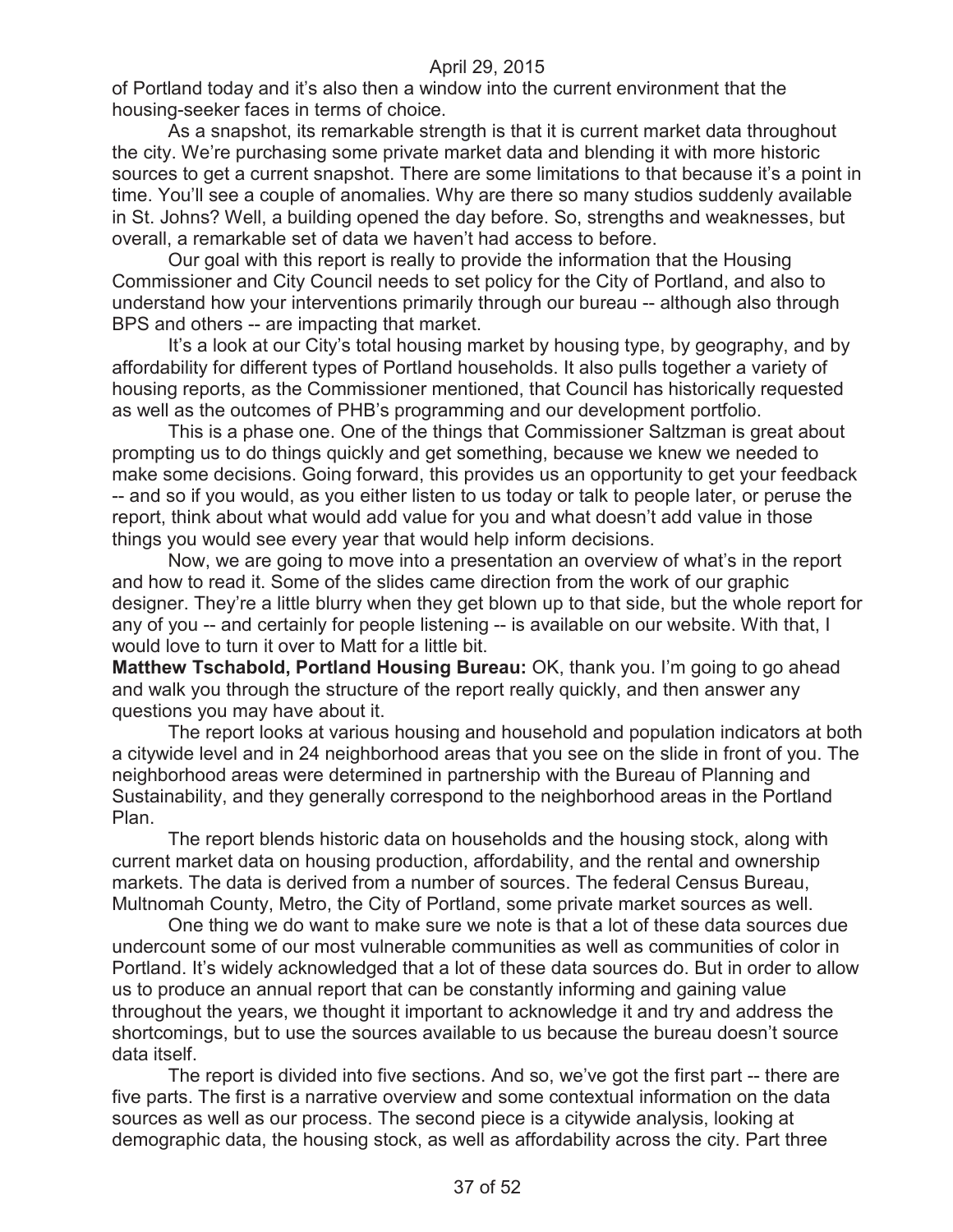presents a neighborhood profile data summary for each of the 24 neighborhoods, looking at the same kind of information that's in the citywide analysis where it is available. One piece I'd want to note is that there are some areas where you see blanks in data, particularly in the demographics section. We reported everything with a 95% confidence level, and when you start to get to some of the sub-geographies, some of the data we didn't want to publish because we weren't confident in yet.

Part four, as Traci mentioned, presents information on the historic reporting, the programming and direct expenditure of the City of Portland on homelessness and housing programming; and then part give comments on the methodology.

So at a citywide and neighborhood level, the first section of analysis is really looking at the demographic data. The indicators and source data we looked at are the same of the City economist Josh Harwood, particularly in the report the Portland Perspective 50 City Comparison. And as one would expect, we see similar trends in our household profiles, our income profiles, our population changes over the last 15 years.

The report then moves into the housing stock and production, where we present a series of data on single family and multifamily housing units, permitting data as well as regulated units from the Metro inventory from 2000 up until 2014. And then finally, the report moves into a couple of larger sections, which are the affordability estimates for home ownership and rental ownership. And the affordability estimates have been assessed for the average Portland household as well as a variety of household types in Portland to demonstrate how affordability varies by race and ethnicity, income, and household composition.

One of the things we'd like to take a moment to do for Council as well as members of the public that are watching is -- because the affordability estimates are such a large piece of report -- is to walk through how to read and interpret the affordability estimates. If you're looking at page 28 in the report or on the slide in front of you -- this slide presents kind of the top half of the page in the report. What you see there is first the household profile we're using as an example. In this case, it's a three-person low-income household, so a household that earns 60% of the median family income.

You've got two components to the top half of the rental affordability estimates. On the right-hand side, you see the median income for that particular household type, as well as what would be considered the maximum monthly housing cost that's affordable -- so, up to 30% of that particular household's income. On the left, we've mapped the 24 neighborhood areas and highlighted in blue the neighborhoods that are considered affordable for a two-bedroom rental unit.

On the lower half of the page and the next slide in the presentation, what you see is each of the 24 neighborhoods. You see quarter one data from 2015 -- so as of March of 2015 -- what the median rents were and vacancy rates for each unit type: studio, one bedroom, two bedroom, and three bedroom for each of the neighborhoods. We went in and assessed which one of these median rents in quarter one would be considered affordable for this particular type of household typology. Those in green are considered affordable and red is considered not affordable -- where the household, were they to rent at the average market rate, would be paying more than 30%.

Moving on to a sample of our ownership affordability profile, I would turn your attention to page 51 in the report. What you have -- again, it's a very similar structure. In this case, we're using it is average single mother household in Portland. Again, on the right-hand side on the top there, you see the median income for the average single mother household is \$33,732 and the maximum monthly housing would be \$844. Again, you see a map of where ownership would be considered affordable in the city. In this case, again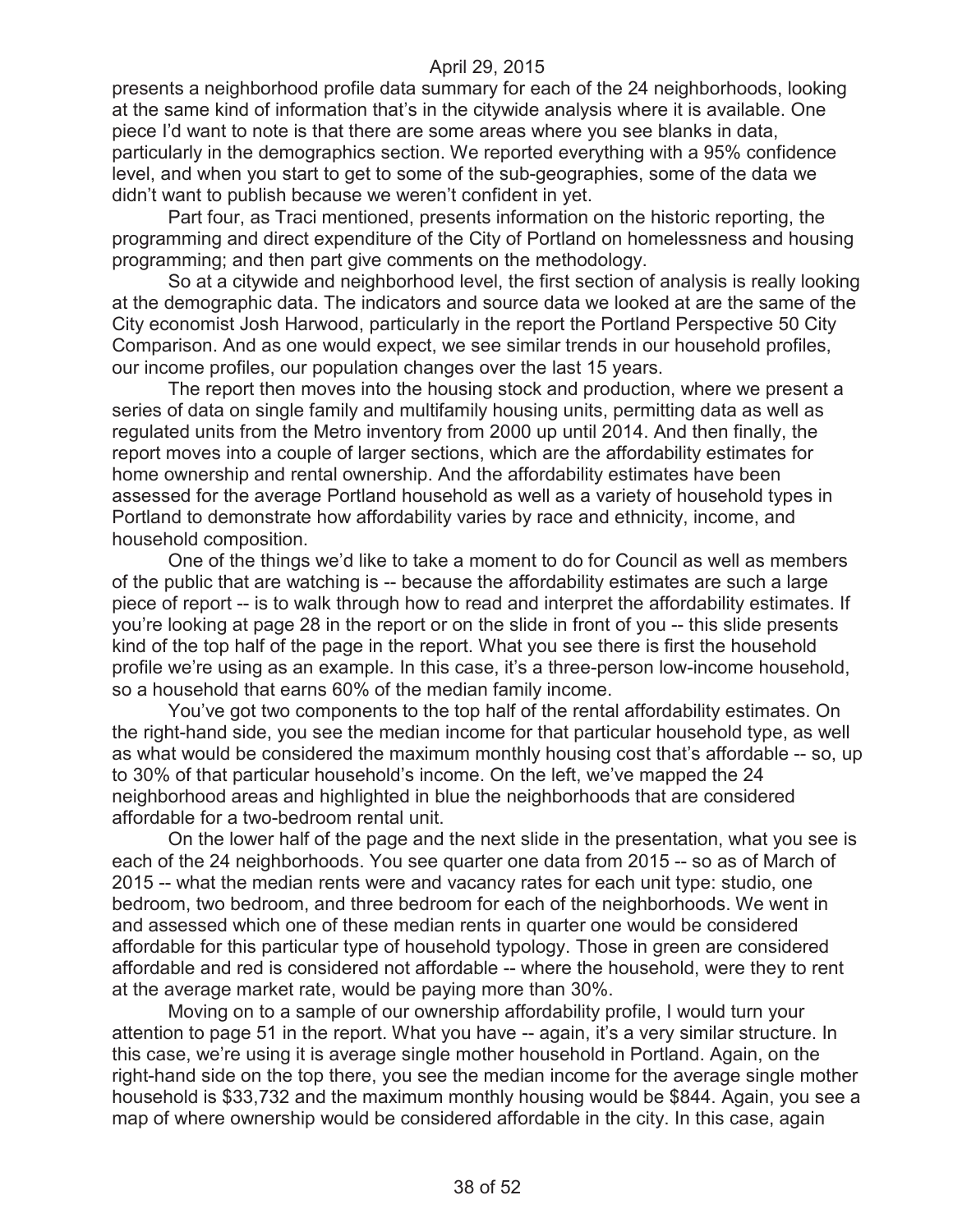highlighted in blue, there are two neighborhoods where they would be considered affordable.

In the table what you see -- again, similar to the rental affordability profiles -- are each of the 24 neighborhoods paired with the 2014 median home sales price in that neighborhood, and then what the monthly home ownership costs -- an estimate of what the monthly home ownership cost would be for that particular median home sales price. And then on the far right again, an indication of whether or not that would be considered affordable by the 30% standard in the different neighborhoods.

**Manning:** OK. I'm going walk you through a couple of -- just an introduction to what you think the overall the report is telling us, and then we'll go through some key findings.

Really, in short, the findings put hard data behind what we I think have intuitively observed and understand about the current state of housing in Portland. Certainly, as we would have predicted, it shows there is currently nowhere in the city that's affordable to an extremely low-income household, those what we define as one making 30% or less of our area median income. And I apologize to people at home, but if you go to the report starting on page 26, you can actually quickly flip through the average households and what they can afford, and just looking at these maps is very instructive.

What you see is that for nearly everyone, if you're making a median income, the central city is unaffordable. For communities of color, seniors, and households headed by single mothers, few neighborhoods anywhere are affordable.

Some people are already being pushed out of the city altogether. Of course, our analysis currently stops at the city line.

One thing that's quite clear from decades of research is that the segregation of households by poverty really has terrible outcomes for families. But every neighborhood is different, and every household is different. The good news is that Portland long ago realized the great value to all of our families in complete neighborhoods, which provide opportunity for quality of life, as well as for prosperity, and that we in Portland aren't giving up on a city that can include everyone and where all of our neighborhoods are vibrant and prosperous.

So, with that introduction, Matt is going to walk us through some of the key findings and then turn it back to me to wrap up.

**Tschabold:** So, as Commissioner Saltzman acknowledged, this is a fairly dense report. But we did want to pull out some key findings that we thought would be nice to highlight during the presentation, but also encourage that there are a lot more findings in there as folks have time to read through.

The first one we wanted to comment on is the multifamily permitting and production in the city. Increasingly, as folks would probably guess, the permitting is multifamily in the city in pretty close alignment with what the Bureau of Planning and Sustainability has been planning for in a lot of our corridors and within the central city.

In 2014, production still had not reached pre-recessionary levels, and we measured production by active housing units on the market. But permitting for the first time far exceeded in 2014 the pre-recessionary levels. And anticipating that those move to production, including those under construction right now, 2015 may see more multifamily units come online than we've seen before. Production continues to be concentrated in the central city, but also northwest, Interstate corridor, Belmont/Hawthorne/Division, and the St. Johns neighborhood.

Moving to income, broadly across the board, we saw that housing -- we know that housing affordability is as much of an income issue as a housing cost issue. And we did see dips across the board in the median income when you look at it by race and ethnicity for the Portland population. But we are seeing in the 2013 one-year estimates, we're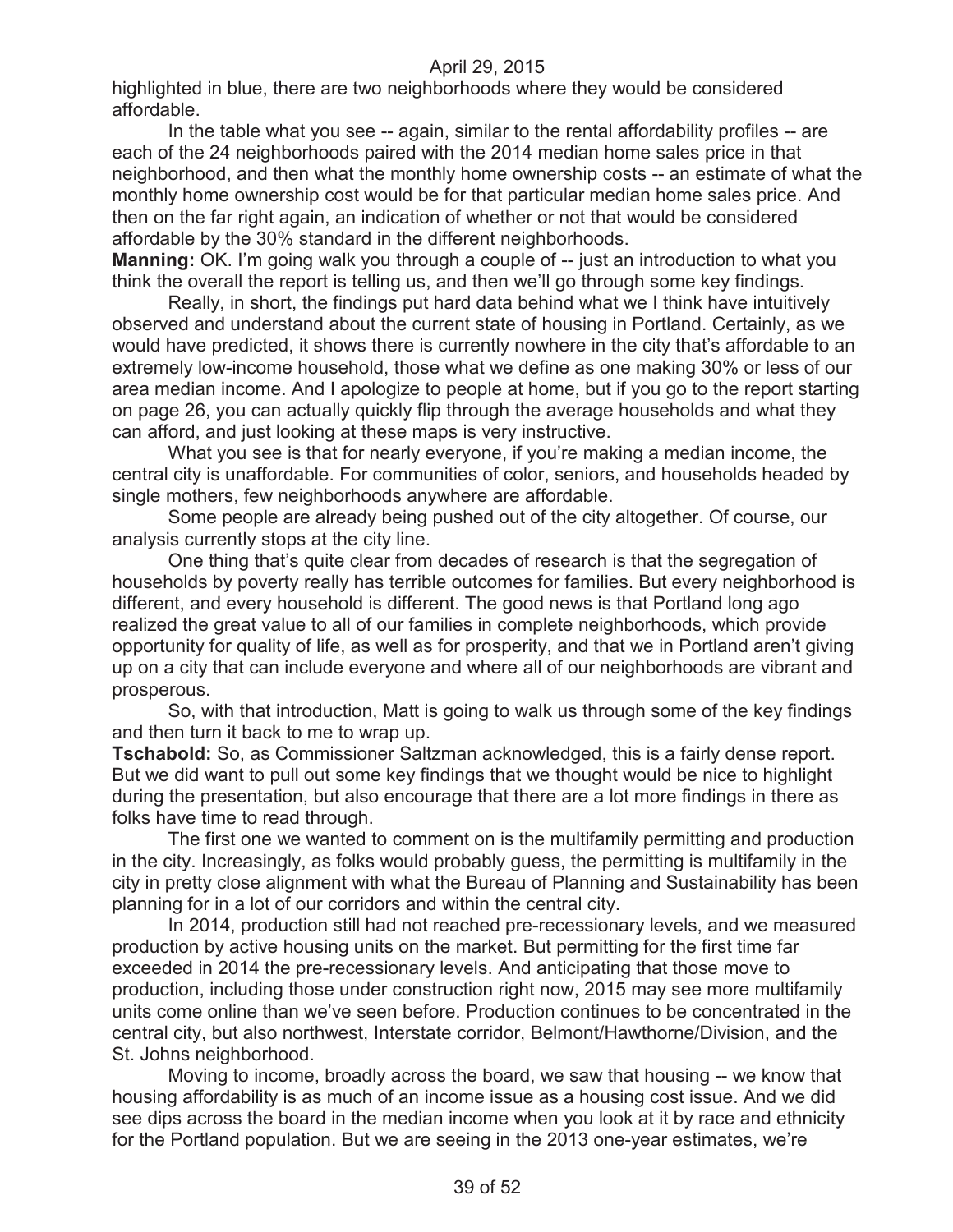starting to see the median incomes kind of tick back up. Unfortunately, the trend doesn't seem to correspond to our communities of color who are seeing their inflation-adjusted incomes continue to fall. And this obviously exacerbates the issue on housing affordability for communities of color, as well as those households such as seniors that find themselves on fixed incomes.

If you look at some trends in diversity in the city, what we see is that generally, the city's racial composition is slowly changing, but not substantially over the last 10 years, but the migration and settlement within the city has dramatically changed. The chart you see in front of you demonstrates the change in diversity in terms of the overall percentage of communities of color in each neighborhood over the last 14 years, since the year 2000. As you can see -- and this speaks to the North and Northeast Housing Initiative presentation that you all saw in January -- communities of color are moving out of the MLK, Alberta, and Interstate corridor area, and increasingly moving to neighborhoods on the outer edge of the city.

Overall, this report -- and Traci mentioned this as well -- but when you think of this in the context of housing choice, again, households such as single mothers, households from communities of color, and households of seniors continually are struggling with respect to housing choice, particularly when it comes to the central city. There are very few rental units and ownership units available for these households, and for those that choose to live closer toward the central city, they're often paying far above 30% of their incomes in rent.

**Manning:** And then wrapping it up, we want to talk a bit about the historic policies, some of the reports over time that we've taken a look at.

This is Central City No Net Loss, initially passed by Council in 2001: the City of Portland will maintain no less than 8,286 rental housing units affordable to households who earn zero to 60% of the median family income. The City is currently not meeting the Central City No Net Loss goal. As of March, there was a total of 6,818 units affordable at 60% and below. 96% of those units were regulated units, meaning they had some form of public subsidy that kept their rents affordable. Only 267 units that were affordable at 60% or below were free market, market rate, private market, unregulated units. Over time, in the central city, while the number of regulated affordable units continues to increase, the central city itself has seen a continued loss of affordability, primarily in the private market units.

We've also included in the report the most recent set-aside report, which is one of the other big countings that we do for you. It's through the end of fiscal year 2013-14. It shows that we are meeting the adopted policy goal of an aggregate citywide minimum of 30% of tax increment financing dedicated to affordable housing. We talk a bit about that on page 85 of your report. Pointing out to me that I have lost the end of my talking points.

And so, talking about regulated units is one of the primary ways that we as a City impact the affordability of our housing market. This is a map of all of the regulated units in the city. So, what we learn is that investing in housing affordability works. Between 2000 and 2011, the number of regulated affordable housing units in Portland ballooned from 12,800 in 2000 to nearly 20,000 today. And of those regulated units, 65% were funded at least in part by the City of Portland. So, preserving the City's investment in our affordable housing infrastructure is a cost effective and vital intervention.

The City currently regulates through the Portland Housing Bureau over 12,000 units that we have invested in to keep the rents affordable for our citizens. The bureau currently prioritizes our preservation work, but of course, that stock is aging, and so in upcoming reports, the bureau is going to share more details with Council about your affordable housing infrastructure.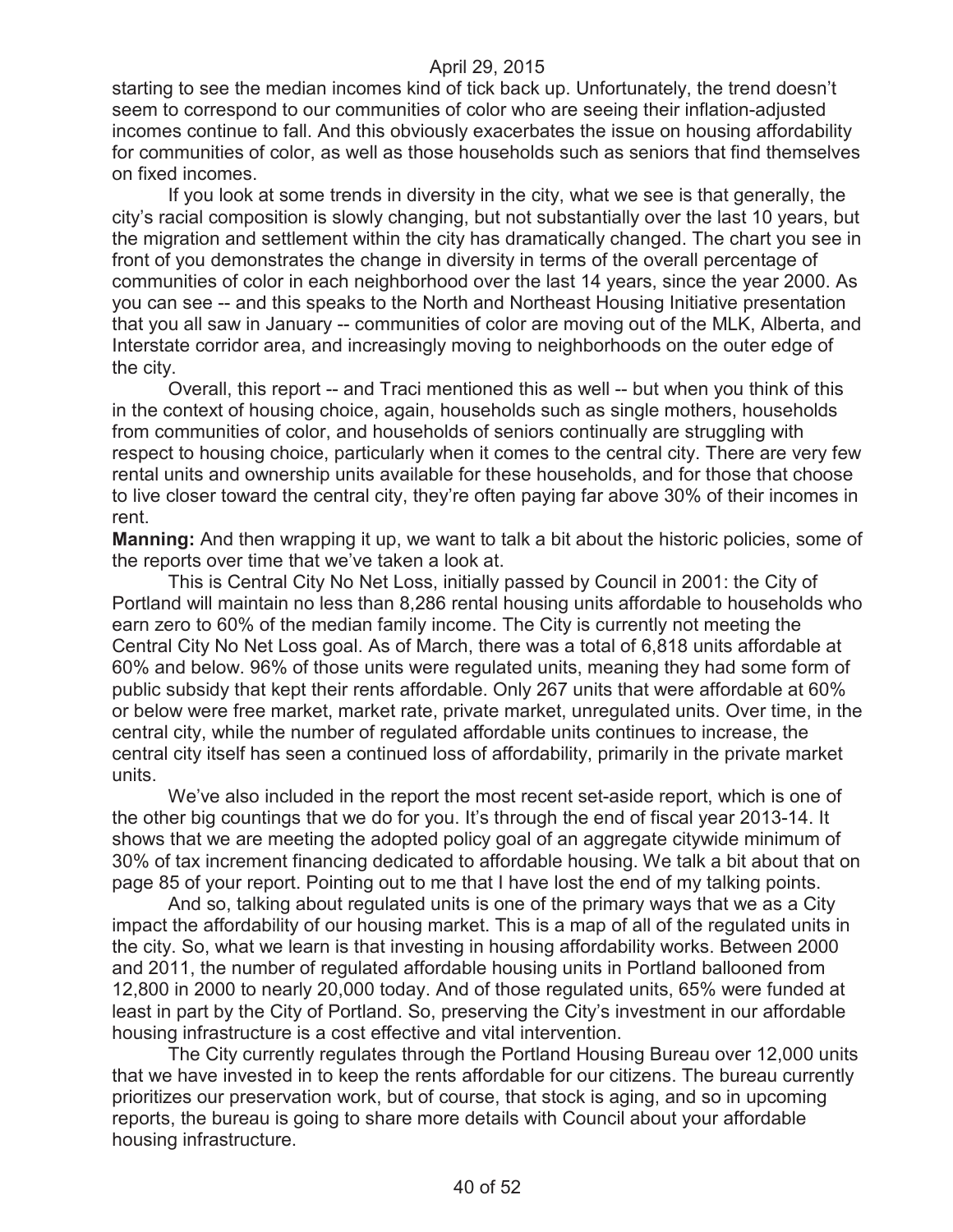A couple more pieces of information. The way that the City's investment in the preservation and creation of affordable housing is funded is two primary ways. I talk about this during the budget hearing every year. The first is the federal funding. This chart shows funding over the past -- a little over 10 years. This is all from the U.S. Department of Housing and Urban Development for a variety of kinds of affordable housing investments. Community development block grant has dropped quite a bit over time, although it's stabilizing. Our next most robust form of subsidy, the home grant, has also been dropping, and right now has a little less favor in Congress. So, we don't -- we're not as optimistic about that.

And a couple of more specialized sources -- housing opportunities for people with AIDS and the emergency solutions grant, which directed specifically for homeless interventions. You three probably know more about the prospects that we have in Congress than I do. So, we'll leave it at that.

And then finally, tax increment financing -- you know, the reason that we have been able to maintain a lot of the regulated units in the central city. So, this chart is psychedelic, but it does a good job of showing what we used to call the TIF cliff and was redubbed by our financial analyst as sort of a slow slide. The current years always show this big bubble, because we have -- this is current developments, we have two or three years' worth of money going out the door for -- you can see the big blip in the River District is the Abigail, which is currently under construction. Convention Center, Miracles. You can see sort of the larger bubbles in the Interstate investments, a peak in 2021, you'll know is parcel three in North Macadam. But in general, this represents what you would see in the Portland Development Commission's forecast of the tax increment financing and the set-aside -- **Hales:** Let me make sure I understand that chart. That is projected spending, not available funds or --

**Manning:** That is projected available funds specific to the set-aside. **Hales:** OK.

**Manning:** Funds available for the development of affordable housing currently projected both by PDC and PHB.

**Hales:** OK.

**Manning:** So it includes recent decisions by Council.

**Hales:** OK.

**Manning:** As you see various districts tail off, that's generally just the end of the district. Although a lot of times we have -- you know, downtown waterfront ended a number of years ago. We had a recent loan come back in, so we've actually got a little pot of money there so even though that district is closed, we can continue to spend the proceeds specifically for affordable housing in that urban renewal area.

So, that's an overview of a dense report. You know, the next steps -- we have talked about the next phase coming up in October. We really want to spend some time with you, with your staffs, the stakeholders -- many of whom are in this room -- to learn what has value. I have no desire to leave to these people a 200-page report that nobody will read. So, really thinking about what you want to know, and we'll try to figure out if we can get data good enough to tell you. So with that, I think we're open for any questions that you might have.

**Fish:** Traci, let me jump in. And I'm sorry there's just three of us today, because this is a milestone, this report, and it is a treasure trove. So your intent is to do a follow-up with our offices to get some specific feedback about other kinds of data sets, comparators, and at least put that out there and get a response from the bureau?

**Manning:** Absolutely.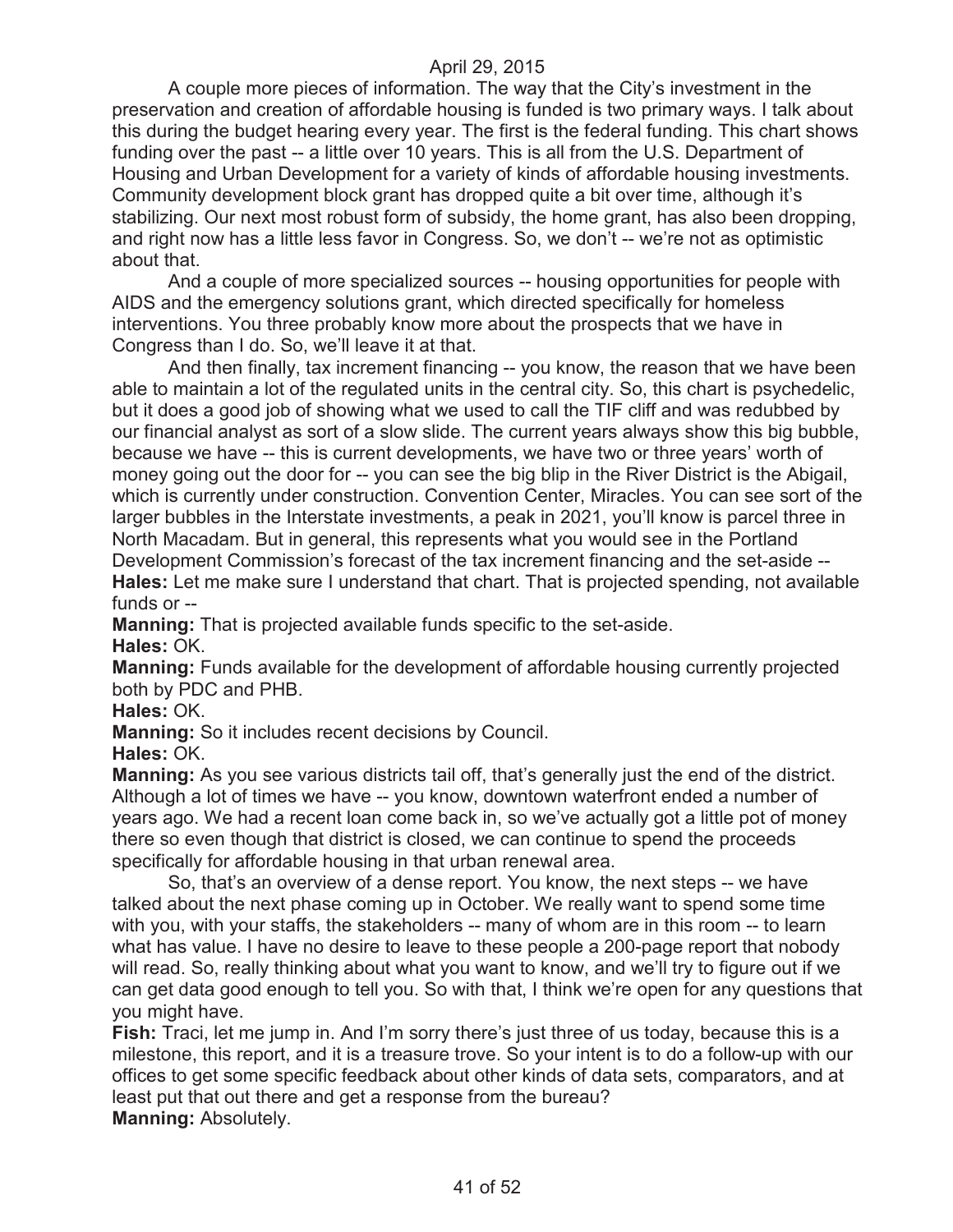**Fish:** I look forward to doing that, because I think you started at a very high level in terms of the data and the clarity of the presentation, and then we could have a discussion about what else is useful.

I had a few little comments that I wanted to share with you today and will follow up, and I start on page 94. Actually, let's go to the reports generally, because I think they're really helpful. And that starts at page 84.

The no net loss policy and tracking it in the aggregate -- the one thing that gets maybe lost in that is year-to-year is what units have been preserved and replaced against the tidal wave of market forces putting pressure on other regulated units. So, I would urge you to at least think about also including a chart about any activity that went against the tide. Because we understand the market forces, but there still might be activity within the district that is consistent with the no net -- a preservation or new unit.

As to the policy, could you remind us, does the replacement has to be within the district?

**Manning:** It has to be within the central city. As the policy stands, it's only tracking units within the central city. One of the things I think that's valuable for Council to consider is whether this specific way of tracking affordability is the most useful. With this data set, we've got a lot greater ability to track a lot more specifically than we did before. I mean, until this year, we are hand counting these units and then trying to extrapolate a little bit. So, I think it's worth considering questions like, you know, where does the replacement occur? What do you want to track? And I think we'll talk to our stakeholders and make some recommendations as well.

**Fish:** And do we think the policy needs to be updated somehow to state -- faithful to the goal, but maybe give us more flexibility. That's the question. On page 85, one thing I would suggest in a number of these areas is that, at least in the first couple of reports, you tell the story as expansively as possible and set the frame. For example, we often get people coming into Council saying, "oh, any given year you're below 30%, you failed." And of course, the policy is over five years, 30%, and you know, it's in the aggregate in balance. And I would encourage us to put that in the key so that people don't look at one year and say, "oh, my god, we failed," because of course development doesn't happen that way and we get judged on the basis of five years of performance.

**Manning:** Yeah, it's a good point.

**Fish:** Again on methodology -- on page 95, you almost need a Ph.D. to understand the timing issues for the asset portfolio production. And I think that's one that might even benefit from a footnote and a description.

**Manning:** We're just going to redo that one. [laughs]

Fish: It's a dynamite document and it's an important document, but unless you understand all of the timing issues of when you credit it, a unit, like the closing of a tax credit program, which could happen actually after the opening, and blah, blah, blah.

**Manning:** Have a back-up for you.

**Fish:** It's very hard. And I think that's another example of where more information so that people don't just draw assumptions from this, because there's a ton of stuff in the pipeline that's going to hit a certain year, but then you're likely to say average it out. And averaging it out is a more accurate reflection of production. So, I offer that.

If we could turn to page 20 for a second. It may just be me, but because my eyesight is faltering, I love pie charts. And these are important, these are great, but 2.2.2 is a really important piece of data. It's almost our baseline. It's the total units. And just for people like me, a pie chart sometimes works better than this dense forest of data. And it also sometimes, if it's color-coded, it allows you to compare year to year in that way that's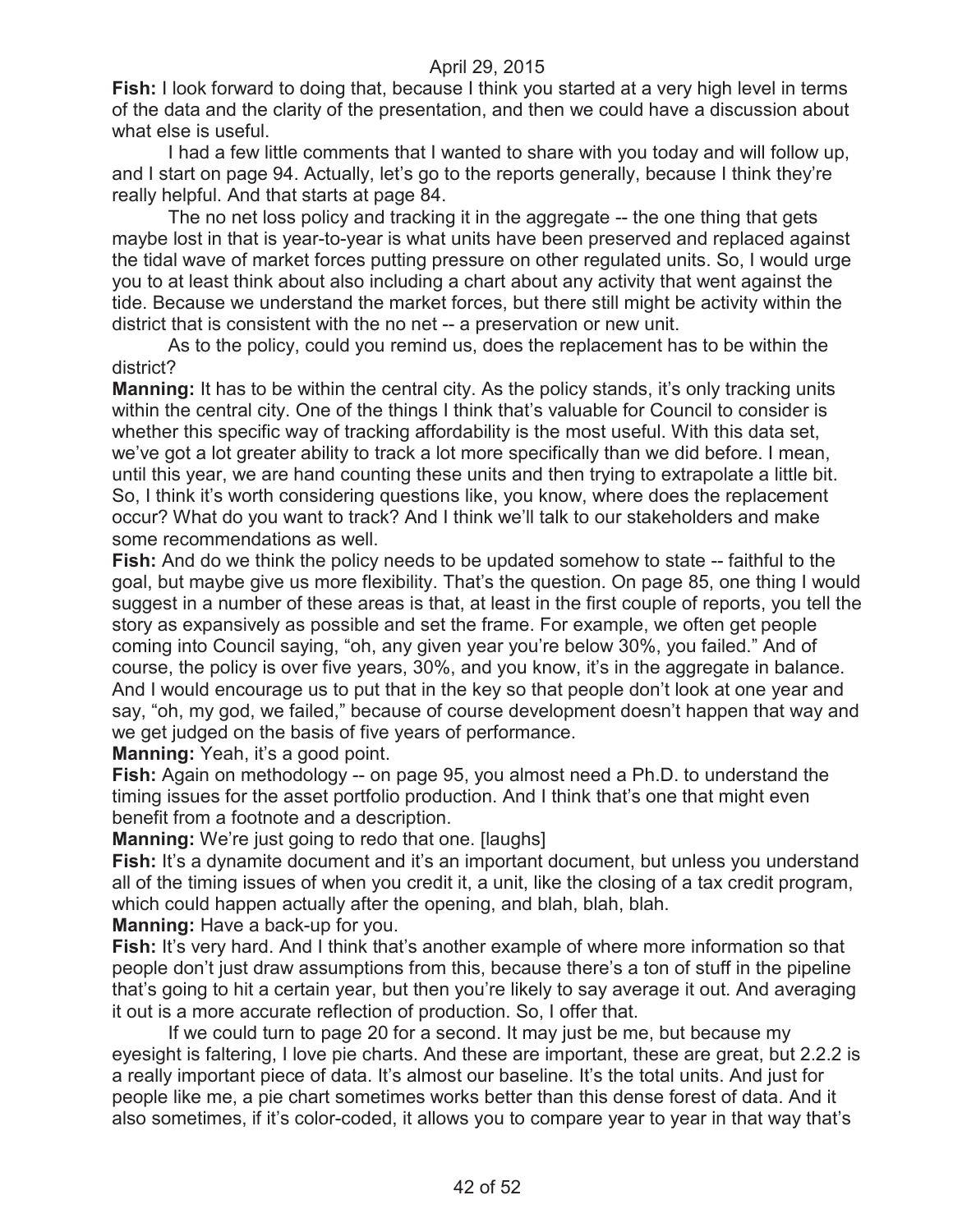very visual. So, that might just be the Commissioner Nick Fish appeal because of his eyesight.

I had a question. This contains a treasure trove of data for policymakers and then has really important information about reporting. Do you foresee a time in the evolution of this where there's some companion data about what our key partners are doing to tell the broader story? So, for example, Reset and all of the work happening between the County, the City, and Home Forward. Do you foresee a time when there's a consolidated balance sheet and a consolidated snapshot of production that shows what those three jurisdictions are doing together?

**Manning:** Yeah, I think to some degree that would certainly add value. We don't sort of want it to be a kitchen sink report, but I think one of the things that we wanted to do -- and frankly just ran out of time -- was to figure out a way that added value that specifically tagged A Home for Everyone into -- you know, where does that effort fit here? I think that just makes sense to most people.

**Fish:** Two other minor things. In page 96 on the homelessness expenditures, just a quick primer. What is the difference between direct and indirect expenditures? Is there a simple dividing line between a direct or an indirect expenditure?

**Manning:** Yeah, usually direct services are actually going directly to the programs, and the indirect is what it takes to get the program on the street, the money out the door, that sort of thing.

**Fish:** OK. And then finally, given that you have all of this tremendous data by geographic area, is there a way to include opportunity mapping in this report?

#### **Manning:** Sure.

Fish: So many of our policies are geared towards privileging opportunity. I just think it's an interesting overlay to look at the snapshot by district and also to have a current opportunity analysis so we can sort of overlay both and get a sense about whether the housing is going in the areas of highest opportunity.

**Manning:** Yeah, absolutely. And I think also areas of gentrification.

**Fish:** Thank you very much.

**Manning:** Thank you.

**Hales:** Other questions for the team? I have some requests, but I might just save them for later. Well, maybe put them on the table now.

**Manning:** Sure. Matthew is taking notes. [laughs]

**Hales:** The report's great, there's no danger in our office that it will go unread because it's already marked up with highlighters and stickies.

**Manning:** You can have another one, we have more. [laughs]

**Hales:** It doesn't have to be pretty. But I guess some specific requests for follow-up in my case -- you know, we've spent about \$100 million in TIF in the last four years on housing, which is more than the governor's proposing investing in the whole state, which I'm happy about for us and maybe it causes the governor to want to up the game. We're proposing - as your chart shows -- to spend about \$50 million this year in 15-16. We've just focused our urban renewal area down to nine urban renewal areas so we can focus even better. So, I have three requests there.

I'd like to see a narrative of what you expect the role of housing to be, you know, strategically, not just numerically, but what do we expect the role of housing to be in each of the urban renewal areas? What's the proposed activity for the year, and how are we doing with respect to that? And then, what other plans and strategies elsewhere -- not just in the Housing Bureau -- what other plans and strategies have to work or need attention in order for that strategy to work? What does PDC need to be doing? What does the Planning Bureau need to be doing? What does BES and Transportation need to be doing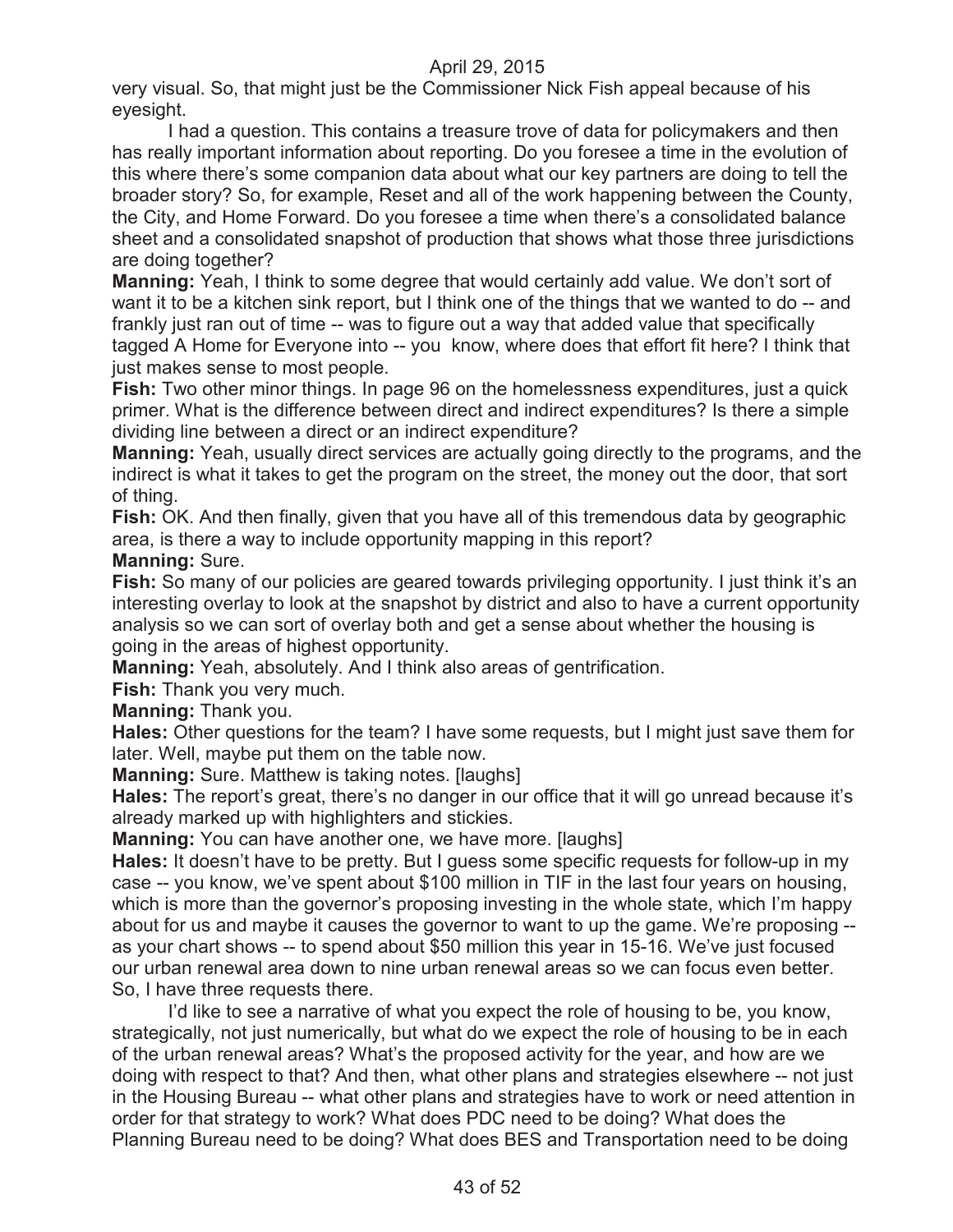to pave streets where we have dirt roads and it's pretty hard to develop the housing that's in the plan? So, I'd like to hear from not just you, but you as a bureau in particular, so we have this housing strategy for each urban renewal area, the Housing Bureau has its resources and its responsibilities, it has its partners, but what do other people need to do in either City bureaus or elsewhere in order to make that strategy actually happen -- or better yet, outperform our goal? If we did this, we could really do great things.

For one thing, I appreciate, Traci, that you've said, you know, we are able to build housing-only projects on main streets, but we're not going to do that, we're going to build mixed use projects because they should have ground floor retail in order to have lively streetscapes and not just more units. Thank you, that's the right approach. We should be thinking like one organization, even if we have multiple bureaus. Well, you obviously need some help in order to get the commercial spaces built and managed and economically successful. So, you get the point. But I'd like to see -- here's the capsule summary for the gateway district, here is what our partners really need to do, and here is what the results should be if all that orchestration comes together.

And then obviously, then what does that mean in terms of TIF expenditure in each of those districts? That's sort of the part you already have. But as the guy who spends the most time here with PDC, I'd really like to have that view of what they need to do to be your effective partner as an organization for this year and the next five years.

**Manning:** That's great, thank you. I think that's --

**Fish:** Traci, Dan and I are going to move a budget note to give you additional resources to meet that request -- this has now been transformed City of Portland, opportunity housing, jobs, transportation --

**Manning:** We're trying not to duplicate Josh's report. Although I appreciate that note as well, because I think one of the things that we wanted to emphasize in our presentation was just the couple of places that we sort of started to tag. We wanted alignment with Josh's report. We want certainly a lot of alignment with the Bureau of Planning. And I think, as you point out, Mayor, obviously very clear line with PDC. And I think that would be my sort of heart's desire is that in each report, that is something that we can improve on is that alignment with the other bureaus.

**Fish:** Traci, can I add three more things?

**Manning:** Absolutely. So far, you've still got another couple shots at us.

**Fish:** Most people who come here give us report and they're not read as carefully, so it's a compliment to your team. So, page 94 on the tax exemption. You do a separate report on tax exemption every year and took over that from PDC, and it is a terrific report. Included in that report is forgone revenue and the accountability piece, the folks that have lost their exemption because they no longer qualify. I would just say, consider whether that's useful addition to this, both the forgone revenue so that the reader knows what is the value proposition, and the accountability piece, the number of units in any given year that are disqualified because you're actually scrubbing the numbers to make sure they qualify. **Manning:** That's a good idea, we should get that report.

**Fish:** You already give us that report.

**Manning:** Yeah.

**Fish:** Number two, I'm constantly amazed at how much debate there is in our community about definitions. And I'm not alluding to one person who sends out an email on a daily basis, but more generally to what are the most -- what's the -- what are the terms that we use, what do they mean? And because this is such a valuable education tool, I would urge you to consider a definitions page early on.

**Manning:** That's a good idea.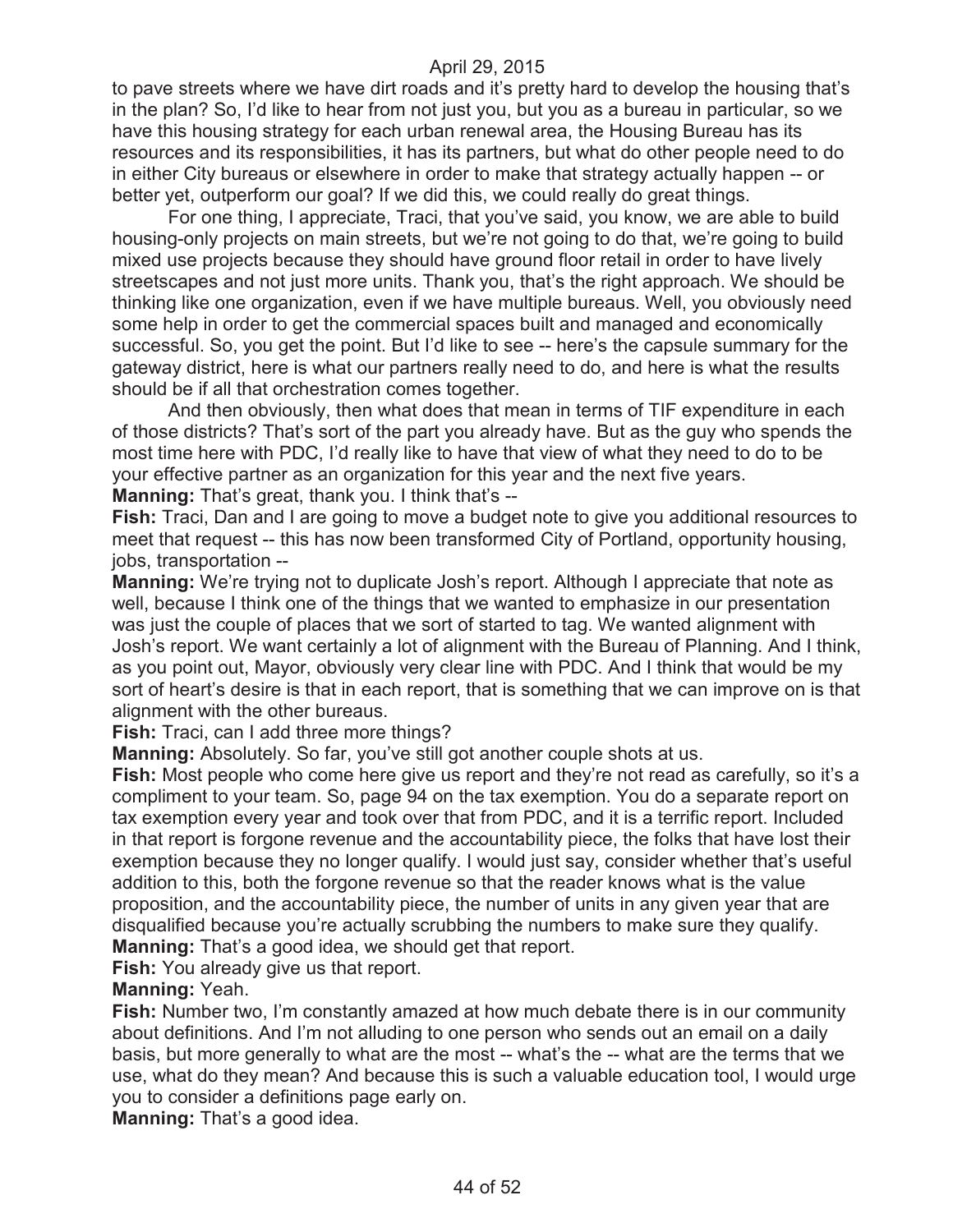**Fish:** Just in plain English, tell your story so that people then as they read it know what we mean by affordable housing or tax increment finance, regulated unit -- just the basic information.

**Manning:** Yeah, it's a good idea.

**Fish:** Because I think this is going to have an amazing, a tremendous impact on raising public awareness and understanding.

And then, finally, I hesitate to open up this scab, but there is another equity piece that we don't really get to here, which is the region. Where half of the population of the region and two-thirds of the affordable housing, and that's not sustainable. And at least I would ask you to put on the table the question about whether we should track that annually. Because at some point, we have to broaden this conversation beyond what Portland and Multnomah do. And we have to stop saying that the regional strategy is handing out the Street Roots guide to people on the street and saying, "get on the MAX and go downtown." There has to be investment regionally. And I know HUD agrees with that, but we haven't had a systematic planning process to get at the heart of that, and perhaps that's a page that's worth tracking.

**Manning:** Yeah, I -- there's a couple of times where Matt or I mentioned that we suspect one of the things that is happening people are sort of -- people in poverty are sort of falling off of the map at the eastern end of Portland city limits. We can't get this level of detail county-wide, but we can get the things that you find add value so we're not guessing and we can actually see some of those indicators.

**Hales:** Yeah, I want to second that. That's exacerbated by what the employment trends are and what the housing production trends are, both of which used to be heavily skewed towards the suburbs and now heavily skewed towards the city. So, we've got to have that understanding of and progress in what the region does about this, because we simply -- no matter what we do, we don't have enough money to solve the region's problem. It remains to be seen whether we're going to be able to solve our own, but we certainly don't have enough money to solve the region's problem. So, that's a big deal.

**Manning:** Yeah, absolutely.

**Hales:** I would urge that future reports track at least to the extent that we're able -- as you pointed out, we don't have the same level of data -- but track our situation and what the region is doing and what we're doing, because the knowledge is the first step in that discussion.

**Manning:** Absolutely, yeah.

**Hales:** OK. Other --

**Saltzman:** We have Sheila Martin from PSU' Institute of Metropolitan Studies here today who [probably can help us on that --

**Hales:** The region --

**Saltzman:** Yeah, tracking the region. She can help with that, too. That completes the presentation. I don't know if we have people signed up.

**Manning:** We probably do. We have some great community partners here today.

**Hales:** Thank you.

**Manning:** Thank you.

**Hales:** Let's see who we have signed up to speak.

**Moore-Love:** We do, we have two people signed up.

**Hales:** And anyone else who hasn't signed up --

**Fish:** Sheila, are you planning to speak?

**Hales:** Planning to be available, which is why she's here. Welcome.

**Cat Goughnour:** Thank you. Good afternoon, Council and Mayor. My name is Cat Goughnour, I'm now the newly-appointed housing chair for the NAACP. And I've been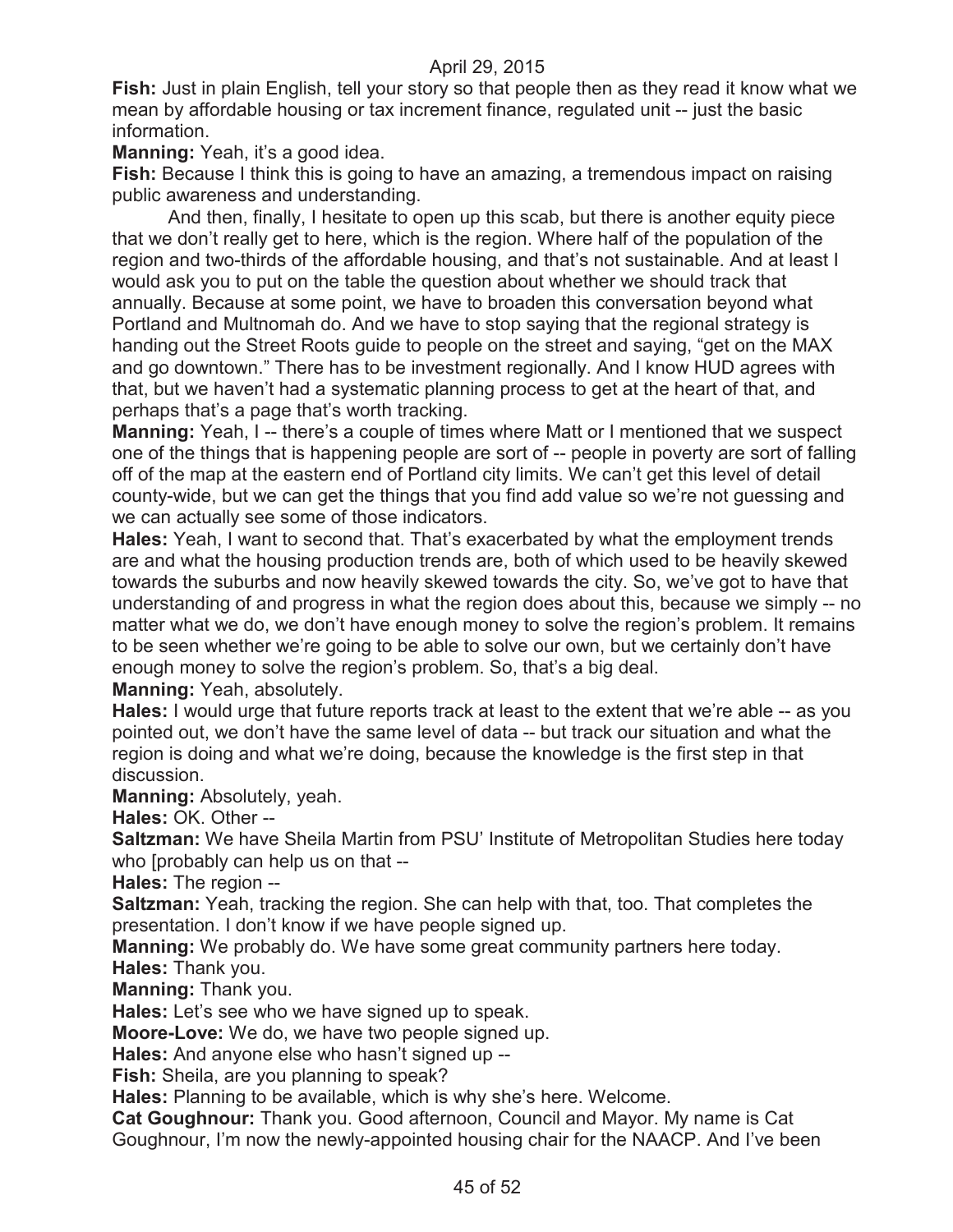before you before, so you know I'm a very active housing advocate for North and Northeast Portland.

I'm a native-born Oregonian, and I did want to say that I'm from a very rural part of the state. And so, I've only been a part of the Portland community since 2002. Moved into Alberta and Maryland Street, at that time right before the light rail came in. And so, a lot of these issues are very close to my heart because my family first had a chance to buy a house on Alberta and Maryland -- my youngest brother did. I hadn't planned to kind of tell some of the lived experience, but I do think there is some importance to understanding what we are dealing with in my area specifically.

And his house was foreclosed on in 2010, and my mom and I were made homeless. I had gone to London to study a Master's and move back in 2012, which is when I kind of came on to your radar as we were looking for houses. Housing and jobs -- you know, the kind of idea that an education will help you to pull yourself up and to stabilize your family are very out of reach.

I appreciate this report. As I've said before, and I also very much appreciate the work of Portland Housing Bureau in leading this data. It's very important, I understand, to have data-driven responses to social problems, and I do a lot of equity work. I really wanted to appreciate you flagging up the regional issue. I've just completed a 14-month process with Metro working on their equity baseline framework report and housing equity, transportation equity -- these are all interlinked issues. And so, we were very much able to show through a social determinacy of a public health lens, restorative justice approach how the cost burden of 30% of income for housing is important, but when you add transportation to that, when you add utilities to that -- just the general daily maintenance costs -- people are obviously going deeply into debt if they're able to maintain any kind of housing.

I currently live in housing through PCRI, the Portland Community Reinvestment Initiative. I was able to find that data through the state of Oregon. They're a subsidized low income house provider. And so, I'm very thankful. I know they came by their housing stock in a very different way. It would be great to have more of these CDCs in North/Northeast Portland, specifically providing housing for us.

There is a lot of talk. I work at Self Enhancement, Incorporated. I am the assistant to the president of the company, and we serve primarily African American clients, and our job has been made much harder. A significant portion of our people have been moved out. I think that some of the data I found kind of striking with PHB's community engagement process. We've never been a very significant proportion of the population in Oregon, but the demographic in Alberta, Albina have gone from 31% to 15%. We do have a population that is highly impacted.

So, I think with what we know with this data, the kind of coordination with Metro, we have an opportunity to act. This sounds an alarm for some of our most vulnerable community members. We need to couple affordability with opportunity, as was said, and make sure that people have a right to return to areas of high opportunity as well as developing areas we've been pushed out to.

**Hales:** Thank you, thanks very much.

**Steven Entwisle:** Mayor, Council members, my name is Steven Entwisle, life-long resident of Portland, member of individuals for justice, and executive director of Oregon healing man sanctuary. I hear the sentiments here. I'm just surprised that we don't have a packed room. This is a real important issue. And it just really surprised -- but, you know, when you have meetings at 3 o'clock in the afternoon, it's hard to get people that are locked into the workday culture to come in and testify. I would suggest maybe getting a little more advertisement out there on these issues, because these are important.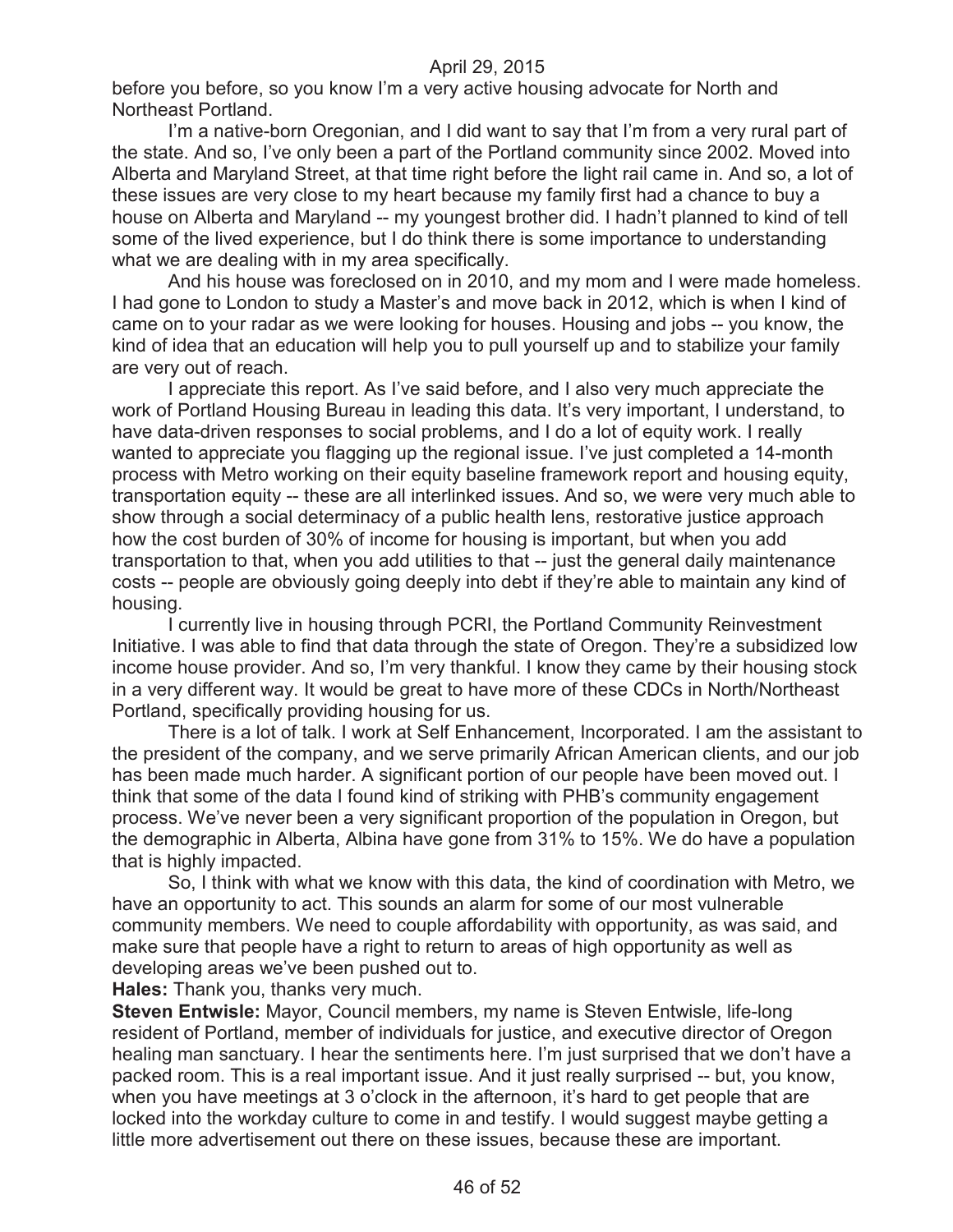That being said, I'm also a survivor of foreclosure, having a house in Northeast Portland, and I know what that is like to go through. And that's not fun. Most people don't even survive that issue. And this is going on all of the time.

Gentrification -- it just rolls off lips like it's nothing. You know what gentrification is? It is a violent displacement, that's what gentrification is. You're displaced in a violent way. Sheriff will come down and drag you out of the house. And you might be late on a couple of rents, couple of payments. Now, what's going on in San Francisco as I speak right now? Hunters point, mission district, okay, I don't know if you guys know what's going on there, but I would suggest -- and people in TV land to take a look at that and ask themselves in a serious manner -- if this is what they want here for Portland.

You have a lot of gentrification to do, if you want to make your guys' rent and your owners happy, you are going to have to gentrify a bunch of people and bring in, recruit a whole bunch of people with money. I mean, that's what they did down in San Francisco, didn't they? Yeah. So, anyway, we need, as a people, we need a rights-based local law making. We need to get around the Dillon's Rules, and we need to use imminent domain, as a public, as a community, not as a government, but as a community, to get rid of some of these crony landlords and so forth. I'm serious about this. Thank you. **Hales:** Thank you. Good afternoon.

**Lightning:** Good afternoon. My name is Lightning, I represent Lightning Watchdog X and also Lightning Housing X. On this data, this report, it's very impressive. I'm going to probably read it five times, if not 10 times over. Absolutely amazing.

Now, one of the things I guess when I try to look at the overall picture is the shortage of people at 30% MFI or below. I try to look close at the people out on the streets, the people that I think need the housing the most that the market is missing. I believe that the private developers are doing an outstanding job of 60% MFI and above. We're missing that market of 30% and below. We need a catch-up phase.

We keep talking a number of 2500 people currently out on the streets. We need to hit that number somehow, some way. I still want some thought put on that United States Post Office site in the Pearl District for housing 30% and below. It's 13 acres. We need to have a catch-up phase.

You're still implementing other plans. They're working. We need to have 1000-plus people on the streets that will rotate and not end up becoming chronic homelessness. There needs to be a fine line built into that to hit that right number that is going to rotate.

We need to still focus on the tourism dollars, the benefits of having people off of the streets into housing, the benefits to the businesses on improved income. The total amount of dollars by having them into housing will be in the millions, if not the hundreds of millions plus by the business revenue, tourism revenue, and the of money that we have to pay on their health and other expenses.

We need to look at the overall reduction of units currently out there. We need to start utilizing that space more efficiently. If somebody has a subsidized unit they've had for years and they're not paying rent, would they consider taking someone that they might know off of the street into that unit with them as a low cost of say \$250? What we're doing is we're doubling up certain spaces and utilizing that and we're also dropping the cost down extensively to get the people off the sidewalks into housing. The cost savings can be tremendous by looking at that, but we all know that we need to develop more units. More units are necessary. And the private sector is doing an outstanding job, picking up remaining units at 60% and above, but that 30% and below is the main focus, and that is the people out on the street, that is the people in the doorways, that is the people who are lucky to be able to carry a sleeping bag with them. Those are the most vulnerable that need the housing units built. Thank you.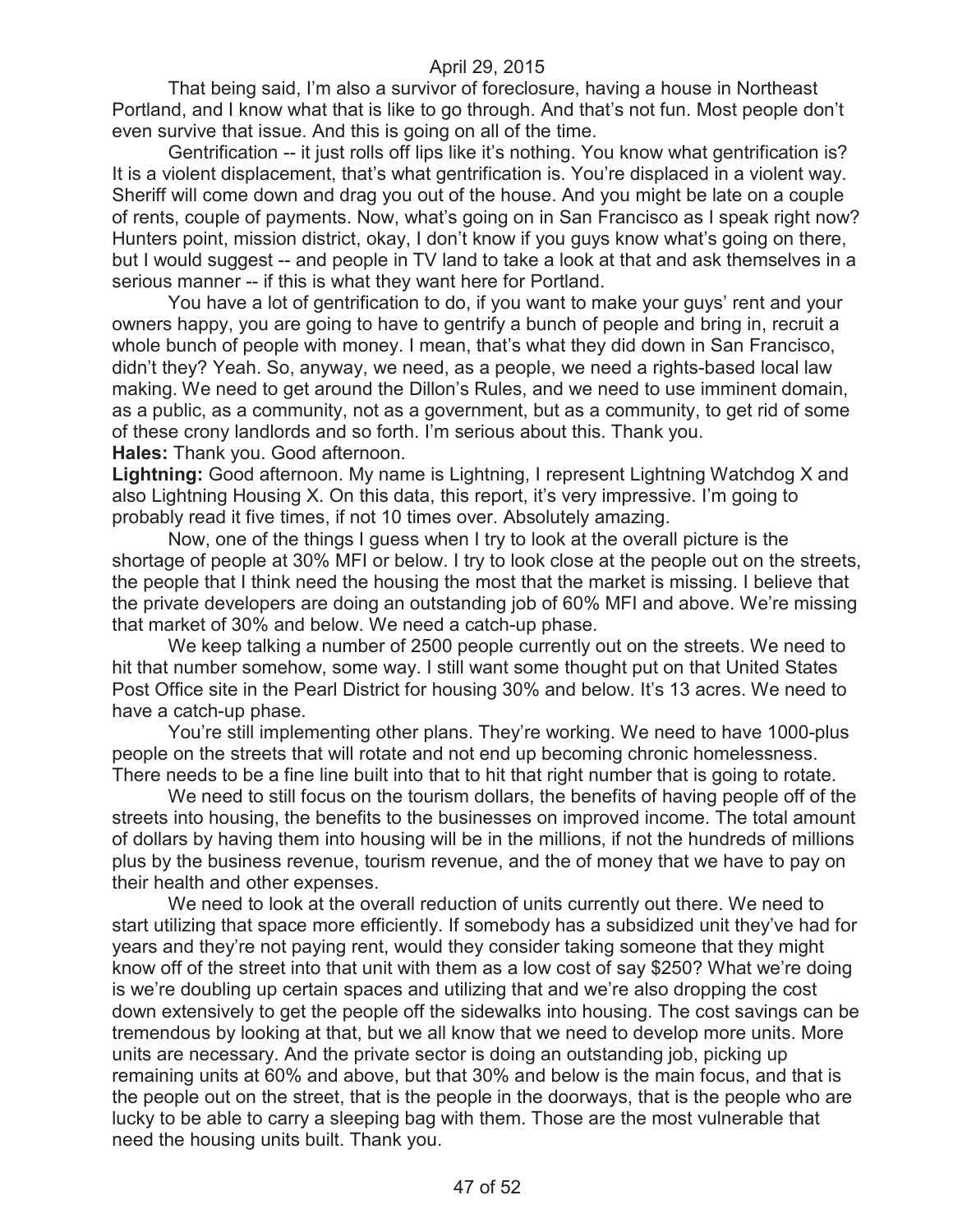**Hales:** Thank you both. Anyone else?

**Moore-Love:** We have one more person.

**Hales:** Come on up, please.

**John Miller:** Good afternoon Mayor, Commissioner. My name is John Miller, I'm Executive Director of Oregon Opportunity Network, also a life-long resident of Portland. And certainly seeing lots of changes in Portland. I've known through my work and also just from living in different parts of the city sort of anecdotally the changes. What's great about this report is it actually puts numbers to what I've known for a really long time. I feel like this is an extremely valuable report, and I think PHB has done a great job at putting this together. It really highlights a lot of the areas where we've done well and also a lot of the areas where we've got a lot of work to do.

One thing I wanted to talk a little bit about is some of the areas of note as I read through the report that really stood out. First of all, it does show to me that there's a fairly adequate amount of workforce housing within the city. Certainly, when you look at least the average income and the housing supply, other than in the central city, there seems to be enough housing throughout the city for the median income folks. Where you run into trouble is the folks when you get below 60% especially, there seems to be a great lack of housing.

It also shows that poverty has definitely moved east, and that was one of the most remarkable things I noted was how drastic the poverty has shifted out east.

Some of the points of alarm -- it shows that Black families and Native American families are priced out of almost every neighborhood in the city, no matter what. They really only have two or three areas that they can reasonably afford.

It also shows that our resources really don't match where we need to make investments. So, we've got TIF and other things, and those are in certain areas. We actually need to make investments in more areas than just TIF areas in order to make this really effective -- a city that everyone can live in.

And as a member of the Fair Housing Advisory Committee, I did see a pretty big concern in that just in looking at this, it does look like we're not doing a very good job at furthering fair housing. When you look at the ways, the investment -- where people can have access to live and the moneys we're getting from the federal government -- I guess I'm just concerned that we might -- some of the federal funds that we have might be at stake if we don't take some pretty quick action to resolve these things.

We also need to look at policies to create more resources to build more housing, but also we need to be looking at policies to raise income. I think that's -- there's two ways to solve the problem. You can bring up income or you can lower prices, and I think we really need to make a concerted effort at doing both.

Clearly, the private market is not meeting the need. And so definitely applaud Commissioner Saltzman and his effort around incentive zoning. We also look forward to overturning the inclusionary zoning at the state level coming right up.

On the resource side -- right after this, I'm going across the river to the Welcome Home kickoff, and that is an effort to bring in significant resources to help with this effort to make a lot of those red lines that we see in here -- the red percentages turn to green through more resources.

I guess I would in closing say that I'm looking forward to working with PHB over the next several months as we move on to phase two of this report, and I just want to thank you for your time.

**Hales:** Thank you, John.

**Diane Linn:** Good afternoon, Diane Linn, Director at Proud Ground. By the way, the cover of this report is a Proud Ground family, a success story. Beautiful family. I just want to add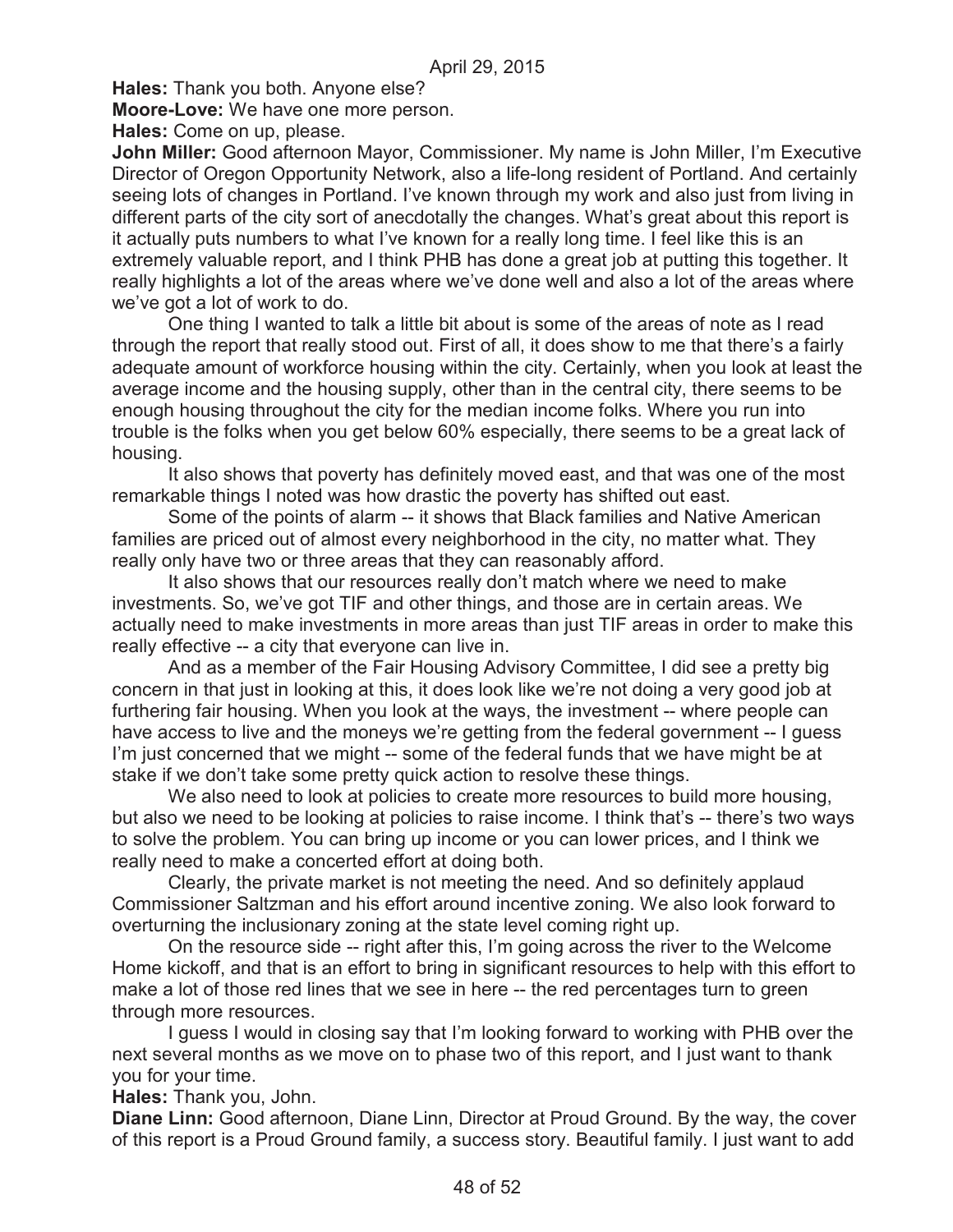a moment or two additional comments to John, and he said a lot of what many of us feel about the critical importance of this kind of data to drive really good and thoughtful decision-making and policy work. And of course, as you three know better than anyone else in the city, we've got to be really creative, innovative, aggressive at what to do around the fact that the city we love so much -- and there's a lot of us natives here today -- needs to be affordable to groups of people.

And remember, that the neighborhood grouping that you are looking at is a little different than a lot of us are used to. We have to remind people that those are broader neighborhood groups than we're used to looking at, and that median income means that there are a lot of people below that and a lot of people above that, so there's iterations of the impact around that.

I think your points about the regional look is also critical -- and actually, statewide. We are finding in the discussions at the state around inclusionary zoning that workforce housing and lack of inventory is pervasive statewide, so this is really becoming a crisis on the state level.

Again, I would like to personally thank Traci Manning for her extraordinary work and the team for creating really important data that I think all of us are anxious to work with the City on figuring out solutions.

And a quick final thought -- partners for affordable home ownership is working really hard to partner with the City to come up with ways we can all work together more efficiently and effectively to create more opportunities on the home ownership end of the housing continuum. Thank you very much.

**Hales:** Thank you, Diane. Thank you both. Anyone else? Thank you all very much. So, it's time for a motion.

**Fish:** Mayor, I move to accept the report.

**Saltzman:** Second.

**Hales:** Further discussion? Then a roll call on that, please.

#### **Item 429 Roll.**

**Fish:** I want to begin by thanking Traci for her service to the City. When former Director Margaret Van Vliet was poached by the governor to take over the state agency, the City and my team thought about doing a national search. But when we talked to some of our key stakeholders, we quickly learned that the best candidate was actually in our own backyard, and Traci graciously accepted the offer to come work for the City and she has provided exemplary leadership. And I know we could spend a long time highlighting her accomplishments, but the one I'll just note for the record is that she has built and motivated a great team at the bureau, and it's reflected in the people that are here and the people that aren't here. And that may be her best legacy -- the team building she did at the bureau and the excellence that has become the norm. Traci, you will be greatly missed and thank you for your service.

Commissioner Saltzman, as the Housing Commissioner, you've made transparency and accountability a hallmark and you have been focused on making sure that we have good data and that helps us make wiser decisions. So, thank you for your passion for this exercise and this report, which I think is going to be very helpful to us as we make decisions going forward.

And then finally, what this report tells us is that if you are formerly homeless, working class, lower middle class, you can't afford to live in the city. And that's not the city that we want. And that has cascading effects, including eroding the base of our public schools, creating divisions, and ultimately -- as Dan often says -- leading us down the path to some cities that we don't want to emulate, cities of just rich and poor.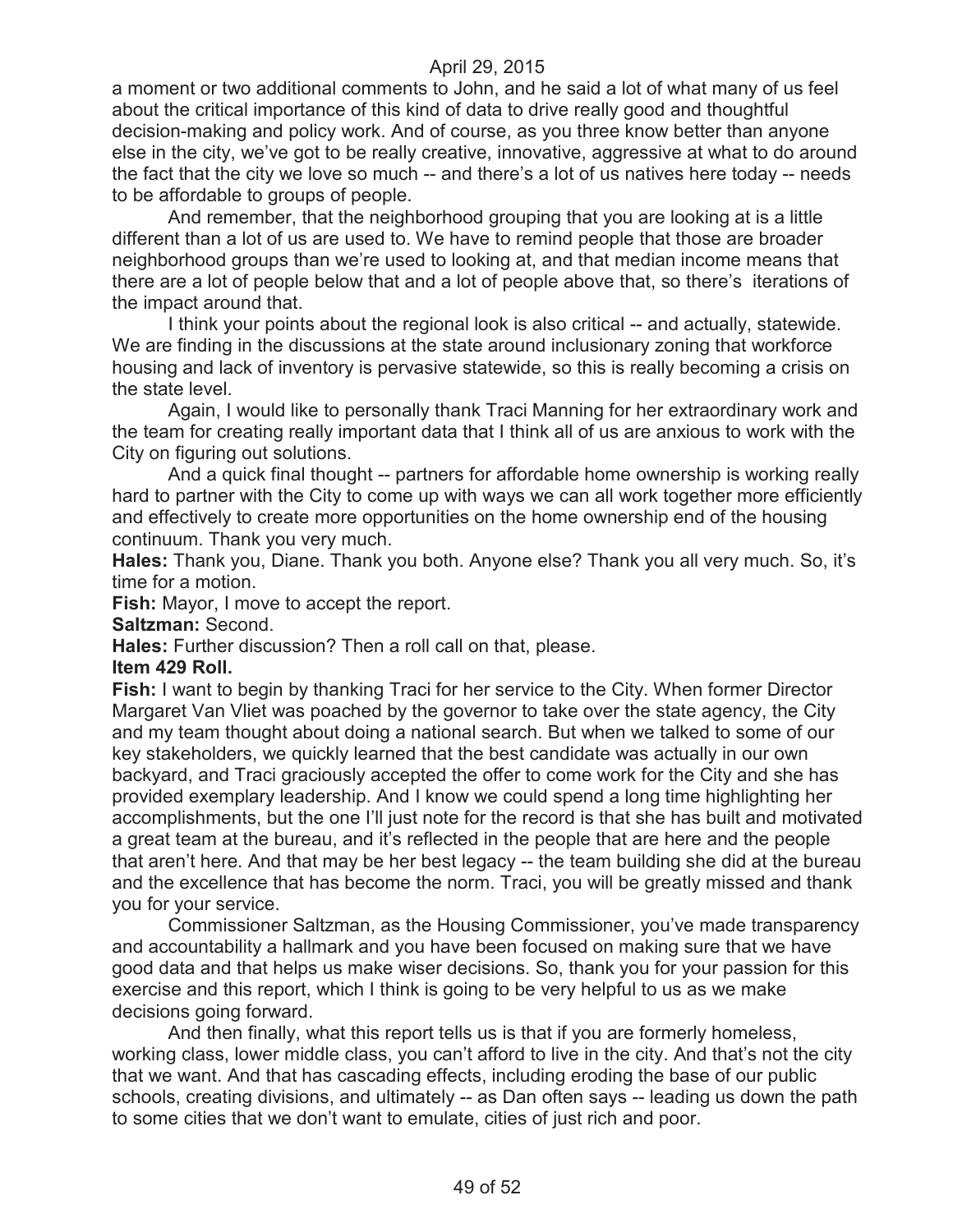We know the federal government is not going to be part of the solution any time soon, and your graph about the declining federal resources is sobering. In fact, I understand that most of the candidates running for president on the Republican Party have suggested just abolishing HUD. So, depending on the outcome of that election, it may not get better.

We know that through the chart that you showed us that there's not so much a TIF cliff but a steady decline of tax increment finance resources. They have been spent well, but they're not an infinite resource. So if the federal government doesn't step up and if the 30% set-aside continues to shrink, we have to do something, and that may be a dedicated revenue source going forward. In the short term, it seems to me we should invest our surplus in helping people survive, and I am proud to join what I hope is all of my colleagues in supporting Commissioner Saltzman's budget asks, which include \$5 million for the HIF, housing investment fund, which would hopefully be matched by the County and which would give us local dollars with fewer strings to use to innovate and particularly, to see if we can bring the cost of housing down and get more units.

Because this report tells one clear story, and that is we have to build more units. There is no other alternative. We must build more supply to house more people. Thank you to everyone who worked on this outstanding report. Again, Traci, you will be deeply missed; and Dan, thank you for your leadership. Aye.

**Saltzman:** Well, I'd like to acknowledge Director Manning once again for her foresight in creating this report and the hard work of all of the staff at the Portland Housing Bureau who contributed, especially Matthew Tschabold, Antoinette Pietka, and Martha Calhoun; Shannon Callahan from my office; Javier Mena, the assistant director. And I think as Commissioner Fish just said, one legacy Traci leaves is she has created a great, cohesive, very committed to the mission of the Housing Bureau, and it's not every day that you find a bureau where sort of everybody is pulling in the same direction. And it helps that it's a small bureau, but it's also highly motivated and highly qualified people working there.

This report provides a pretty clear picture of the need to increase the affordable housing stock throughout the city, and also recognizes that our main source of affordable housing funding right now, urban renewal or tax increment funding, is nearing the end of its useful life. And it's incumbent upon us to make the most of the remaining funds, but we also must prepare for new funding mechanisms to replace this resource. And to this end, we will make a multi-pronged approach.

I hope to have a robust incentive zoning proposal before the Council next month in May, which I believe can serve as one piece of the necessary funding pie and should provide us with the resource to tackle, in particular, meeting our central city no net loss policy goals.

But we also need to look for other stable long-term funding mechanisms. I know the Welcome Home coalition is looking at options for perhaps voter-approved funding mechanisms. Some of the things I'm also interested in looking at include a possible housing impact fee or housing linkage fee -- pretty much the same thing -- and those things we will be looking at as well.

As Portland continues to grow, I'm committed to making sure that everyone and every neighborhood shares in the prosperity Portland is enjoying at this moment. I think - you know, you turn on the TV tonight, last night, and you see Baltimore. And I think one of the things I think about having lived on the east coast for quite a while and what really appeals to me about a city like Portland is even though we have our problems, I think people still have a feeling that they can make a difference and a feeling that there's opportunity and upward mobility. You look at a big city like Baltimore and some of the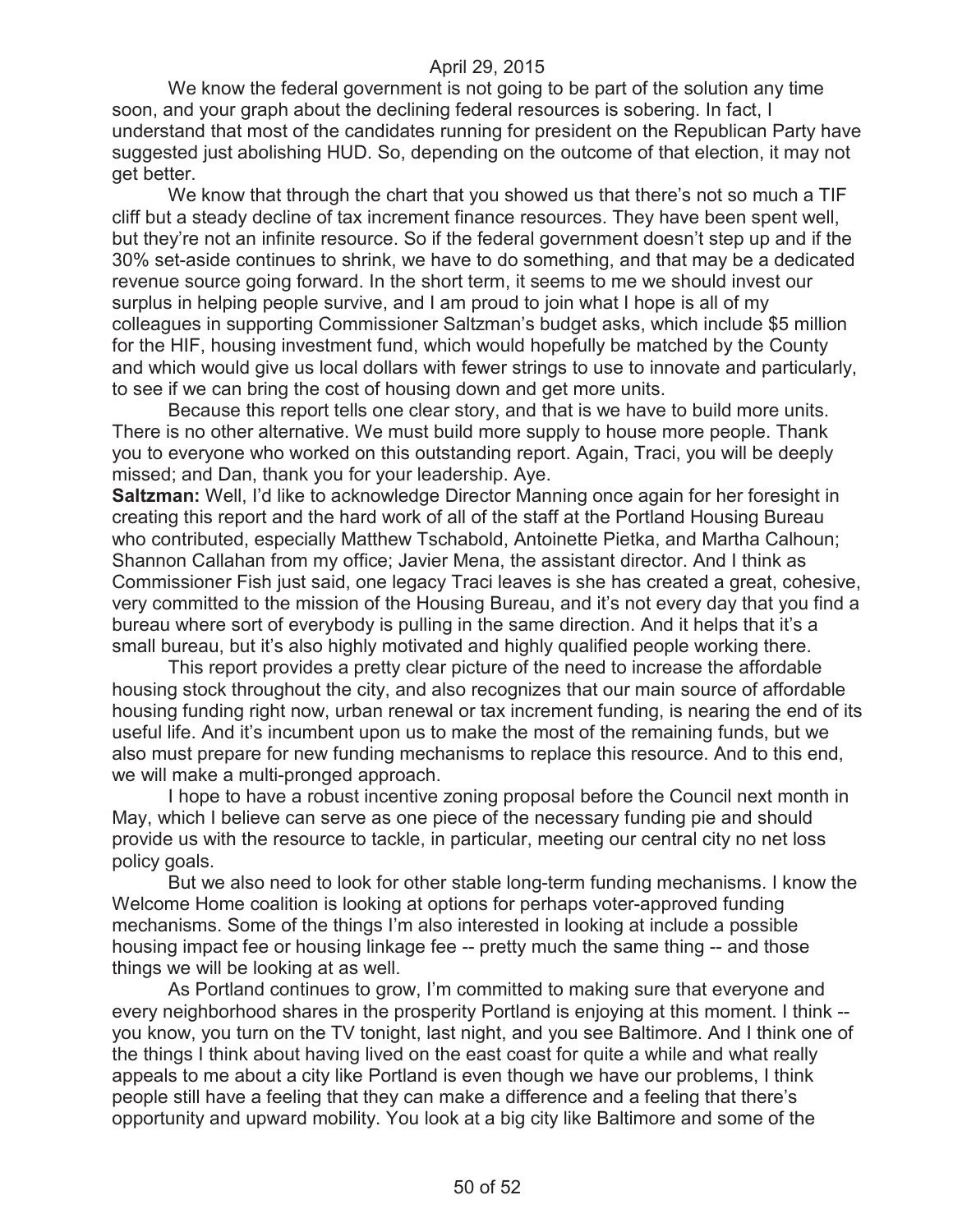entrenched problems, and you realize many people feel that they have lost out on any chance of upward mobility and prosperity, and that fuels the fires literally.

So, I think that that's one great thing about Portland and I don't think we've lost it yet, but we need to keep ever-vigilant to make sure that we can provide opportunities for all Portlanders to own a home or live in a good neighborhood and or live in a good rental stock housing. And those are things I'm pledging to do to the best of my physical ability. Aye.

**Hales:** Well, thank you, Traci, for your service to this city and to this cause, and we wish you well on your next venture. We also want to thank your bureau for doing great work with you and on this report and much more to come, and all of the partners that are here in the room that care about this issue and worked so hard on it as volunteers, as managers of nonprofits, as people that work literally to build this necessity for our fellow citizens.

Couple of thoughts. One, either there's some real success in here in addition to the challenge -- and we've talked a lot about the challenge, and I will too -- but we have absorbed a lot of households in central city and Gateway in the time period this focuses on between 2000 and 2013, and that is what we wanted. In fact, I'm sort of having a déjà vu moment. I'm back at meetings with Metro, occasionally arguing that the rest of the region should accept the reality that actually most of the residential growth is happening in the city, and most of the employment growth is happening in the city. And I was there 15 years ago arguing that we actually could absorb a bunch of additional units in the Pearl District and downtown and they didn't need to move the urban growth boundary out in order to provide housing opportunity. And we proved -- again, you've got the numbers -- that we could accomplish that, and quite a few of the units were affordable -- not as many maybe as we would want, but quite a few. So, there's lot of success to celebrate in the work that we've all done together, and this report documents some of that.

When you look at the challenges, I think I would describe our situation here in Portland as -- you know how you go to a Broadway show and they'll turn one spotlight on an actor, but then they'll turn a second one on and they're in that convergence of those two powerful beams? Well, that's kind of where Portland is. We're in the convergence of a couple of different powerful forces here. One is income inequality, which is a national problem, the failure to rebuild a middle class after the recession. The fact that we've gone from having three high poverty census tracks in Portland in 1970 to having 11 today. That's terrible. It's also national. It's a national force that arrives here, too. That's one beam. So, there are these national trends. The middle class hasn't rebuilt, incomes haven't kept up, minimum wages are stuck, and poverty has metastasized in cities all over the country, and that's here too.

The second beam is local, and that is we are a great and livable city that has water that a lot of people want to live in, and that powerful force of growth and change is with us. Like it or not; hate it or love it; want to stop it, good luck; but it's real. And so those two forces are lighting us up with a real challenge here.

And I guess I want to second what my colleagues have said, but I want to amend them a little bit. Yes, we need to build more units. In order to do that, we will need new money, and I want to second that point. Whatever we do with TIF and general fund and whatever else we can scrape together around here, it's -- I won't say it's a rounding error compared to the problem, but it's not anywhere near enough, and we all know that. And we have actually gone out and gotten new money for important things in this community. We need to do that for transportation. We just celebrated how we've done that for the arts. We've done it for parks and green spaces and fire stations and other things. Children's Levy is a great example. So, I think we need to be clear about that. We need to find new public revenues for the public investment that has to be made.